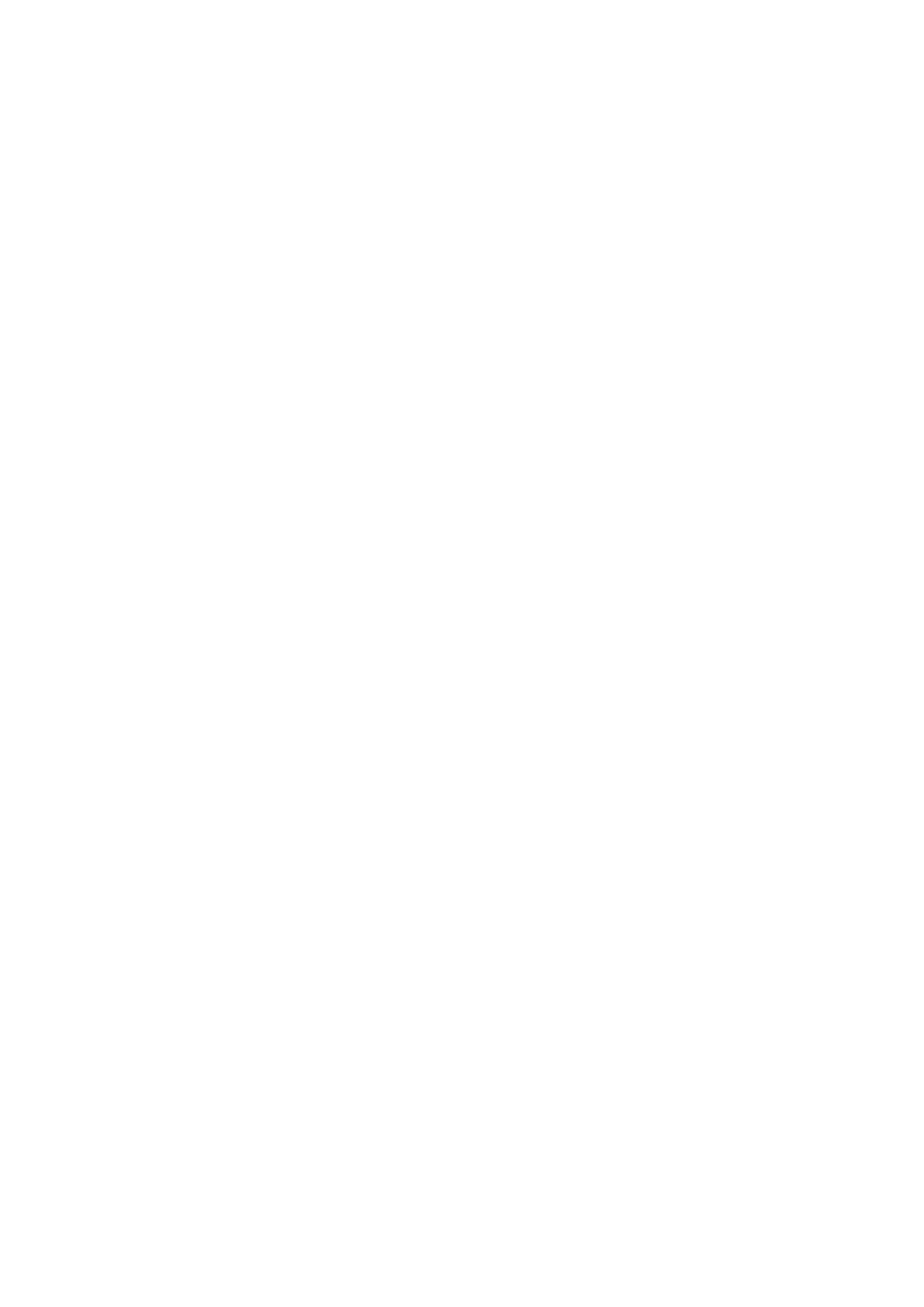

The Financial Action Task Force (FATF) is an independent inter -governmental body that develops and promotes policies to protect the global financial system against money laundering, terrorist financing and the financing of proliferation of weapons of mass destruction . The FATF Recommendations are recognised as the global anti -money laundering (AML) and counter -terrorist financing (CFT) standard.

For more information about the FATF, please visit the website:

**www.fatf-gafi.org**

© 2012 FATF/OECD. All rights reserved. No reproduction or translation of this publication may be made without prior written permission. A pplications for such permission, for all or part of this publication, should be made to the FATF Secretariat, 2 rue André Pascal 75775 Paris Cedex 16, France (fax: +33 1 44 30 61 37 or e-mail: contact@fatf-gafi.org ).

Photo credits coverphoto: ©Thinkstock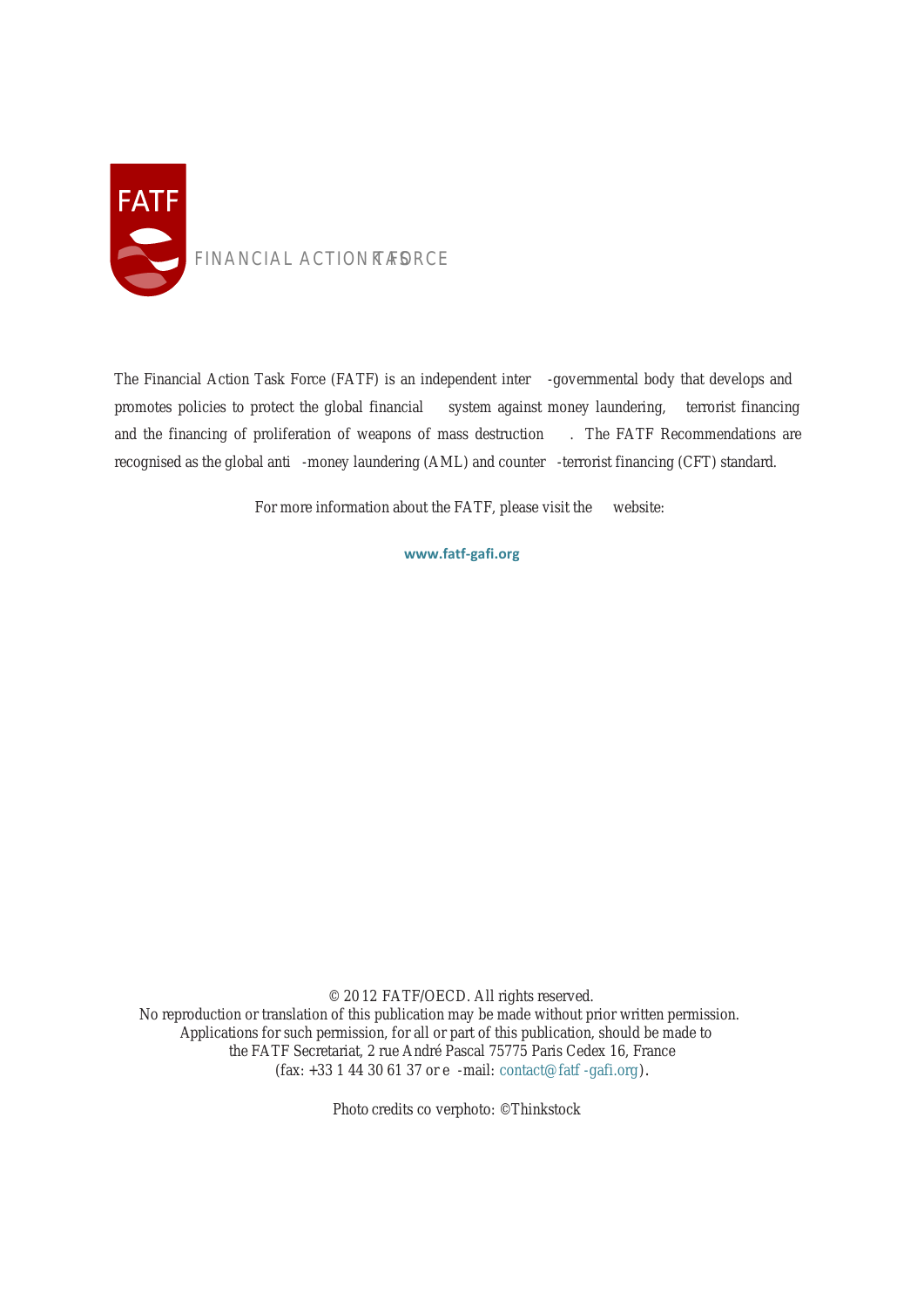# **TABLE OF CONTENTS**

| ı.    |                                                                         | 3              |
|-------|-------------------------------------------------------------------------|----------------|
|       |                                                                         | $\overline{4}$ |
|       |                                                                         | 6              |
| н.    |                                                                         | 8              |
|       |                                                                         | 8              |
|       |                                                                         | 9              |
|       |                                                                         | 10             |
|       |                                                                         | 11             |
|       | Registries                                                              | 13             |
| Ш.    |                                                                         | 15             |
| IV.   |                                                                         | 17             |
|       |                                                                         | 17             |
| V.    | LAW ENFORCEMENT COLLABORATION WITH FINANCIAL INTELLIGENCE               | 20             |
|       | FIU and AML/CFT disclosures in Financial Investigations                 | 20             |
|       | Law Enforcement Utilisation of AML/CFT Disclosures and FIU Analysis in  | 21             |
|       | Accessibility of FIUs to Enhance Financial Investigations               | 22             |
|       | Review of STR Information and other AML/CFT Disclosures                 | 22             |
|       | Review of Cross - Border Cash Declarations for Financial Investigations | 23             |
| VI.   |                                                                         | 25             |
| VII.  |                                                                         | 29             |
| VIII. |                                                                         | 31             |
|       |                                                                         | 33             |
|       | SELECTED SOURCES OF INFORMATION FOR FINANCIAL INVESTIGATION.            | 37             |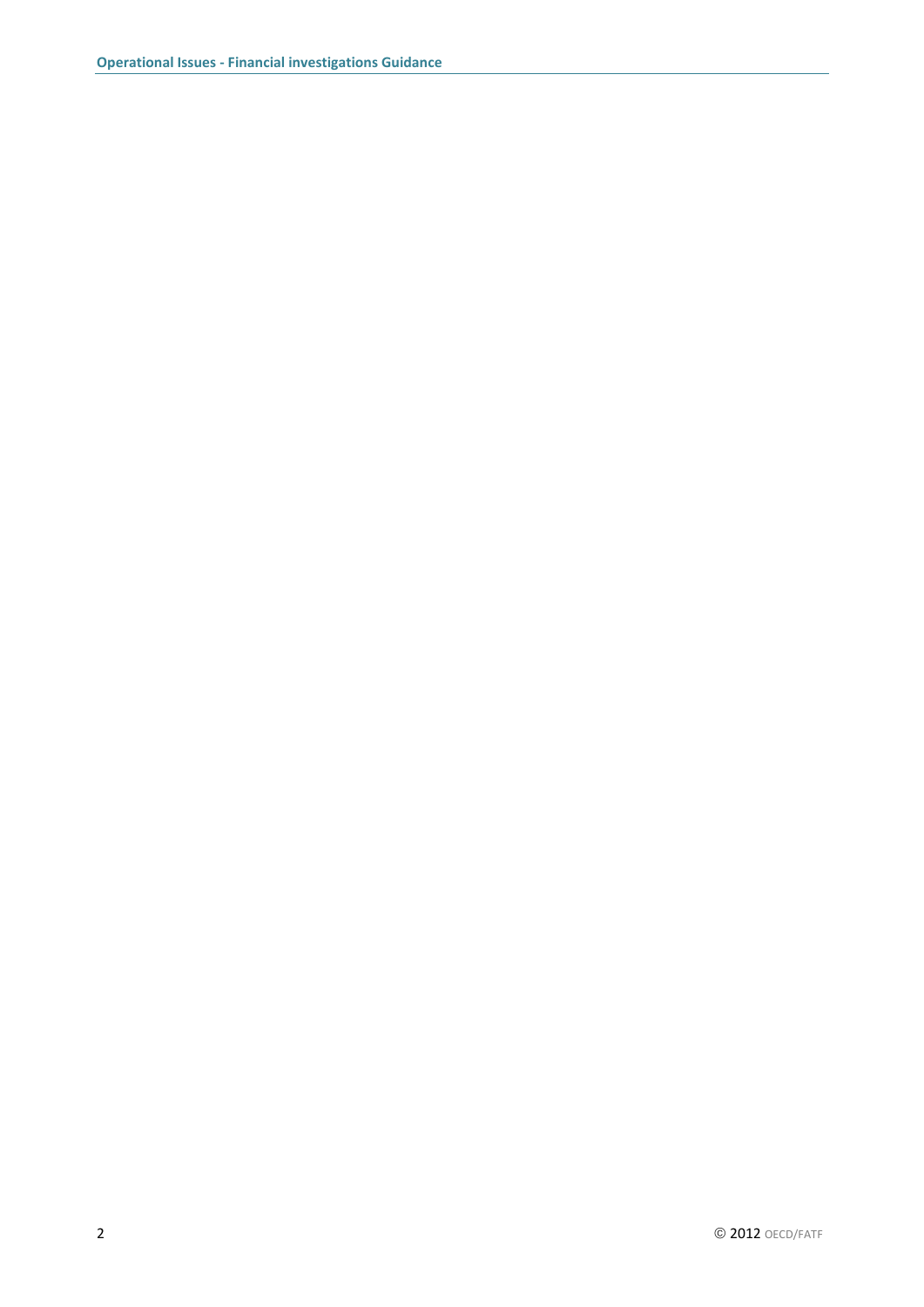# **FINANCIAL INVESTIGATIONS GUIDANCE**

## <span id="page-4-0"></span>**I. PURPOSE OF THE GUIDANCE**

1. During the latest revision of Financial Action Task Force (FATF) standards, greater attention was given to the operational anti-money laundering/countering the financing of terrorism (AML/CFT) framework. One goal was to strengthen the law enforcement standards (Recommendations 30 and 31) to enhance the functions, responsibilities, powers and tools of law enforcement to effectively conduct money laundering (ML), terrorism financing (TF) and assettracing investigations. The revised standards now recognise financial investigations as one of the core elements of the FATF's operational and law enforcement Recommendations. This guidance note is not a standard or interpretative note and is only intended to help countries better understand law enforcement's role in the larger AML/CFT context, specifically addressing the role of financial investigations. The intention of this guidance note is to assist policy makers as well as practitioners by providing ideas and concepts that they can incorporate into their AML/CFT frameworks that might lead to more effective financial investigations. These ideas can go beyond the scope of the standards but are intended to provide examples of ways in which countries conduct financial investigations. As an added benefit, the guidance can also be useful to future AML/CFT assessments and could assist countries in improving the effectiveness of the operational AML/CFT regime.

2. The term *financial investigation*, for the purpose of this guidance note, means an enquiry into the financial affairs related to criminal conduct. The major goal of a financial investigation is to identify and document the movement of money during the course of criminal activity. The link between the origins of the money, beneficiaries, when the money is received and where it is stored or deposited can provide information about and proof of criminal activity.<sup>1</sup> By identifying the extent of criminal networks, the scale of criminality, by tracing proceeds of crime, terrorist funds and other proceeds subject to confiscation and by developing evidence which can be used in criminal proceedings, the overall effectiveness of a country's AML/CFT regime will be enhanced. This guidance contains overarching concepts, strategies and techniques which are meant to be applicable to different legal systems and different types of operational frameworks and is intended to assist countries on how best to implement the FATF Recommendations associated with conducting financial investigations. This guidance will highlight areas where training and technical assistance for financial investigators and prosecutors<sup>2</sup> can be sought but is not to be viewed as a training manual on financial investigations. Throughout the document references are made to information that provides further detail on financial investigation.<sup>3</sup>

3. Before any of the requirements of the FATF standards can be implemented by operational authorities, a comprehensive legal framework is necessary to underpin these requirements, and the

<sup>&</sup>lt;sup>1</sup> See FATF (2012), Interpretative Note to Recommendation 30, 2<sup>nd</sup> paragraph.

<sup>&</sup>lt;sup>2</sup> For the purposes of this guidance note the term prosecutor also includes investigative magistrate and investigative judge

<sup>&</sup>lt;sup>3</sup> See also the list of selected sources relating to financial investigation at the end of this document.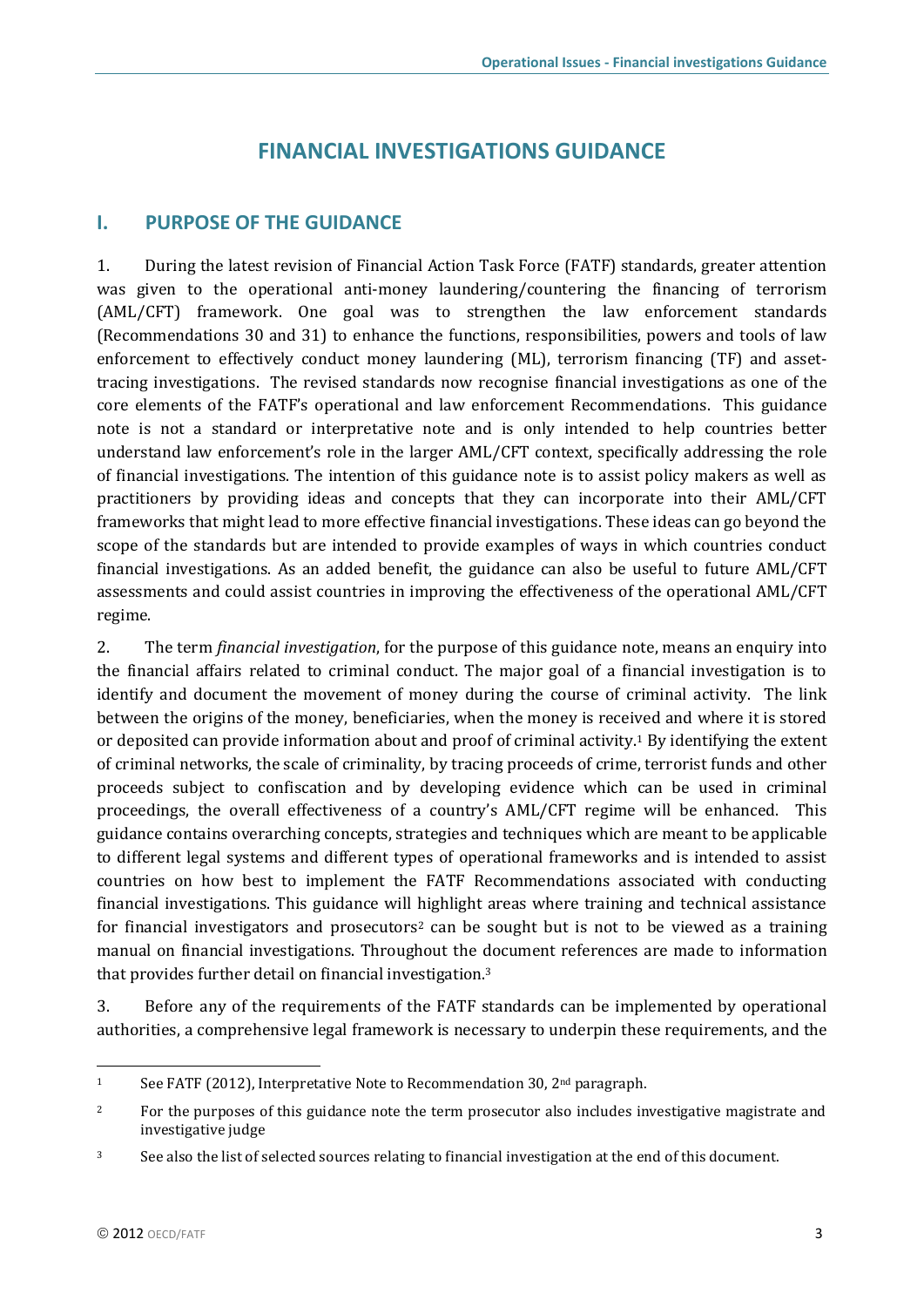use of investigative techniques can only be applied if they are permitted by and within the possibilities of the basic principles of a country's domestic legal system. This guidance will highlight elements of the Palermo Convention<sup>4</sup> which are necessary to implement many of the law enforcement powers and techniques described in this guidance.

#### <span id="page-5-0"></span>**STANDARDS RELATED TO LAW ENFORCEMENT**

4. The FATF Recommendations are designed to detect illicit financial activity, protect the integrity of financial markets, bring criminals to justice and prevent threats to national security. Law enforcement should seek to prevent, deter and disrupt ML, associated predicate offences, the financing of proliferation of weapons of mass destruction and TF activity. Also, law enforcement should be aiming to deprive criminals of their illicit proceeds and terrorists of the resources needed to finance their activities. For the purposes of this guidance note – which seeks to clarify the role of law enforcement in conducting financial investigations – the following FATF Recommendations are relevant:

5. **National cooperation and coordination:** According to the new standards, each country should have a national policy on anti-money laundering and counter terrorist financing, (Recommendation 2). This policy should be informed by the risks identified, and such policy should be regularly reviewed in order to ensure that it stays accurate and contemporary. Knowledge acquired through financial investigations can be used for risk assessment and monitoring purposes. Countries need a national policy to drive the national agenda for combating money laundering, associated predicate offences, terrorist financing and proliferation. Countries should have formalised co-ordination mechanisms which enable authorities to develop and implement these policies. This should facilitate co-operation, informal and formal, between authorities in general and within law enforcement in particular.

6. **Statistics:** FATF places emphasis on effectiveness, and the collection of data is a necessary element to understand how countries determine the effectiveness of financial investigations. For example, money laundering offences and activities should be pursued criminally using financial investigations, and offenders should be prosecuted and appropriately sanctioned. Recommendation 33 is designed to ensure that effective record-keeping systems are in place for reporting statistically what has been accomplished through ML/TF investigations, prosecutions, convictions, property freezing, seizures and confiscation, along with other relevant data.

7. **ML and TF offences:** Recommendations 3 and 5 are the core Recommendations requiring that money laundering and terrorist financing activities be criminalised as independent criminal offences. To successfully prosecute these offences without a prior financial investigation is extremely difficult. This guidance note is to assist countries to better develop their capacity to conduct a proper financial investigation.

8. **Confiscation and provisional measures:** Recommendations 4 and 38<sup>5</sup> address measures to identify, trace and evaluate property which is subject to confiscation. The Recommendations call for

<sup>4</sup> United Nations (2000).

<sup>5</sup> FATF (2010): A list of selected sources for financial investigation with complete bibliographic information is included at the end of this report.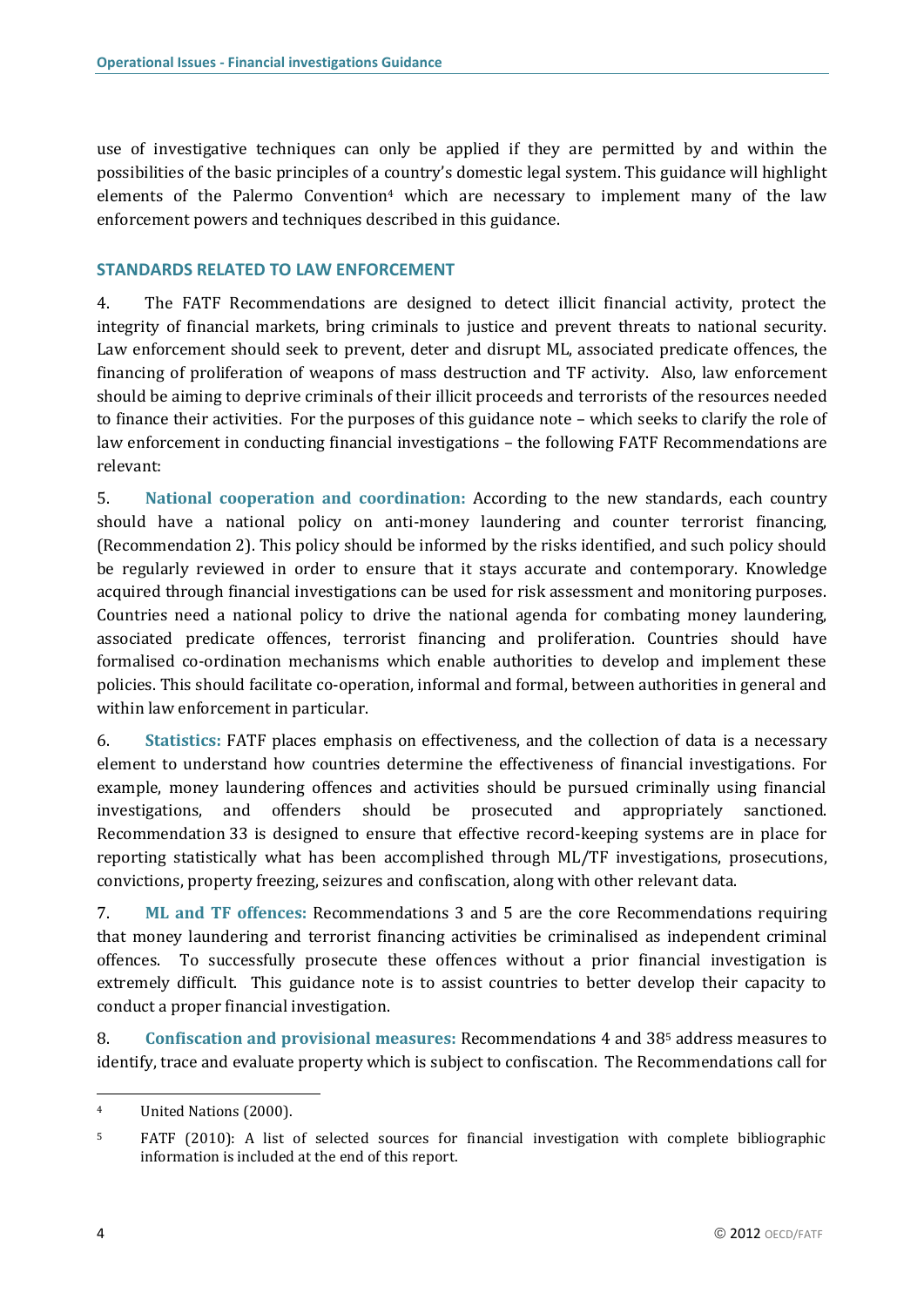the use of provisional measures, such as freezing and seizing, to prevent any dealing, transfer or disposal of such property. The standards recommend that countries initiate appropriate investigative measures.

9. **Responsibilities of law enforcement and investigative authorities:** Recommendation 30 calls on countries to designate criminal investigators to pursue ML and TF offences. New requirements include the need to pursue parallel financial investigations as well as to make use of domestic and international investigative task forces or multidisciplinary teams. Therefore, countries should ensure that their legal framework does not impede the usage of such multi-disciplinary groups. The Interpretative Note to Recommendation 30 applies *to criminal investigators* who are responsible for pursuing the criminal violations involving the ML and TF offences. The note also clarifies that law enforcement investigators of designated offences<sup>6</sup> should either be authorised to pursue the investigation of any related ML/TF offences during a parallel investigation or be able to refer the case to another designated agency to follow up with such an investigation. Further, this guidance note also applies not only to those *competent authorities* which are not law enforcement authorities per se but also to those authorities which have the responsibility for pursuing financial investigations of predicate offences to the extent that they are exercising functions covered under Recommendation 30. For example, anti-corruption enforcement authorities and tax authorities with enforcement powers may be designated to investigate ML and TF offences arising from or related to corruption or serious tax offences under Recommendation 30, and these authorities should also have sufficient powers to identify, trace, and initiate freezing and seizing of assets in accordance with the laws of the jurisdiction. This guidance is also relevant to *public prosecutors*, especially when their role is to co-ordinate the necessary investigative resources in the field which are required to pursue complex financial investigations and organised crime cases. Prosecutors are often responsible for a variety of tasks associated with the financial investigation and in preparing evidence to support formal charges. While the focus is on creating specialised "financial investigators", all criminal investigators should be trained on the value of financial evidence to support all criminal investigations. Raising awareness should also apply to street level crimes, in addition to long-term investigations, thus requiring changing the dynamics and attitudes of investigators and prosecutors regarding the utility of financial investigations. This guidance should also be useful to *policy makers* and those who deliver technical assistance.

10. **Powers of law enforcement and investigative authorities:** Recommendation 31 stresses the need for investigators to have access to all necessary documents. This includes having powers to compel the production of financial records and obtain evidence. The Recommendation is designed to enable the use of a wide range of investigative techniques which include undercover operations, intercepting communications, accessing computer systems and controlled delivery. Section VI of this report addresses these techniques. Specific requirements also include establishment of mechanisms to identify the owner/controller of accounts, including the ability to identify assets without tipping off the owner and to seek and utilise information from the FIU.

11. **International co-operation:** Recommendation 40 calls on countries to establish mechanisms allowing financial investigators to obtain and share information on each other's behalf. Countries are expected to establish mechanisms for investigators to use their powers to assist

<sup>6</sup> See FATF (2012), Glossary.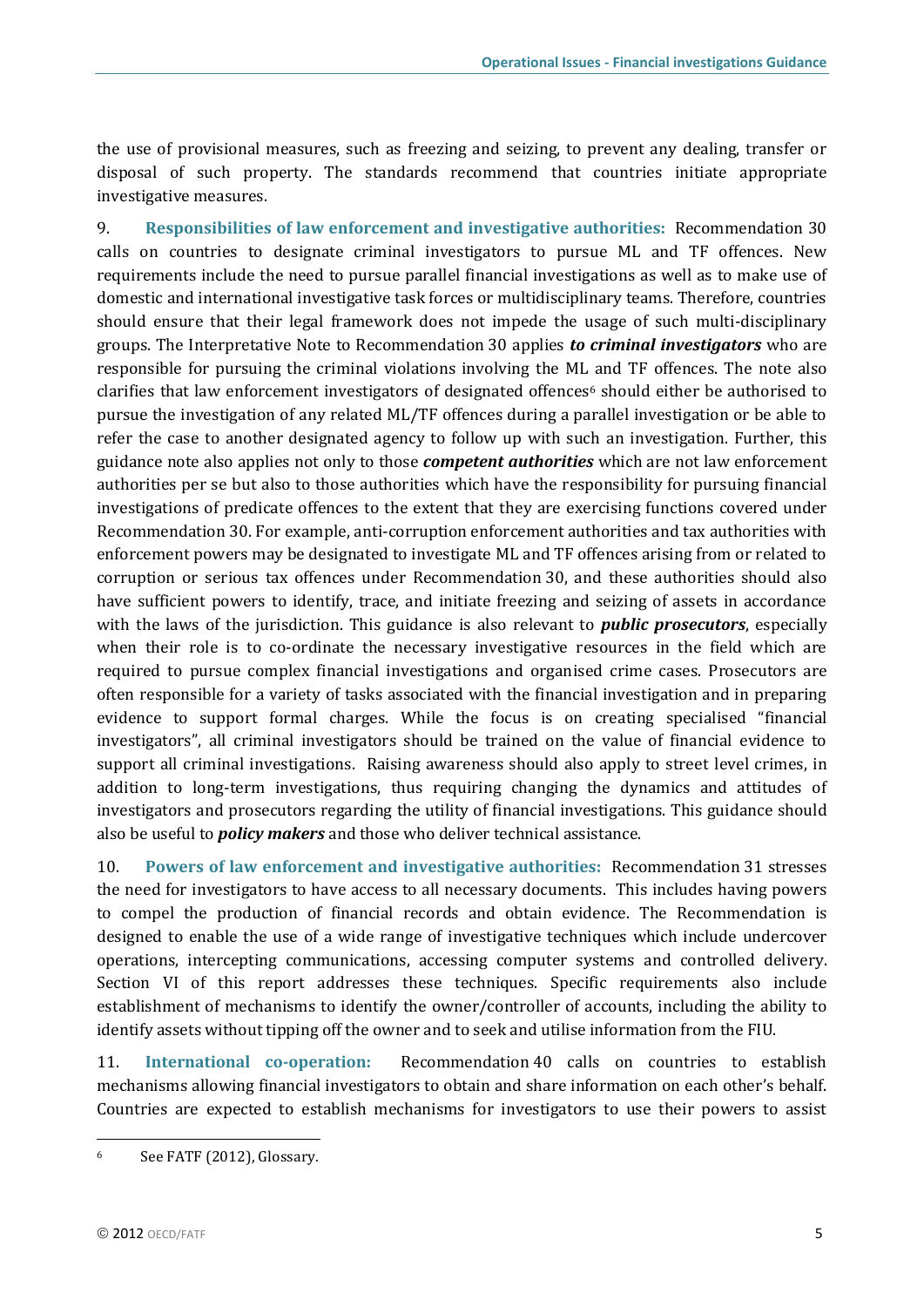foreign financial investigations. Recommendation 40 states that law enforcement should be allowed to establish and utilise joint investigative teams with law enforcement in other countries and promotes the posting of liaison officers. Some co-operation can be accomplished through bilateral and multilateral arrangements, including memoranda of understanding (MoUs), when needed. Financial investigators are encouraged to strategically include co-operation with non-counterparts as part of financial investigations, indirectly or directly. Recommendation 40 is designed to ensure that information received from other countries is used for investigative and law enforcement purposes and that information received is protected from unauthorised disclosure. Further, the Recommendation advocates that countries establish procedures to allow informal exchanges of information to take place (prior to the submission of a formal request); in essence, advocating the exhausting of all forms of informal co-operation prior to the submission of a mutual legal assistance (MLA) request.

12. **Cash couriers:** The requirements to collect, record and share information related to Recommendation 32 are invaluable when pursuing a financial investigation. In particular, on-going criminal investigations can benefit greatly when it is known that targets or associates have previously filed cross-border cash declarations. These declarations often help investigators establish knowledge and intent in on-going money laundering or criminal investigations. While the main objective of Recommendation 32<sup>7</sup> is to put measures in place to detect the physical crossborder movement of currency and negotiable instruments, a financial investigation is an important follow up component of any Recommendation 32 regime.

### <span id="page-7-0"></span>**OBJECTIVES AND BENEFITS OF FINANCIAL INVESTIGATION**

13. Countries should ensure that financial investigations become the cornerstone of **ALL** major proceeds-generating cases and terrorist financing cases and that their key objectives include:

- I Identifying proceeds of crime, tracing assets and initiating asset confiscation measures, using temporary measures such as freezing/seizing when appropriate.
- $\blacksquare$  Initiating money laundering investigations when appropriate.
- Uncovering financial and economic structures, disrupting transnational networks and gathering knowledge on crime patterns.

14. A financial investigation involves the collection, collation and analysis of all available information with a view towards assisting in the prosecution of crime and in the deprivation of the proceeds and instrumentalities of crime. Criminals usually like to maintain some degree of control over their assets, and as a result there is usually a "paper trail" that will lead back to the offender. That paper trail can also be followed to identify additional offenders and potentially the location of evidence and instrumentalities used to commit the crimes. The ability of law enforcement agencies to conduct financial investigations and have access to financial and other information is essential to effectively combating ML, associated predicate offences and TF offences. Such investigations will

<sup>7</sup> FATF (2005).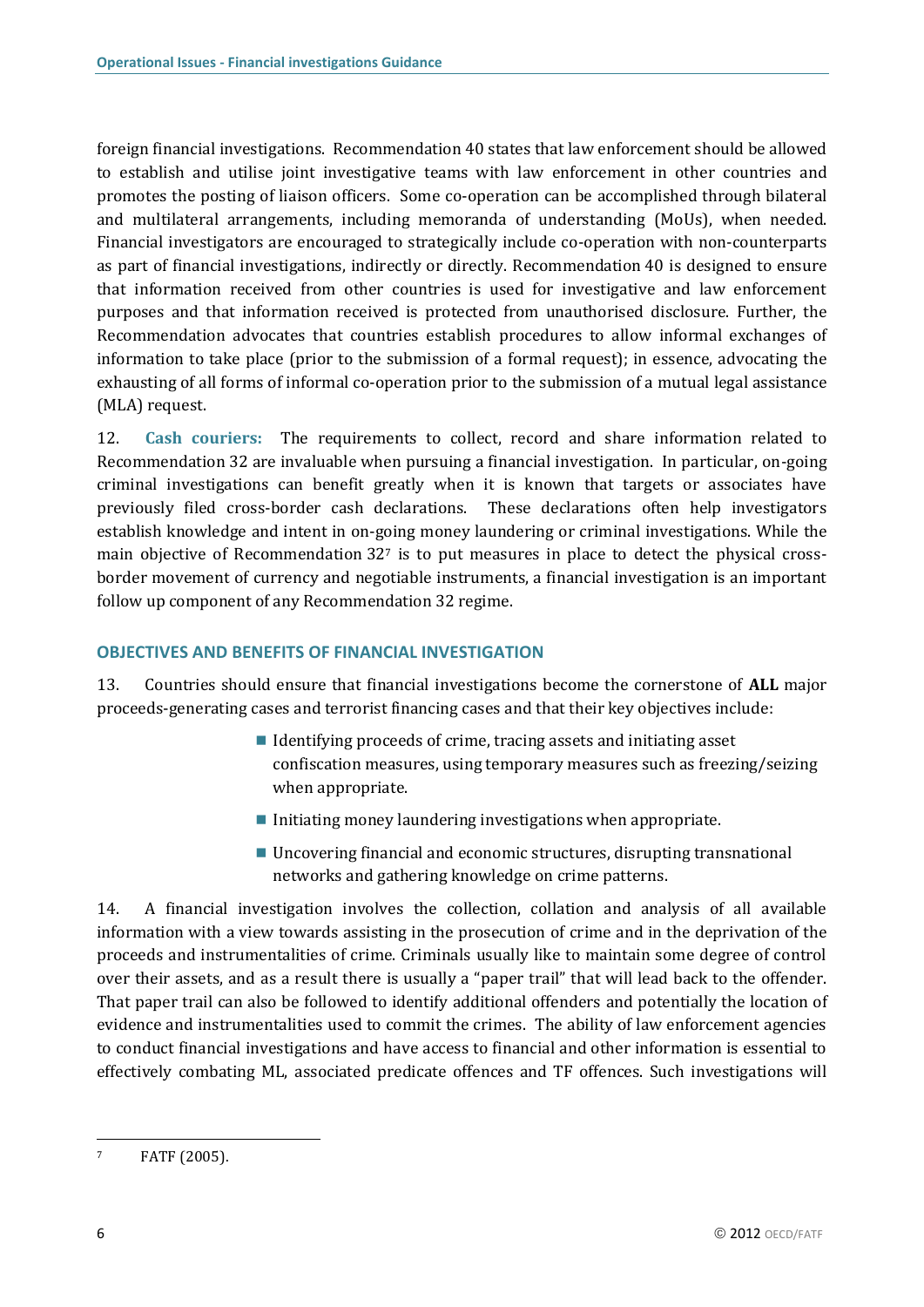often establish the existence of otherwise unknown crimes and assets that have been purchased with proceeds of criminal activity, thus allowing these assets to become subject to confiscation.

15. A financial investigation can be used as an instrument to reveal undiscovered predicate offences and to identify other people or companies. Thus, it is imperative for countries to use financial intelligence upstream and downstream within their value chain. This means that the flow of financial intelligence between regulators, supervisors, FIUs, law enforcement and other competent authorities (the value chain) should be free-flowing to and from all entities in accordance with existing domestic laws, policies and procedures and should be results-driven, not processdriven. If such a fluid system of sharing financial information and intelligence is established, the country will make more effective use of financial data, thus becoming more effective in combating money laundering, terrorist financing and major proceeds-generating offences.

16. Countries should take appropriate measures to protect the human rights of the targets of their investigations. Financial enquiries are often intrusive and result in obtaining private information on an individual. Competent authorities involved in financial investigations must be aware of their country's human rights legislation protecting the right to privacy, along with associated considerations. Investigators should be able to justify such enquiries as proportionate, non-discriminatory, legitimate, accountable and necessary to the investigation being undertaken. As a rule, such measures ensure that the targets of investigation have the right to a fair trial, the presumption of innocence and the protection of property.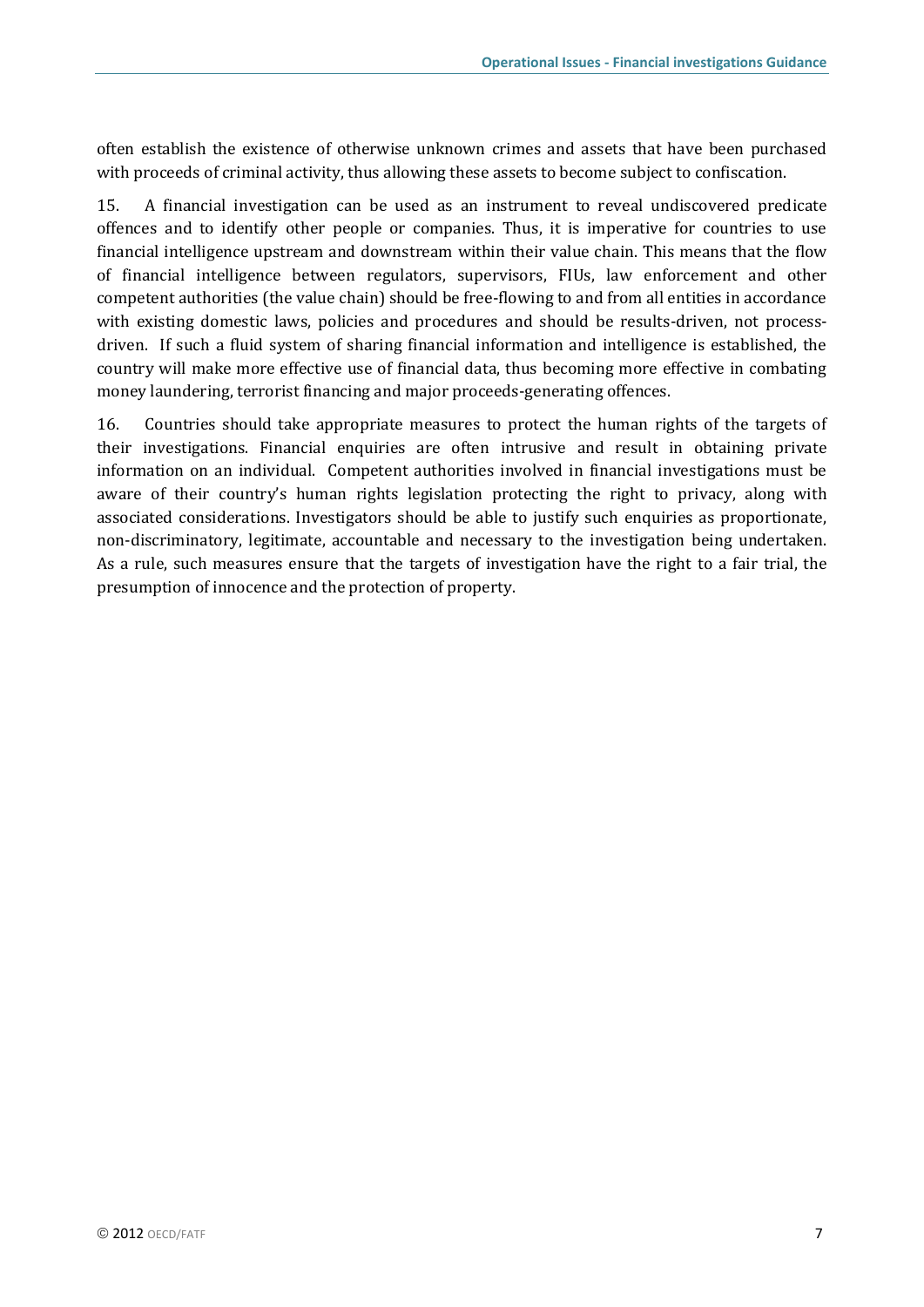### <span id="page-9-0"></span>**II. OPERATIONAL FRAMEWORK**

#### <span id="page-9-1"></span>**INVESTIGATIVE STRATEGY**

17. Financial investigation should be an integral part of an overall crime strategy. Countries should establish a comprehensive policy that sufficiently emphasises financial investigation as an integral part of law enforcement efforts. Clear objectives, dedicated action, sufficient resources, training for investigators and use of the legal tools available in a comprehensive, creative, consistent, and committed manner are all important elements of an effective financial investigation strategy in any country. Countries should take active measures to ensure that financial investigations become a routine part of all law enforcement inquiries related to crime with financial gain.

18. Countries should be proactive in developing effective and efficient strategies to make financial investigations an operational part of their law enforcement efforts. The following are some of the key elements that should be contained in these strategic plans:

- $\blacksquare$  Ensuring support from high-level officials within the country who publicly promote and adopt a national AML/CFT strategy.
- Releasing public statements by high-ranking officials supporting and demonstrating commitment to the national strategy and recognising their accountability.
- $\blacksquare$  Establishing strategic planning working groups to develop an effective policy that incorporates the skills of all relevant agencies into an action plan; these groups include representatives from all relevant agencies and components participating in financial investigations.
- Conducting needs assessments and advocacy in promoting proper allocation of resources.
- $\blacksquare$  Creating specialised investigative units that focus on financial investigations.
- **Developing operational initiatives that promote the proactive use of powers** to freeze assets.
- Articulating clear objectives for relevant departments and agencies that include effective coordinating structures and accountability.

19. Countries should make it a policy priority to ensure that there are an adequate number of properly trained financial investigators. These financial investigators should be experienced in financial investigation matters involving both domestic laws and international conventions and standards. Countries should create institutional conditions that provide the appropriate environment to carry out financial investigations and to facilitate cooperation by providing the proper legal authority for any involved competent authorities as indicated in Recommendation 31. Financial investigations should be worked in close association with or fully integrated within "normal" or other predicate offence investigations. Ensuring that financial investigative specialised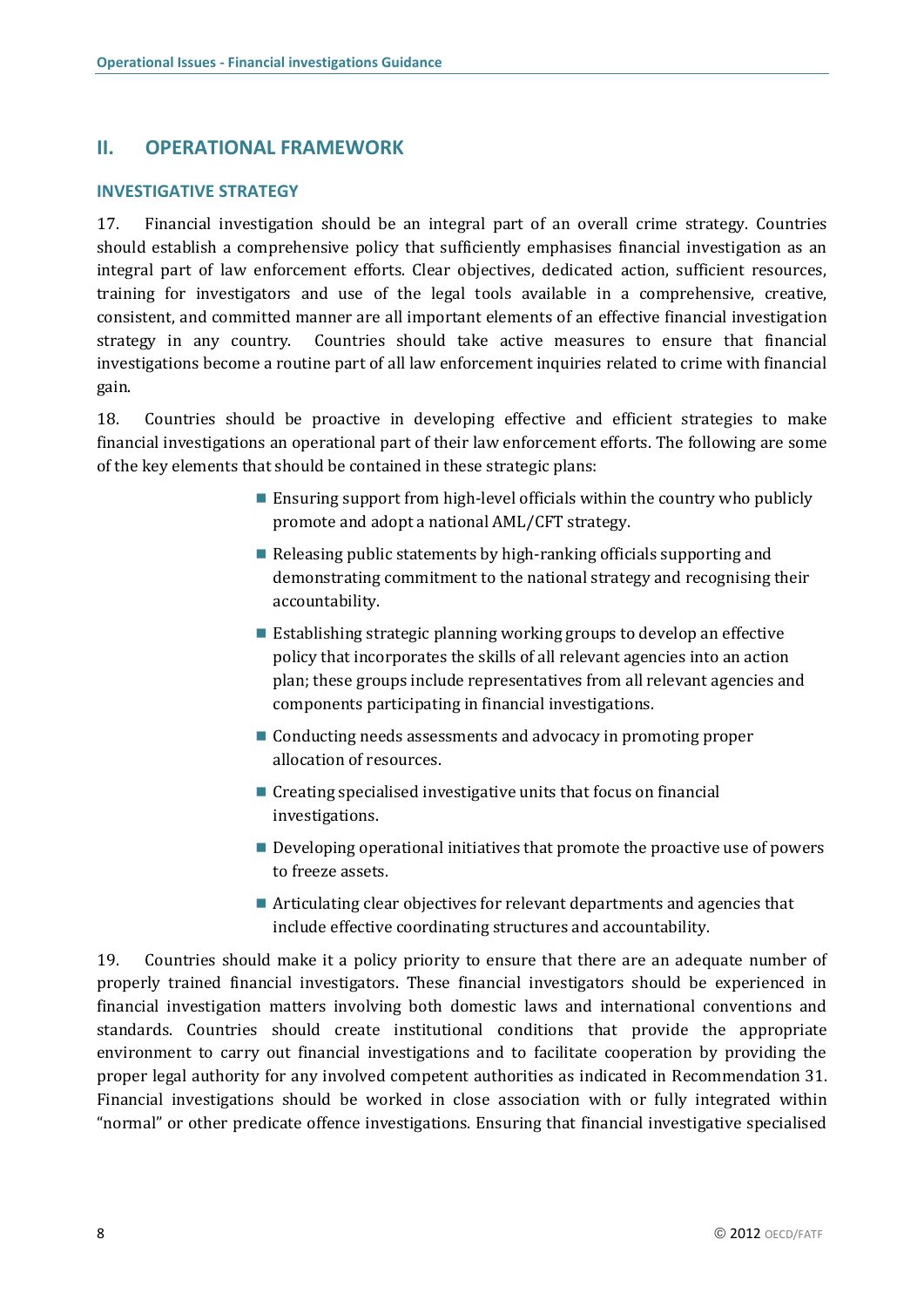units can work closely with different competent authorities where specialised knowledge and expertise is required should be part of "standard operating procedures."

20. Countries should establish a strategic approach to financial investigations and consider implementing programmes whereby agencies, such as confiscation agencies, certain law enforcement agencies or financial intelligence units (FIUs), are reimbursed costs incurred on financial investigations with asset recovery actions such as the hiring of experts, translation costs, international travel, etc.

### <span id="page-10-0"></span>**PARALLEL INVESTIGATIONS**

21. Parallel investigations represent, in relation to financial investigations, focusing on the predicate offence and the money laundering offence simultaneously. In relation to terrorism investigations, parallel investigations focus on the terrorism offences and terrorist financing offence at the same time.<sup>8</sup> Recommendation 30 states that, for all money laundering, associated predicate offences and terrorist financing, law enforcement authorities should develop a proactive parallel investigation. The concept of having parallel investigations brings together expertise from both investigative backgrounds which is complementary and ensures offences are fully investigated.

22. Conducting a parallel financial investigation of the predicate offence is being proactive, as it identifies the proceeds of the crimes currently under investigation for seizure/restraint. It therefore ensures that the assets will not dissipate/disappear and prevents the infiltration of illegal profits into the legal economy, thereby removing the instrument for committing future crimes. The practice thus contributes to upholding the principle in both law and society that no person should benefit from crime.

23. Financial investigations are data intensive. Specifically, they involve records, such as bank account information, which point to the movement of money. Any record that pertains to or shows the paper trail of events involving money is important. The major goal in a financial investigation is to identify and document the movement of money during the course of the commission of an offence. The link between where the money comes from, who receives it, when it is received, and where it is stored or deposited can provide proof of criminal activity. Financial information can also assist the parallel investigation into the predicate offences by:

- I Identifying motives, associations and links to people and places.
- I Identifying the use of other services such as phones, transport and amenities relevant to the case.
- Locating or identifying suspects, witnesses or victims.
- **Providing information on a suspect's movements (proactive, covert use of** financial information).
- **Providing information to address the issue of prolific and priority offenders** where no previous method has been successful.
- $\blacksquare$  Tracing persons.

<sup>8</sup> See Section III on terrorist financing.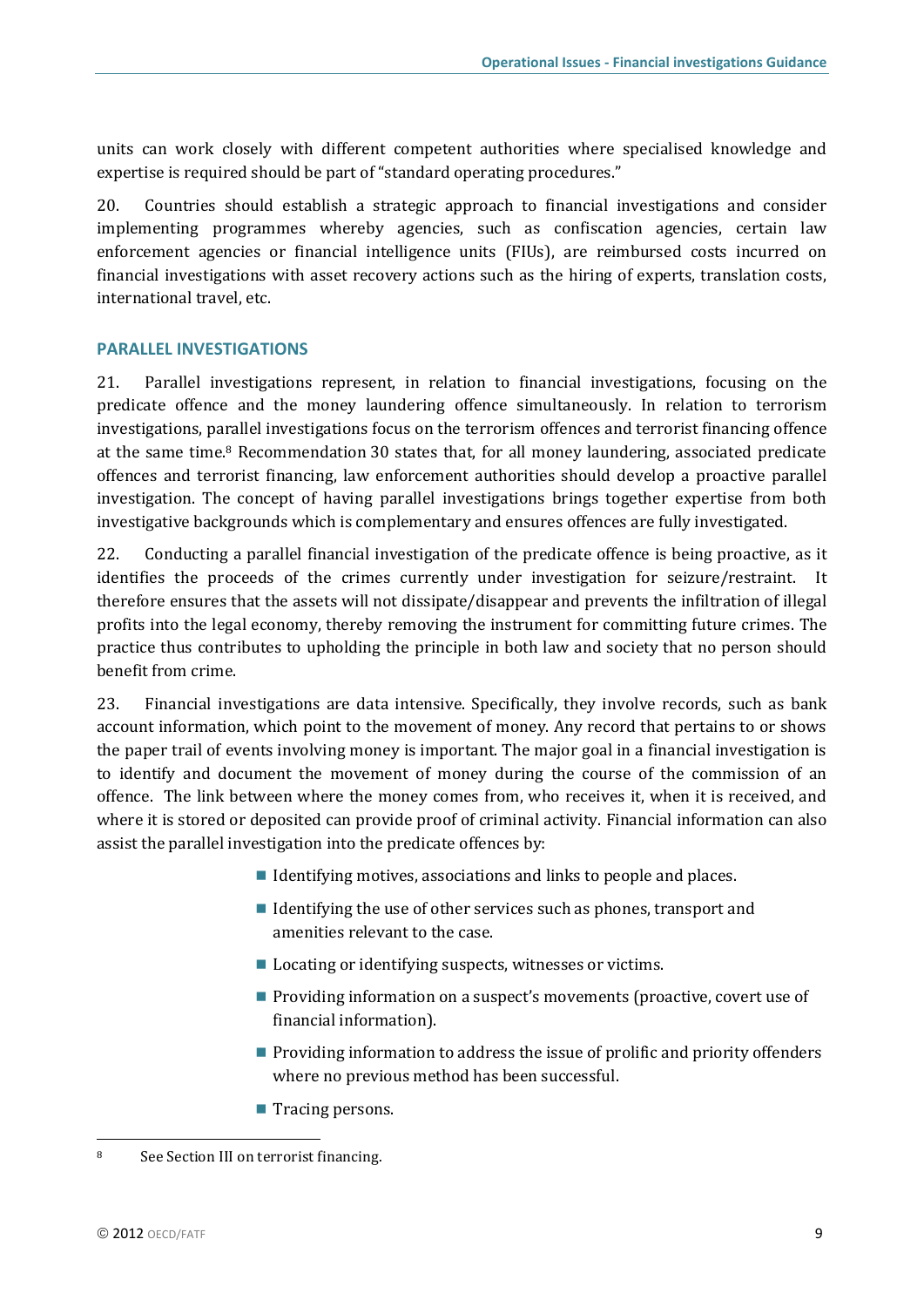24. For many major proceeds-generating offences, money laundering is simply the by-product of criminal activity. After the criminal receives the proceeds of the crime, he/she usually wants to do something with these proceeds. The ability to follow the paper trail allows the full development of the facts and circumstances involved in the case to be shown in a logical and sequential pattern, and simplifies the understanding of how the financial pieces fits together. Parallel investigations ensure competent authorities uncover and identify all of the participants in a criminal enterprise. A parallel financial investigation provides insight into the hierarchy of criminal organisations, exposing them to possible prosecution.

25. Information, intelligence<sup>9</sup> and evidence obtained during parallel investigations can be shared and resources can be effectively used to avoid duplication of services. For example, a predicate offence investigation may be utilising the interception of communication to collect information/evidence not only of a predicate offence but also of the associated money laundering offence; this information could then be used in seizure/restraint and forfeiture orders. A financial investigation enhances and corroborates a predicate offence investigation, as it shows lifestyle, unexplained wealth and, depending on the country, can be used as indirect proof (inferred by the courts) as the only explanation that the wealth is from illegal activity, thereby helping to establish sufficient evidence to prosecute a person on criminal charges for both predicate and related money laundering offence. This will form the basis for seizure and forfeiture and can be accomplished through the collation and presentation of either direct or circumstantial evidence. Thus, financial investigations help to target the top echelon of a criminal organisation.

26. Countries should consider including in their standard operating procedures for investigative agencies some form of checklist or outline of the essential elements for conducting financial investigations. This can help structure each financial investigation and be used as a guideline for investigators.

### <span id="page-11-0"></span>**MULTI-DISCIPLINARY GROUPS OR TASK FORCES**

27. Particularly in large, complex financial investigations, it is important to assemble a multidisciplinary group or task force to ensure the effective handling of the investigation, prosecution and eventual confiscation. There should be a strategic approach to intra-agency and inter-agency cooperation in an effort to support information/intelligence sharing within and between agencies and with foreign counterparts.

28. Multi-disciplinary groups may comprise a range of individuals, including specialised financial investigators, experts in financial analysis, forensic accountants, forensic computer specialists, prosecutors, and asset managers. Experts may be appointed or seconded from other agencies, such as a regulatory authority, the FIU, a tax authority, an auditing agency, the office of an inspector general, or even drawn from the private sector on an as-needed basis. The multi-disciplinary groups should include individuals with the expertise necessary to analyse significant volumes of financial, banking, business and accounting documents, including wire transfers, financial statements and tax or customs records. They should also include investigators with experience in gathering business

 $\overline{\phantom{a}}$ 

<sup>9</sup> The term *intelligence* in this context includes and focuses on intelligence agencies working on national security matters.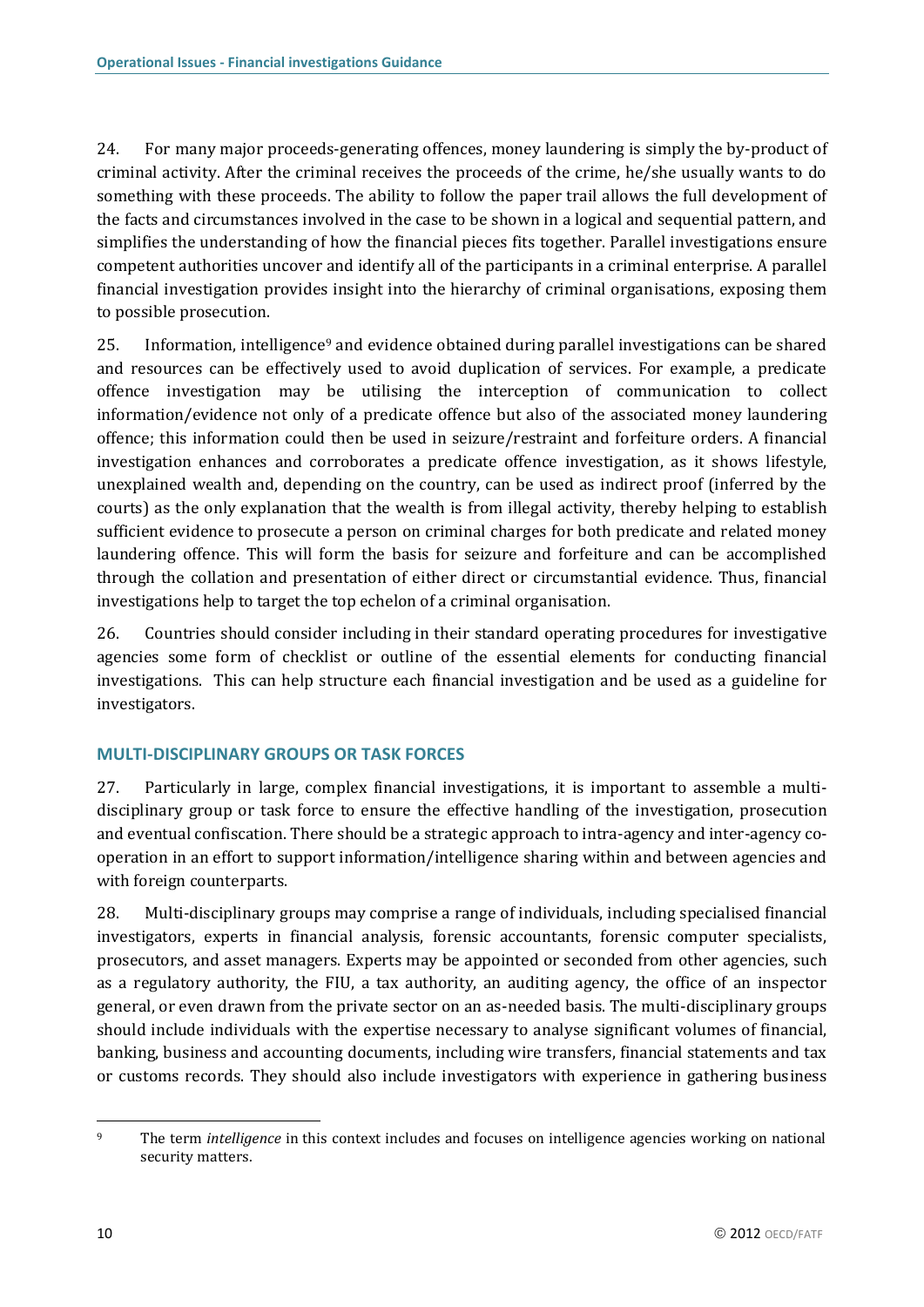and financial intelligence, identifying complex illegal schemes, following the money trail and using such investigative techniques as undercover operations, intercepting communications, accessing computer systems, and controlled delivery. Multi-disciplinary groups should also consist of criminal investigators who have the necessary knowledge and experience in effectively using traditional investigative techniques. Prosecutors also require similar expertise and experience to effectively present the case in court.

29. After assembling multi-disciplinary a group, it is imperative to have efficient and effective coordination between members of the team as well as all agencies involved. The failure of agencies or departments to link information/intelligence often plagues complex financial investigations. Some mechanisms that promote intra-agency and inter-agency co-operation are:

- $\blacksquare$  Establishing information sharing systems whereby all investigative services would be aware of previous or on-going investigations made on the same persons and/or legal entities so as to avoid replication; conducting conflict resolution discussions and promoting cross-fertilisation.
- Establishing policies and procedures that promote the sharing of information/intelligence within intra-agency and inter-agency co-operative frameworks; such policies and procedures should promote the strategic sharing of the necessary information.
- Establishing a process whereby intra-agency or inter-agency disputes are resolved in the best interest of the investigation.
- Competent authorities should consider establishing written agreements such as MoUs or similar agreements to formalise these processes.

30. To enhance the level of expertise in relation to financial investigation within competent authorities, it should be possible to engage experts. In some cases, it may be useful or necessary to appoint experts or consultants who bring technical expertise in financial analysis, forensic accounting and computer forensics. Adequate safeguards should be in place when engaging private entities which minimise the risks of compromising the integrity of investigations.

31. Countries should develop a strategy to enhance co-operation between the public and private sectors beyond their reporting obligations (see Annex). As a source of financial information, the private sector is the owner of its data, has a vested interest in protecting its standing, has the ability and the expertise to process its data and often may be in a better position than law enforcement agencies. Adequate protection of information and right to privacy should also be part of the information exchange done within legal parameters. Thus, information exchange within legal parameters should be enhanced between the sectors to better and more effectively identify activity that may assist law enforcement in conducting financial investigations.

### <span id="page-12-0"></span>**ASSET RECOVERY**

32. Successful asset recovery requires a comprehensive plan of action that incorporates a number of important steps and considerations. Competent authorities will need to gather and assess the facts to understand the case, assemble a team, identify key allies, communicate with foreign practitioners (if a foreign nexus is established), grapple with the legal, practical, and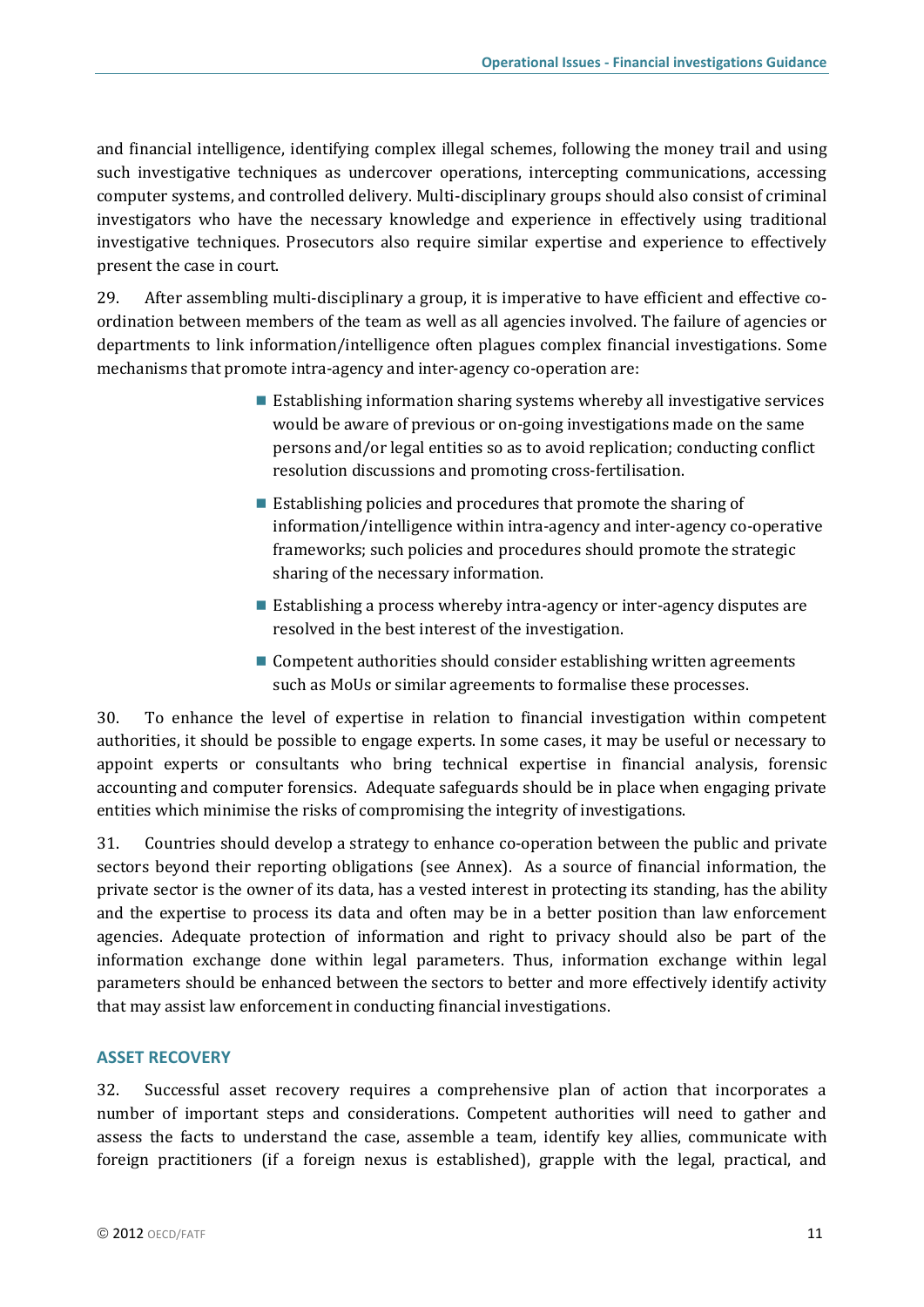operational challenges and ensure effective case management. Countries should also strategically look at options other than criminal confiscation, such as *non-conviction based* (NCB) or even administrative proceedings.

33. One of the biggest challenges in asset recovery investigations is producing the evidence that links the assets to the criminal activities (*property-based* confiscation) or proving that assets are a benefit derived from an offence committed by the target (*value-based* confiscation). To establish this link investigators must identify and trace assets up to the point where the link with the offence or location of the assets can be determined. To achieve this, countries should consider creating specialised confiscation units, made up of financial investigators and prosecutors to identify and trace assets for the purpose of confiscation. If such an approach is taken, financial investigators dedicated to tracing and confiscating assets must then work closely with their counterparts in pursuing the criminal prosecution. Failure to do so can have negative consequences for the criminal case, and that in turn is likely to affect confiscation efforts.

34. As discussed in the Interpretative Notes to Recommendations 4 and 38, countries should establish mechanisms that will enable their competent authorities to effectively manage and, when necessary, dispose of, property that is frozen or seized or has been confiscated.<sup>10</sup> These mechanisms should be applicable both in the context of domestic proceedings and pursuant to requests from foreign countries.<sup>11</sup> Asset management units should work closely with financial investigators and prosecutors to prevent the confiscation of assets that could be too cost-prohibitive or cumbersome to maintain.

35. Another challenge in asset recovery investigations is the lack of central oversight as each asset recovery case passes through the various stages of the judicial system. A lack of central oversight of the process can result in blockages within the criminal justice pipeline. This can result in each stage of the process becoming fragmented; dealt only in isolation, making it difficult to coordinate financial investigation, seizure and confiscation from start to finish. To overcome this, countries should consider the creation and use of a national asset recovery database which records information on each asset recovery case as it passes through the criminal justice system. This allows information to be considered and analysed centrally with all stakeholders uniformly applying a statistical methodology. This should enable the identification of blockages in the process which in turn allows the swift resolution of such issues.

36. Such a database provides a single source of historic information about asset recovery actions for the use of on-going investigations and also facilitates greater understanding and co-operation among competent authorities. Such a system often contributes to better co-ordination, allowing for more assets to be identified, seized and successfully confiscated. A national database is also an important tool because it helps to improve the effectiveness of the asset recovery regime and support a "joined-up" approach to legal and operational processes. Statistics for the purposes of Recommendation 33 may also be retrieved from the database.

 $\overline{\phantom{a}}$ 

<sup>10</sup> FATF (2010).

<sup>11</sup> See Brun, J.P., *et al* (2011).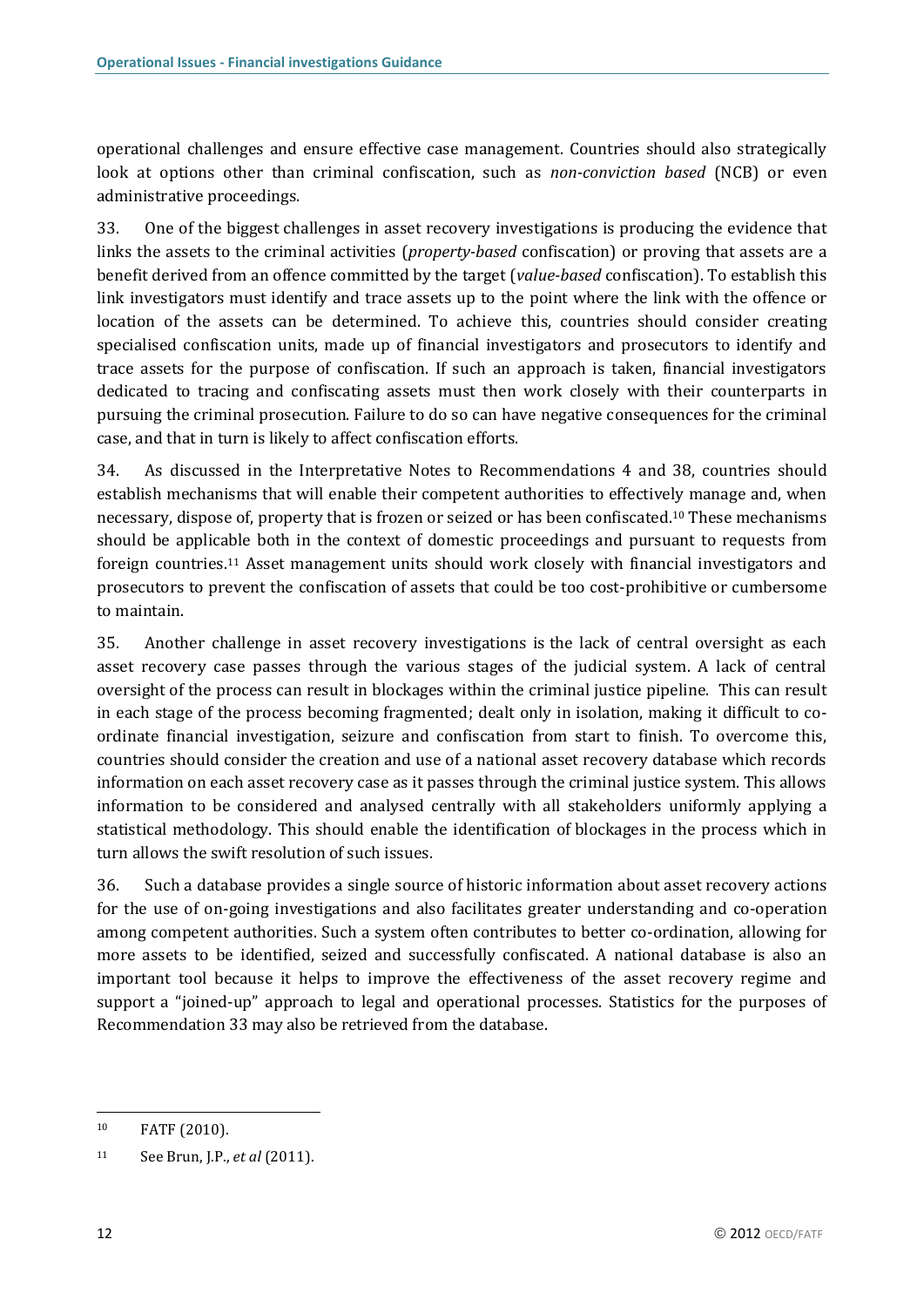### <span id="page-14-0"></span>**REGISTRIES**

37. As mentioned in Recommendation 24, countries should ensure that there is adequate, accurate and timely information on the beneficial ownership and control of legal persons that can be obtained or accessed in a timely fashion by competent authorities. Moreover, as mentioned in Recommendation 25, countries should ensure that there is adequate, accurate and timely information on express trusts, including information on the settlor, trustee and beneficiaries that can be obtained or accessed in a timely fashion by the competent authorities. Such accurate and timely information is vital to a financial investigation. Complex financial investigations involving the use of corporate vehicles require imaginative, tenacious and expert investigators. Hence, in order to properly investigate complex cases involving corporate vehicles, countries should provide financial investigators more education, development and training regarding:

- The nature of corporate vehicles around the world and their potential for misuse.
- $\blacksquare$  The most effective investigative skills and techniques for "piercing the corporate veil".

38. In order to facilitate financial investigations, countries could develop and maintain publicly available registries, such as company registries, land registries, and registries of non-profit organisations. If possible, such registries should be centralised and maintained in electronic and real-time format, so that they are searchable and updated at all times. Such a system will speed up the access of financial investigators to necessary information related to identifying, tracing, freezing and subsequently confiscating assets.

39. In order to assist competent authorities in obtaining access to relevant information in financial investigations, certain basic information on legal entities should be maintained in corporate registries.<sup>12</sup> Such basic information must be easily verifiable and unequivocal.<sup>13</sup> Where feasible, the transition of company registry systems from passive recipients of data to more active components in a country's AML/CFT regime is encouraged. Countries are also encouraged to direct more resources to their company registries to ensure that the basic information supplied is compliant with the Recommendations. Registries would benefit from implementing a robust *ongoing* fact-checking component (even if based solely on statistically significant random sampling). Those that demonstrate an effective capacity to enforce financial penalties or other punitive measures against noncompliant registered legal entities will contribute to improving the accuracy of data. As a result, financial investigators would have immediate access to high-quality data rather than the outdated often inaccurate information.

40. Countries should make technological investments in their corporate registry systems. If a registry is to become an efficient AML/CFT tool, this development, including the upgrading of resources specifically for this purpose, needs to be planned carefully. A computerised registry is preferable to a paper-based one, and an online registry is preferable to a closed-network.

<sup>&</sup>lt;sup>12</sup> See FATF (2012), Interpretative Note to Recommendation 24 - Transparency and Beneficial Ownership of Legal Persons.

<sup>13</sup> See US Department of Justice (n.d.)a, for a list of the information that should be maintained.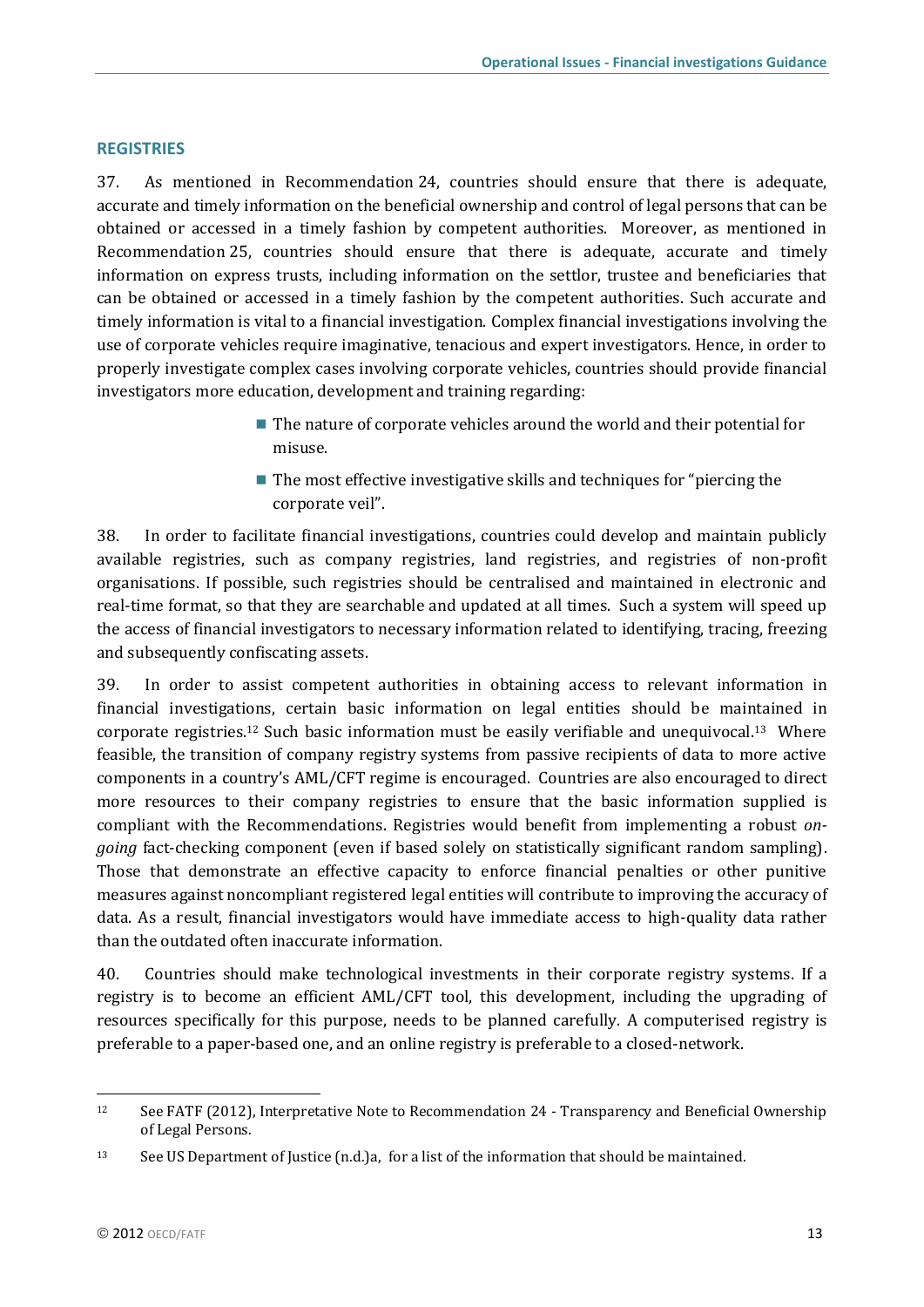41. Countries could assign unique identifiers to legal entities incorporated within their jurisdiction. This enables financial investigators to collect evidence from different domestic agencies within the jurisdiction (for example, tax, licensing, or municipal authorities) most efficiently. This is especially pertinent to operational entities, and if the process of receiving a unique identifier is sufficiently streamlined, it may be further applicable to all legal entities in the jurisdiction (including foreign legal entities, which may have only an operational connection or only be administered from that jurisdiction).

42. Documented particulars of a legal entity's organisation, including those details that indicate beneficial ownership and control, copies of all banking documents, as well as all powers granted to non-officers, should be kept at the registered domestic address of the legal entities. This allows law enforcement authorities to find all necessary information in one location. Moreover, such information should be held physically or electronically within the jurisdiction under whose laws it has been created.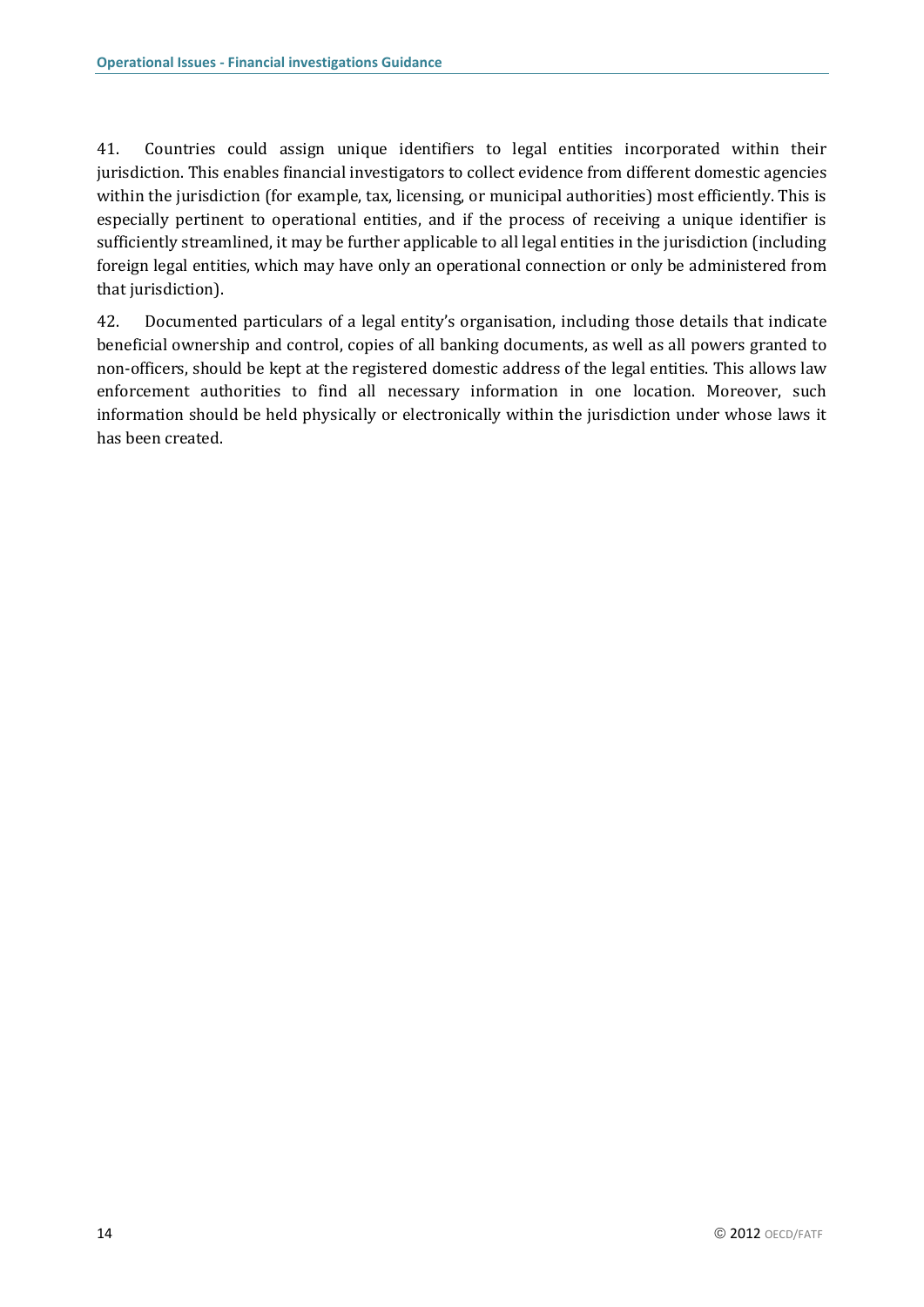## <span id="page-16-0"></span>**III. TERRORIST FINANCING**

43. Money laundering and terrorist financing activity appear as interrelated topics; however, nuanced differences exist between these two distinct criminal offences. These differences need to be understood by law enforcement and those who conduct financial investigations. While terrorist organisations may utilise money laundering techniques when raising funds from criminal proceeds, there are certainly many sources and techniques that these groups use in order to raise funds "legitimately" without engaging in illegal activity<sup>14</sup>. Put another way, money laundering is the process of making dirty money appear clean whereas terrorist financing most often involves clean money being utilised for nefarious purposes.

44. Terrorist financiers want to mask their activities from law enforcement authorities. The motivation of the perpetrators is ideology based with the primary goal of advancing the organisations goals or agenda. This includes having access to funds to meet broad organisational requirements including, but not limited to, propaganda, recruitment, travel and acquiring weapons.

45. In the case of a terrorism investigation, a terrorist financing investigation is crucial, as it can identify targets early in a terrorism plot, such as when they set up a safe-house, and it allows more time for investigation and disruption. Terrorist financing should be viewed not only from an evidentiary perspective but, arguably more importantly, from an intelligence standpoint. Terrorist financing investigations can greatly benefit from focusing on the relationships financial information reveals and the intelligence value that can be derived from the associated "non-financial" information such as phone numbers, email addresses, passport numbers, etc. contained in financial documents. Detecting and investigating terrorist activity is significantly enhanced when national security intelligence and financial information are used together. Exploiting this additional intelligence can identify those leads that may otherwise go undetected and help prevent future attacks.

46. In order for a terrorist operation to be conducted there must be a source of funding no matter how big or small. While the sources of funding are only limited by imagination, individuals engaged in terrorist financing can be viewed with more specificity. Financial supporters of terrorist operations may be involved in four distinct but interrelated roles: *donor*, *fundraiser*, *facilitator*, and *operative*. More specific examples of these different interrelated roles will help explain how terrorist financing in practice can occur, but are not to be considered as legal definitions. *Donors* are individuals who, wittingly or unwittingly, support the terrorist organisation's goals through financial contributions and usually exhibit limited interaction with the group beyond monetary support. *Fundraisers* are individuals who actively solicit funds on behalf of the terrorist organisation and are often more engaged in the movement and concealment of money. *Facilitators* are directly associated with terrorist organisation leadership and operatives, often directly involved in promoting the terrorist agenda and knowledgeable of operational plans. Finally, the *operative* is an individual committed to conducting a terrorist attack and, through either funding provided by the terrorist organisation or via self funding, procures the necessary resources to this end.

47. While it is certainly possible for one individual to fulfil all four financial roles (the "lone wolf" example), most often the previously mentioned financial hierarchy is the norm within organised

<sup>14</sup> See FATF (2008), for descriptions and examples of how terrorists raise move and use funds.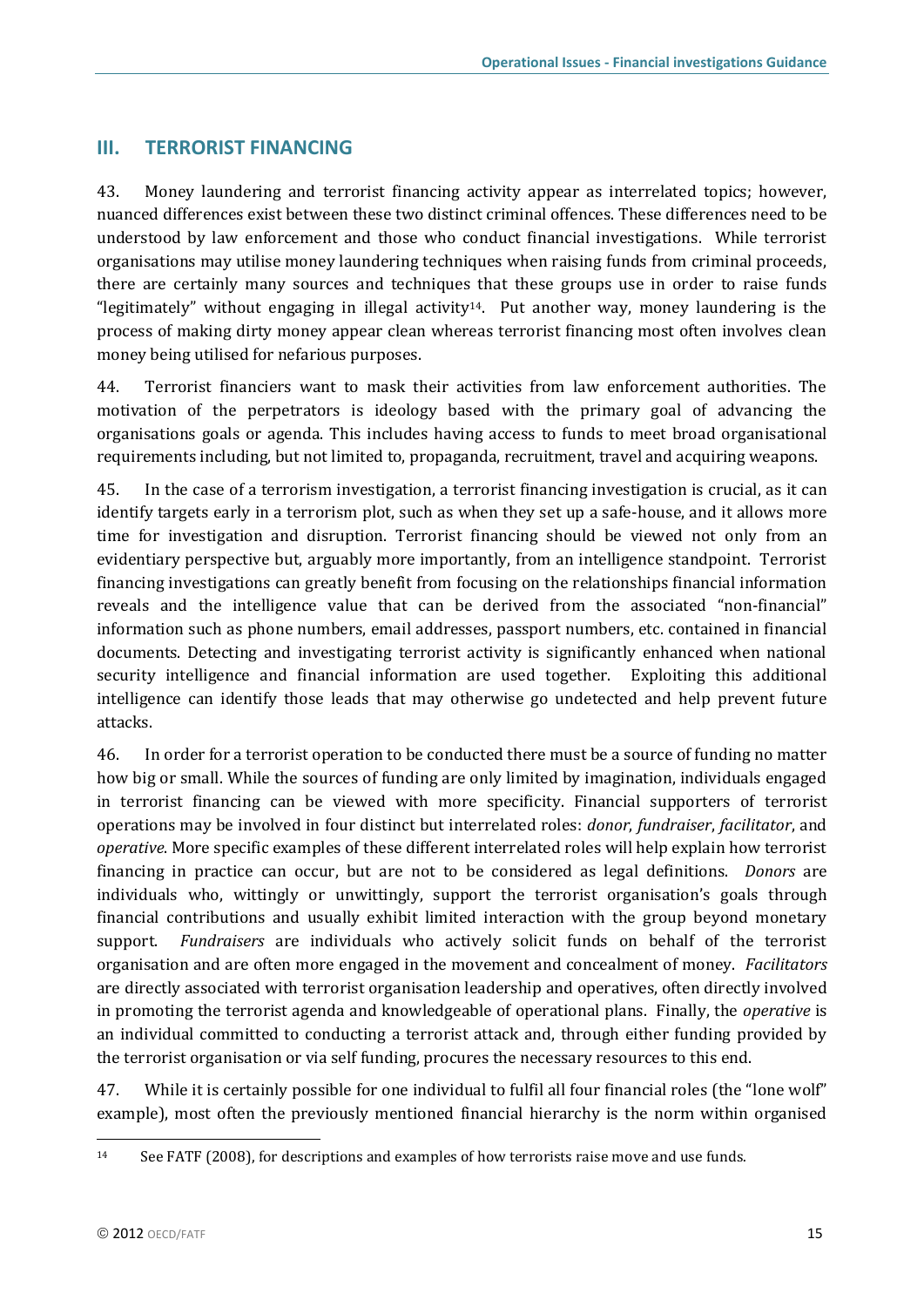terrorist's infrastructures. Identifying the financial role that an individual plays within the organisation is the key to focusing investigative strategies in an effort to disrupt terrorist financing activity. In order to be effective, countries should develop legal mechanisms that enable their law enforcement and other competent authorities tasked with investigating terrorist financing to collaborate with their counterparts in the intelligence community. Countries should create an environment whereby these typically two distinct cultures work toward the common goal of disrupting terrorist financing.

48. In the case of terrorist activity (such as a bombing where there will be serious injury and loss of life), investigation of the financing of the operation should be integrated with investigation of the terrorist activity since the financing of an operation is an integral element in the overall activity cycle of a terrorist group. Parallel investigations not only foster relationships between different competent authorities but also encourage working relationships among competent authorities, the financial sector, and financial regulators. These relationships promote a more comprehensive approach in developing capability and financial intelligence that can be useful in tracing terrorist financial trails – not only in post-attack investigations but also during the planning and preparation stage – so as to be able to prevent attacks and work towards a common goal of preserving life. Community, financial sector and competent authorities have knowledge or information that could lead to useful pieces of intelligence. At the same time, the regulatory and competent authorities have the capability to provide the policies and the tools necessary to build that intelligence.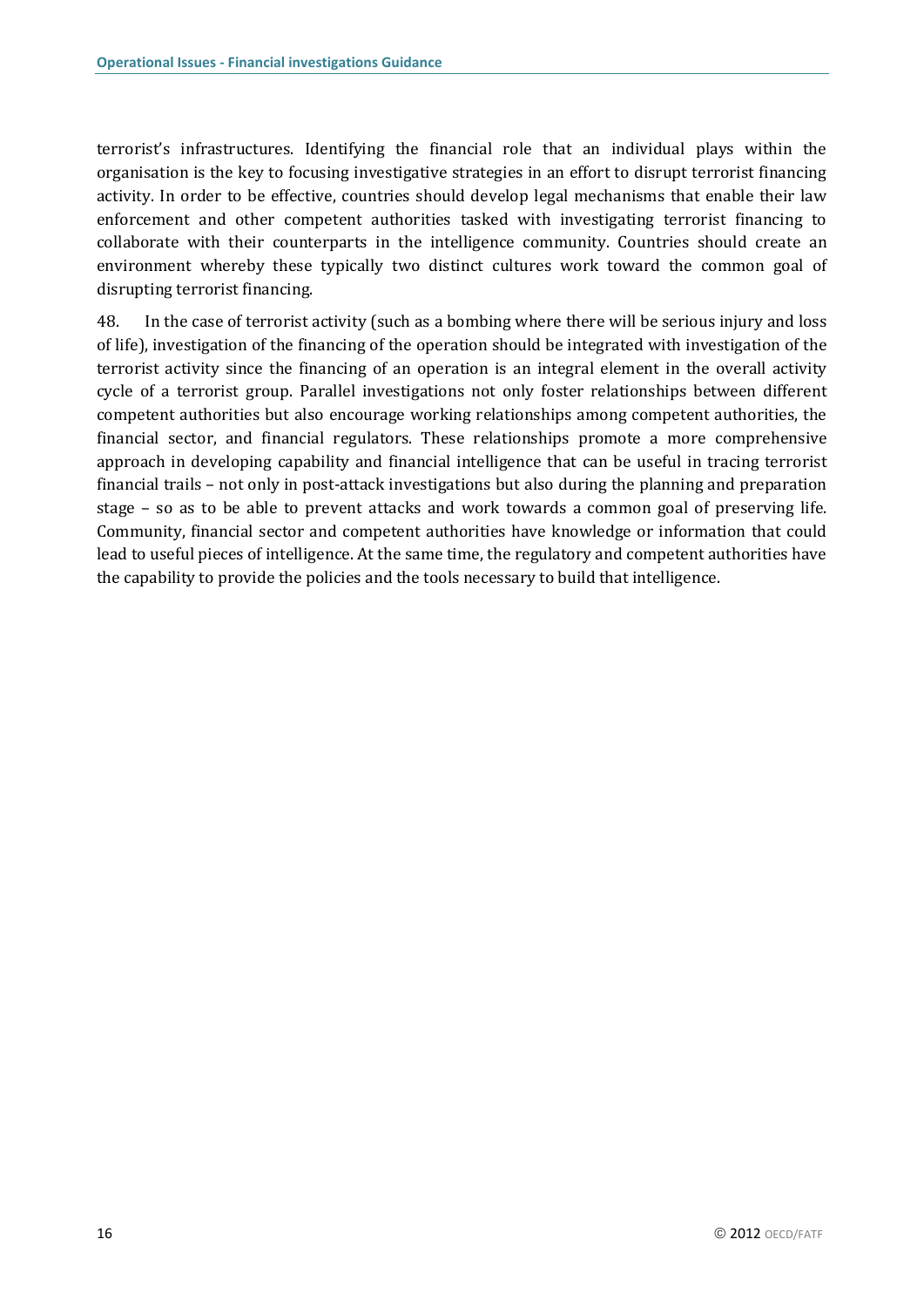## <span id="page-18-0"></span>**IV. SOURCES OF INFORMATION**

49. Financial investigators develop hypotheses and draw conclusions based on available information. A financial investigation combines tried and tested investigative techniques and traditional accounting and auditing practices to investigate the financial affairs of targets of investigations. Facts that are relevant to a financial investigation may be found from a variety of sources. Traditional "fact-finding" is, of course, highly relevant in financial investigations and includes interviews with suspects, searches of residences and/or offices, forensic examination of computer(s), collection and analysis of financial and business records to include bank statements, tax returns, etc.

50. The nature of the hypothesis determines to a large extent the type of information required to prove the merits of the hypothesis. Identifying the type of information needed allows financial investigators to determine where such information is held. Once financial investigators have determined where the required information is held, they should determine the methods and challenges in obtaining the information. Thus, they should develop and implement an action plan that leads to the successful acquisition of the required information and such an action plan could include many of the investigative techniques discussed in this guidance note.

51. After identifying a potential evidence source, the evidence needs to be collected. Regardless of the source, all evidence should be legally obtained; otherwise, unlawfully obtained evidence could jeopardise the success of the prosecution or confiscation. Investigators should be aware of any legal privilege issues while searching for evidence and seek advice from prosecutors or other relevant competent authorities. Moreover, some information may be considered potential *evidence* from a prosecutorial stand-point however be considered sensitive *intelligence* by intelligence agencies. Thus, co-ordination between prosecution and intelligence authorities is required.

### <span id="page-18-1"></span>**DATA SOURCES AND TYPES OF INFORMATION**

52. Within each country there will be differences in the way that various types of information can be made available to investigative authorities and this may be influenced by legal requirements including human rights considerations (such as freedom of information and privacy legislation). The producers and owners of the different information and intelligence products will differ between countries. Additionally, access to that information or intelligence and under what circumstances presents a challenge to countries when designing an effective AML/CFT legal and operational framework. Access to and management of sensitive personal data by the competent authorities requires adequate training of staff in order to ensure adherence to data protection laws and laws that protect the right to privacy.

53. This guidance is primarily concerned with examining how information and intelligence are made available in support of financial investigations, prosecutions and the identification of assets for confiscation efforts. In order to conduct financial investigations, law enforcement should have access to the widest possible range of financial, administrative and law enforcement information. This should include information from open or public sources, as well as relevant information collected and/or maintained by, or on behalf of, other authorities and, where appropriate, commercially held data.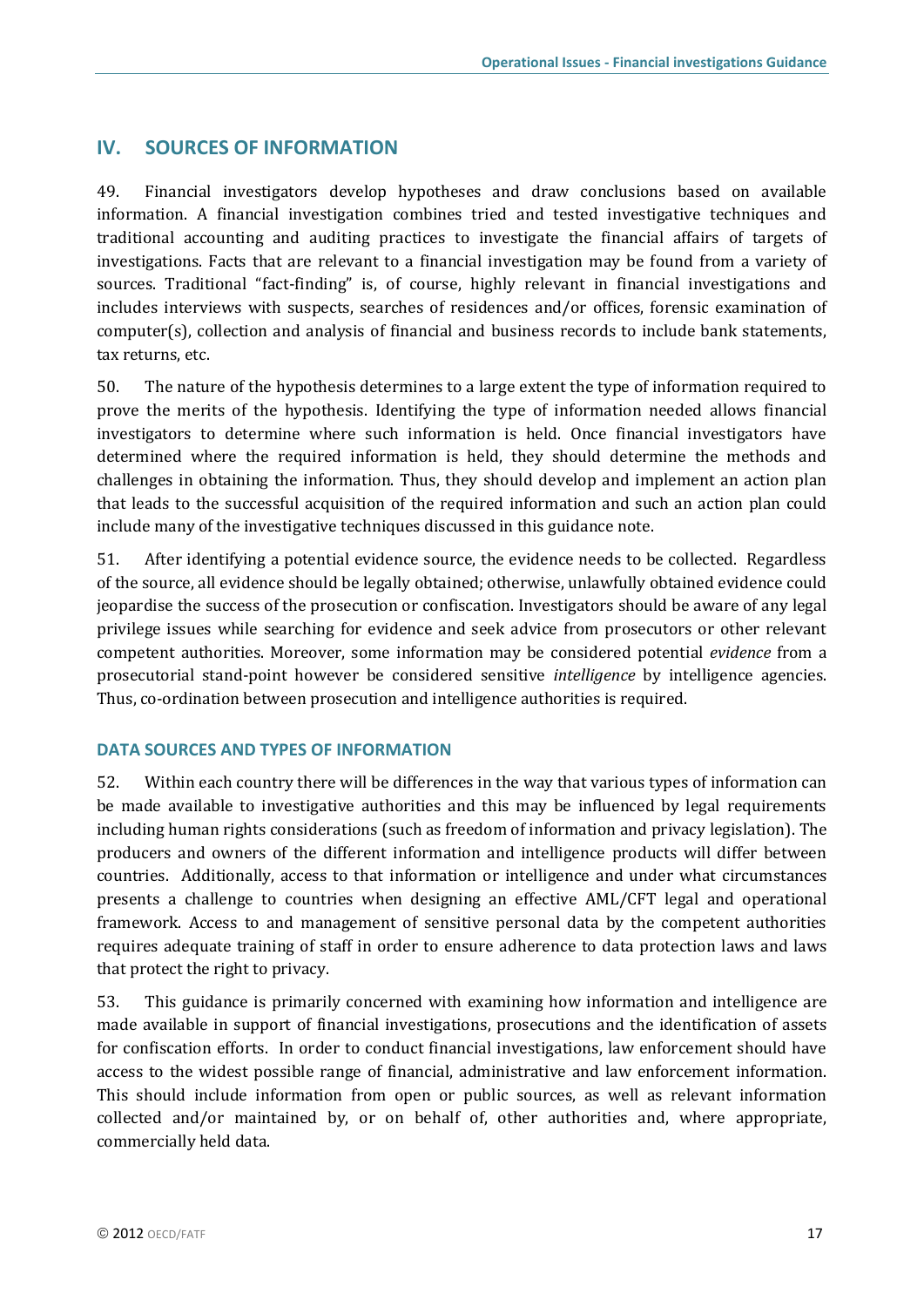54. The form of the data will vary considerably and will range from papers/documents to electronic data to physical items. The ownership and control of these data types varies. On the one hand, much of the data law enforcement can access is of a public nature and is freely available to the general population. On the other hand, data related to personal, financial or law enforcement records are protected and are often considered highly sensitive and confidential. Safeguards need to be put in place to ensure that this data is protected from misuse and is being accessed and utilised for legitimate purposes.

55. The sources of information that law enforcement and competent authorities can use in furtherance of financial investigations varies but typically can be found in six different categories:

- **Criminal records and intelligence:** This is law enforcement information related to the subject and/or criminal activity. Information such as previous arrests, indictments, convictions, but also reports of links with known criminals. Criminal information is typically gathered from surveillance, informants, interviews/interrogation and data research, or may be just picked up "on the street" by individual police officers.
- AML/CFT Disclosures: In addition to suspicious transaction reports (STRs), this includes other information as required by national legislation such as cash transaction reports, wire transfer reports and other thresholdbased declarations or disclosures.
- **Financial Information:** This is information about the financial affairs of entities of interest that helps to understand their nature, resources, structure and capabilities, and it also helps predict future activity and locate assets. This goes beyond the information contained in AML/CFT disclosures and is normally maintained by private third parties. This includes bank accounts, financial accounts, other records of personal or business financial transactions and information collected in the context of meeting customer due diligence (CDD) obligations.
- **Classified information:** Information that is gathered and maintained for national security purposes to include terrorism financing information. Access is typically restricted by law or regulation to particular groups of persons.
- **Open source:** All information that is available through open sources such as the internet, social media, print and electronic media, as well as via registries operated publicly or privately.
- Regulatory information: Information that is maintained by regulatory agencies; access is typically restricted to official use only. This category of information could be held by central banks, tax authorities, other revenue collecting agencies, etc.

56. Multi-disciplinary groups or task forces (described in Section II) serve to integrate information from different law enforcement and intelligence sources which had previously been separated by organisational and technical boundaries. In some jurisdictions this requires changes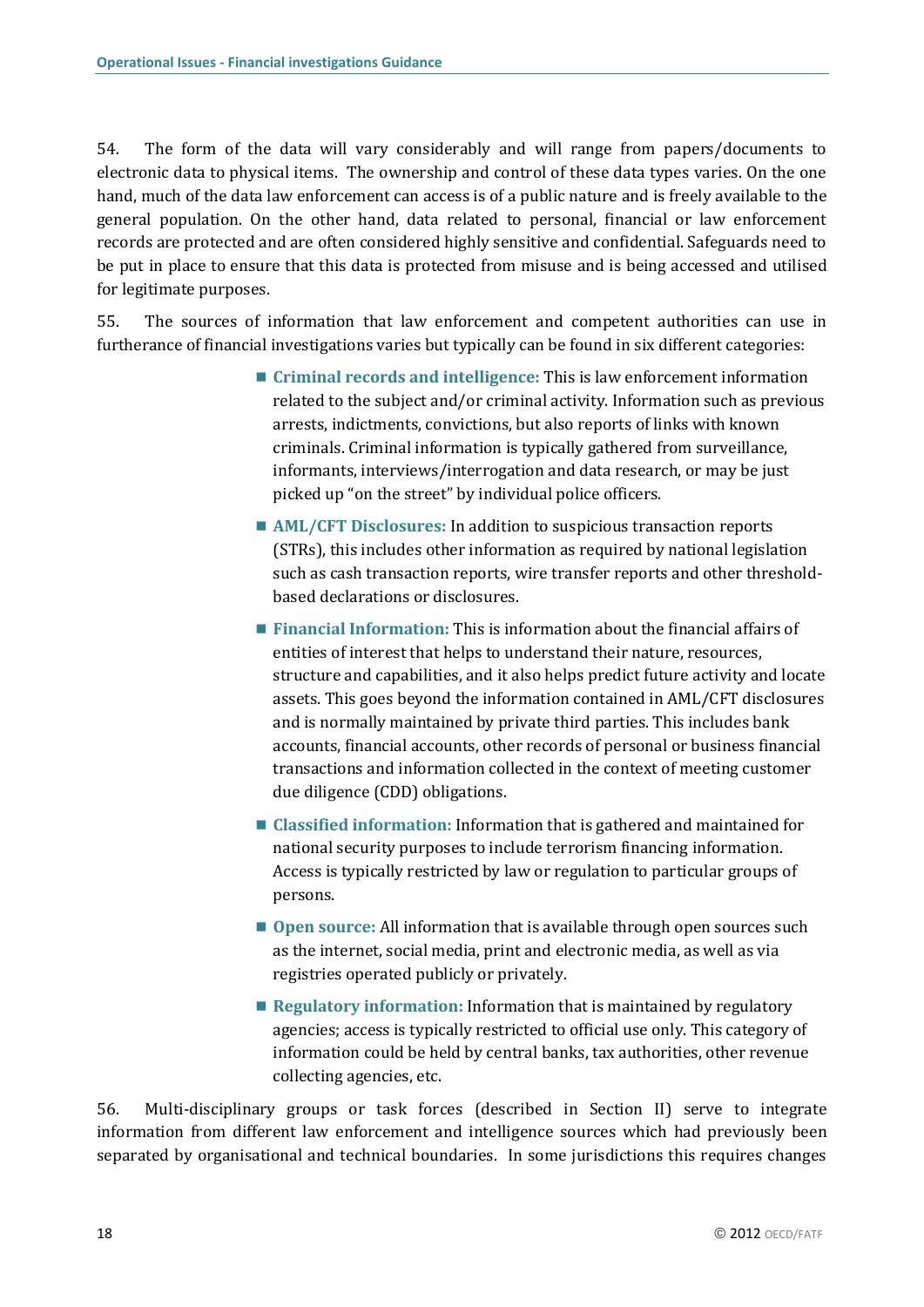in laws and regulations or may require formalised agreements such as MoUs. These task forces leverage existing technologies and develop new technologies in order to provide cross-agency integration and analysis of various forms of data. Furthermore, this information is stored in centralised databases so that any future investigation of any new target of a participating task-force agency can be cross-referenced against that historical data.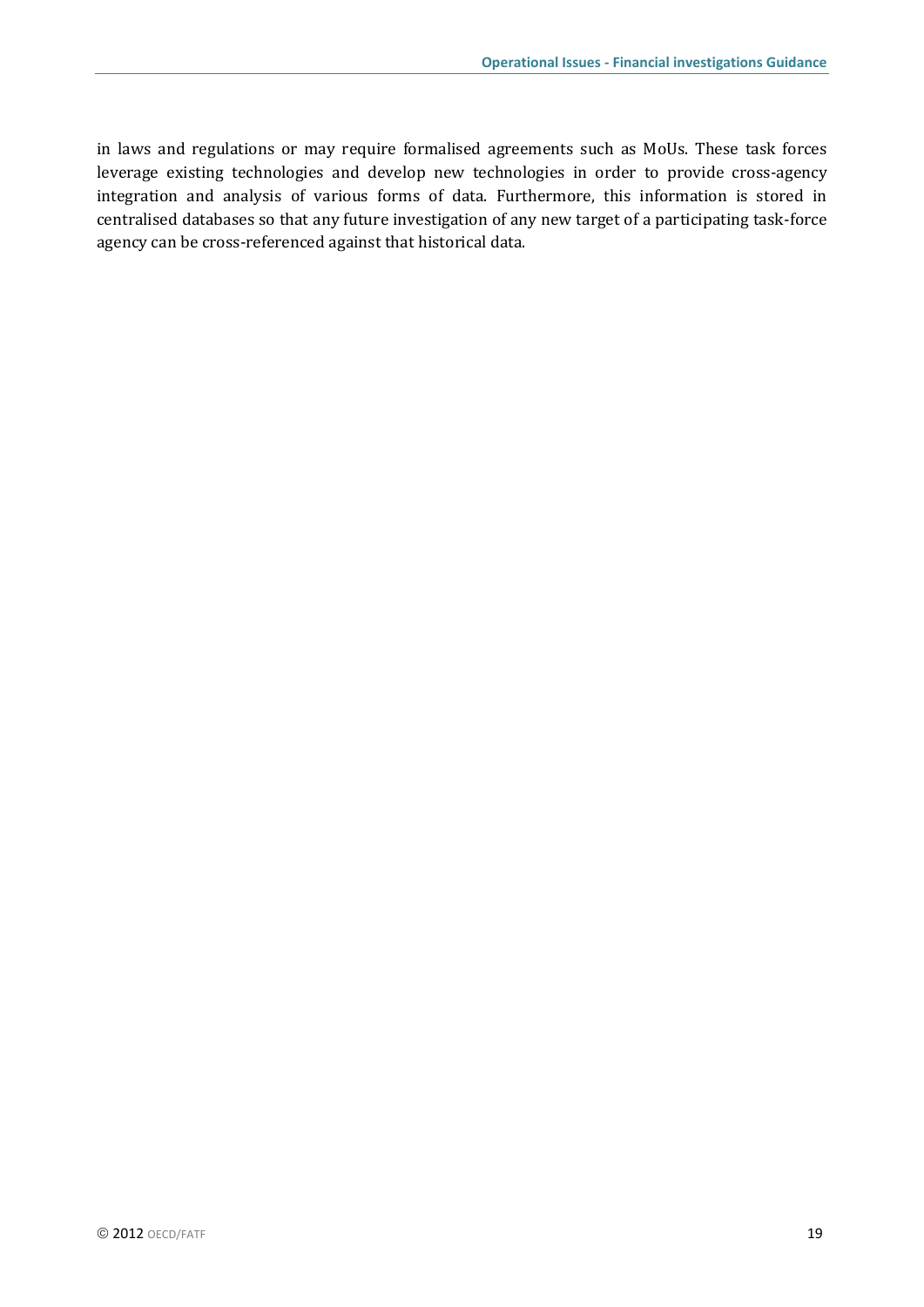## <span id="page-21-0"></span>**V. LAW ENFORCEMENT COLLABORATION WITH FINANCIAL INTELLIGENCE UNITS (FIU)**

57. Along with intelligence divisions of law enforcement or other competent authorities, FIUs are one of the competent authorities that can initiate or enhance financial investigations. Financial intelligence collected by law enforcement, FIUs, and other competent authorities should be thoroughly manipulated and result in the proactive initiation of financial investigations. A core function of FIUs is to analyse the information it collects and to disseminate the results of this analysis. An FIU's analytical capabilities allow it to develop different intelligence products that can be useful to investigative authorities. As a routine task, FIUs spontaneously (*i.e.,* without being solicited) disseminate intelligence to investigative authorities relating to suspected ML and TF offences. Disseminated information could relate to an existing entity of interest, support an existing investigation, or prompt a proactive investigation based on new information made available to investigative authorities.

### <span id="page-21-1"></span>**FIU AND AML/CFT DISCLOSURES IN FINANCIAL INVESTIGATIONS**

58. Effective financial investigations are characterised by extensive law enforcement use of FIU information and exchanges of information and personnel. Investigative authorities should be able to ask the FIU for relevant information they may hold when conducting lawful investigations. FIUs should be able to respond to information requests from competent authorities pursuant to Recommendation 31. Under Interpretative Note to Recommendation 29 the decision on what information an FIU can provide in response to a request from a competent authority should always remain with the FIU.

59. The overarching aim of both the FIU and investigative authorities should seek to work as a *virtual team*, sharing information in appropriate circumstances to support financial investigations. Successful and effective financial investigations can be achieved through obtaining and using the outcomes of FIU financial analysis, as well as proactive sharing of information between the FIU and investigating authorities. Providing an FIU with an information requirement – (such as) detailing information priorities – can assist the FIU in identifying useful information for spontaneous dissemination. Many investigative authorities have seconded personnel working in the FIU, or FIU personnel seconded to investigative authorities, to facilitate co-operation between the FIU and to assist the effective exchange of information. Single points of contact in investigative authorities and FIU can also assist consistent, efficient information exchange.

60. Formal arrangements between investigative authorities and the FIU can be documented in MoUs, memorandum of agreements (MoAs) and standard operating procedures (SOPs). Documenting how competent authorities and FIUs interact and establishing communication channels can provide clarity on the procedures and processes that are required in order to exchange information appropriately. Agreeing on the use of standard electronic reports and request forms that can be securely exchanged between the FIU and investigative authorities can also facilitate efficient exchange of information. When exchanging bulk or structured data in relation to financial investigations (such as computer files with the results of analysis) consideration should also be given on compatibility of software used by competent authorities and the FIU. Some jurisdictions provide their investigative authorities with restricted access to the FIU database. Investigators are able to directly query the FIU database in certain agreed circumstances. Arrangements for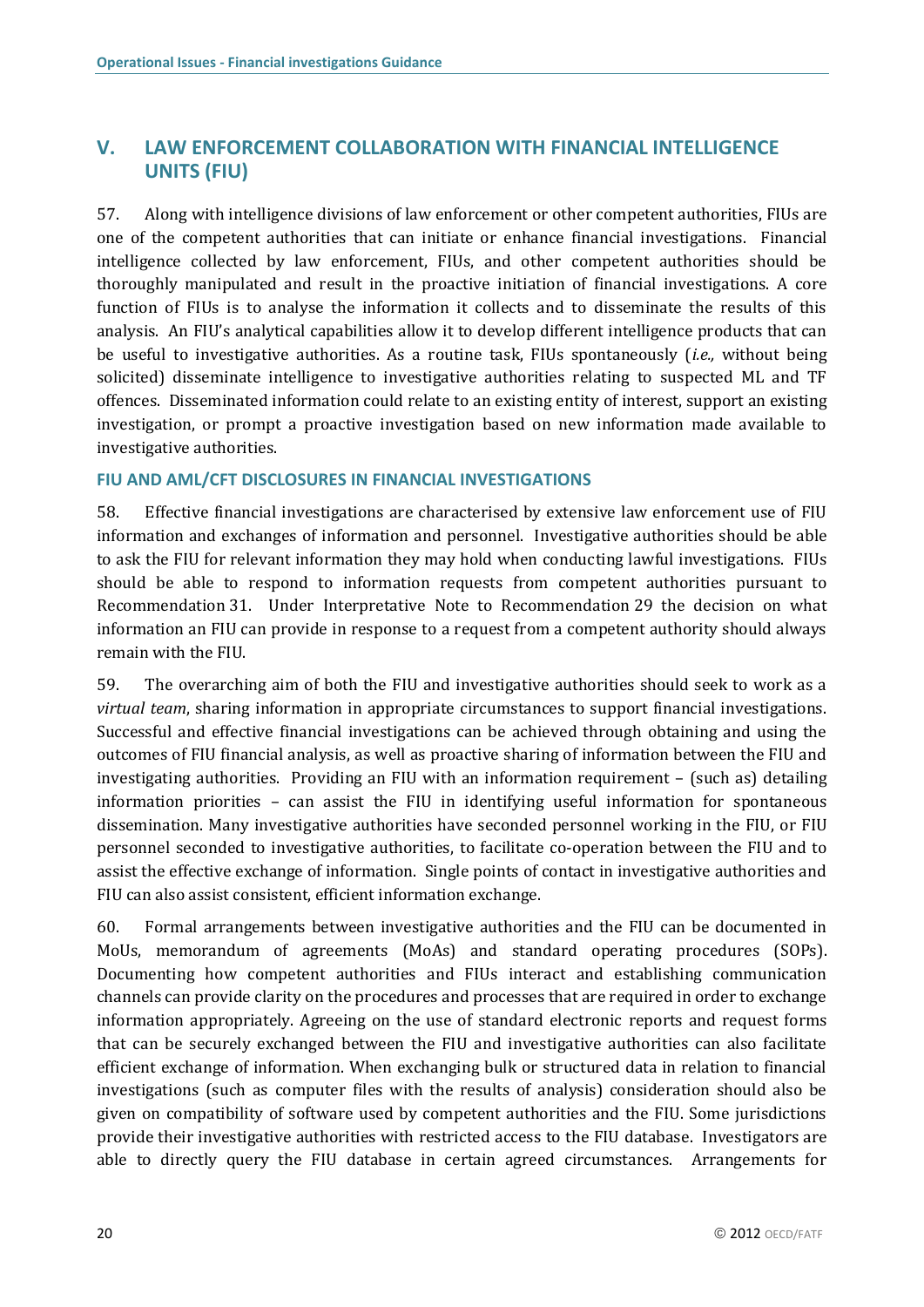investigator access to the FIU database should take into consideration information handling issues such as confidentiality, human rights, privacy and data protection.

### <span id="page-22-0"></span>**LAW ENFORCEMENT UTILISATION OF AML/CFT DISCLOSURES AND FIU ANALYSIS IN FINANCIAL INVESTIGATIONS**

61. While this guidance is not focused on the analysis function of the FIU, FIUs can provide highquality, useful and timely analysis to law enforcement and other competent authorities. This can only be accomplished through a two-way mechanism between the FIU and recipients of their information which will require feedback from all parties involved.

62. AML/CFT financial disclosures and FIU analysis are considered a particular category and source of information collected as part of a national AML/CFT regime. This information is intended to be available to law enforcement, and in particular, to financial investigators. Reporting entities are required to file AML/CFT disclosures. These disclosures will include suspicious transaction reports (STRs) and other information required by AML/CFT legislation such as cash transaction reports, wire transfers reports and other threshold-based declaration/disclosures and reports made in relation to the physical cross border transportation of currency and bearer negotiable instruments.

63. AML/CFT disclosures constitute a particularly valuable source of information for financial investigations. Given that the main focus is on the use of STRs, the unique nature of this data should be highlighted. In most countries, STR information is used for intelligence purposes and is not used as evidence in court proceedings. In some countries, STR information is directly admissible in court and when such instances occur between these different systems, countries should coordinate and promote the effective use of the information. There are also strict confidentially issues associated with access to and use of this information. It is essential that only appropriately trained and authorised law enforcement officers have access to this information.

64. The national and international frameworks for providing access to FIU/STR information are important in determining how intelligence can be made available to operational authorities and developed into investigative leads or evidence. In order to promote the timely sharing of information, law enforcement authorities can expect to see clear and precise handling instructions from the FIU upon initial dissemination and where possible prior consent to share this information.. Such arrangements could be discussed bilaterally between FIUs in order to address any privacy concerns and to ensure that such information is shared lawfully and appropriately with the competent authorities conducting a lawful financial investigation. However, if such prior consent (also known as third party rule) is required, FIUs should establish mechanisms whereby such consent is obtained in a timely manner. Because of the practical differences among countries, there is no exact model for STR utilisation that would necessarily fit every country. Regardless, countries should consider putting into place mechanisms that allow their investigative authorities prompt delivery of FIU information and analysis in furtherance of their investigations. The procedures for delivery should be clearly delineated and subject to strict safeguards to ensure proper security and use of the information. Any model should have in place monitoring systems while ensuring that the process is free of unnecessary hurdles. In all cases, investigators should handle information in accordance with confidentiality, human rights, privacy and data protection requirements.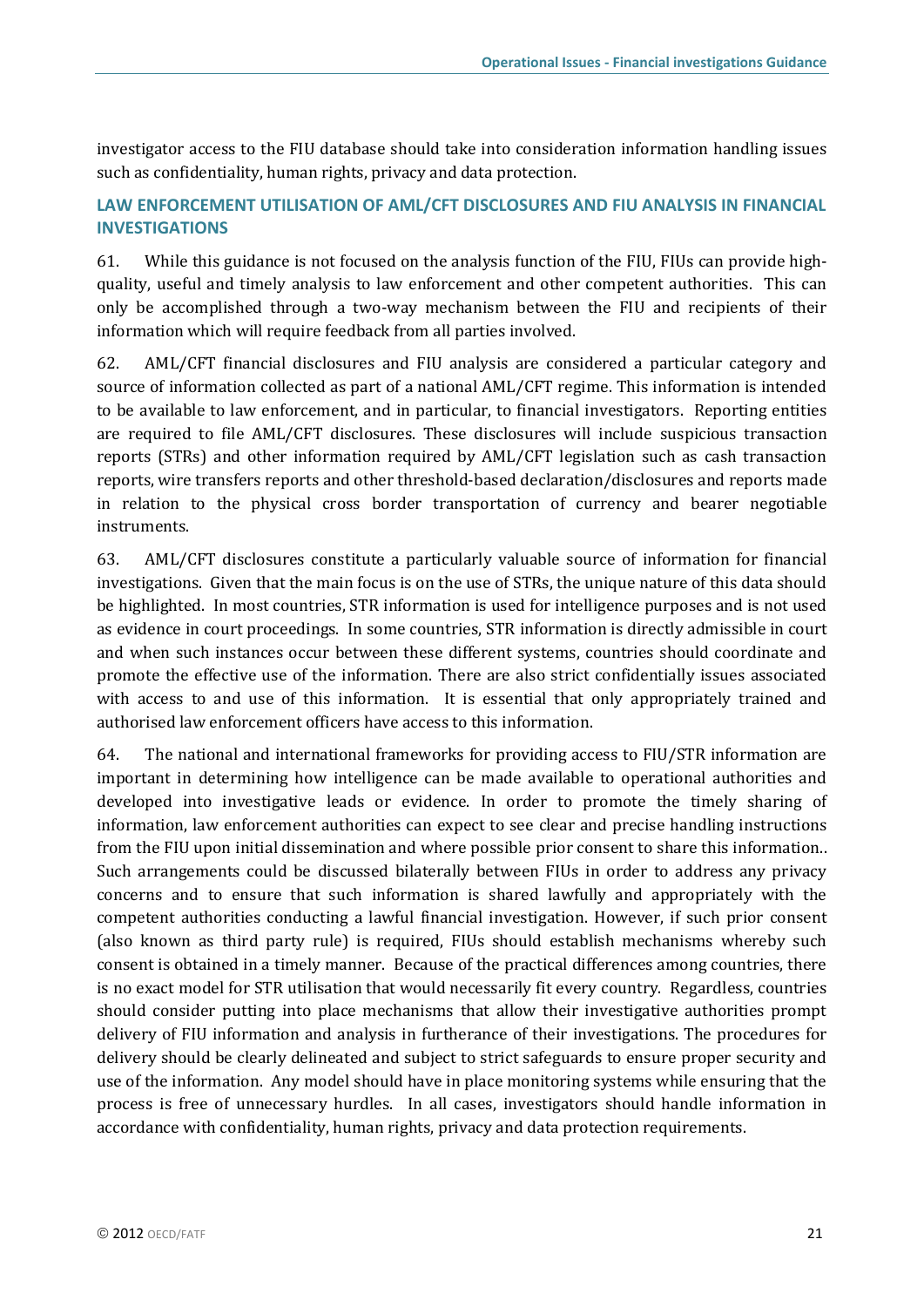### <span id="page-23-0"></span>**ACCESSIBILITY OF FIUS TO ENHANCE FINANCIAL INVESTIGATIONS**

65. The objective of this section is to ensure FIUs work with law enforcement agencies and that financial intelligence is promptly available to enhance investigations. Requesting all relevant FIU information should be a basic step in the investigation of any predicate offence and any crimes, which are financially motivated. This should be included in an investigators "checklist." This is one of the reasons why it is essential that law enforcement has timely access to AML/CFT disclosures filed in their country. As stated earlier, this access does not have to be direct but should be prompt so as to facilitate the incorporation of significant and relevant findings and to further active investigations.

66. Information contained in STRs, when checked against operational or historical intelligence databases, can complement existing ML/TF investigations by helping to identify laundered money and money intended for terrorist use. STRs can help investigators connect other pieces of information, provide information on where the proceeds of criminal activity or funds intended for terrorist use are located and when and where these funds are moved, or even what methods are being utilised. STRs are not to be considered as criminal charges and should not be viewed as "criminal activity reports". However, in many cases, the financial activities reported in the STRs are themselves illegal, such as check, credit card or loan fraud, check kiting, counterfeiting, embezzlement and the structuring of transactions to avoid the filing requirement of threshold based reporting.

67. FIUs can enhance investigations by responding to requests by investigative authorities. This information can support existing activity by identifying and locating proceeds of crime and also supply information which can assist in securing convictions and confiscations. The FIU will hold, or have access to its own information and information gathered from 3rd parties (domestic and foreign) that can enhance investigations. Some of this information will be confidential or sensitive and may be restricted in the manner in which it can be shared. These restrictions may be imposed by law or by the 3rd party originator of the information. When receiving information from the FIU, investigators should note the restrictions on the use of information, and, how it can be utilised or "handled", in particular for investigative purposes. It is important that law enforcement personnel handling this information be trained and knowledgeable on the applicable disclosure rules.

### <span id="page-23-1"></span>**REVIEW OF STR INFORMATION AND OTHER AML/CFT DISCLOSURES**

68. A financial investigator's understanding is often greatly increased when STR- or disclosurerelated information is compared with information from other sources. The real added value of STR information lies in the analysis/assessment (usually in the first instance by the receiving FIU), when STR information is combined with information from other sources, other STR information, other types of transaction reports and open and closed sources of intelligence. The cross reference of STR information with other information available to law enforcement is therefore fundamental for the successful utilisation of STR information in financial investigations. It is essential that law enforcement and the FIU work together to ensure that both parties understand what checks have been conducted and which aspects of the disclosure are the most useful to pursue.

69. A cursory review of the STR information generally includes a selected approach for those STRs that will be assessed and researched on other databases including existing intelligence on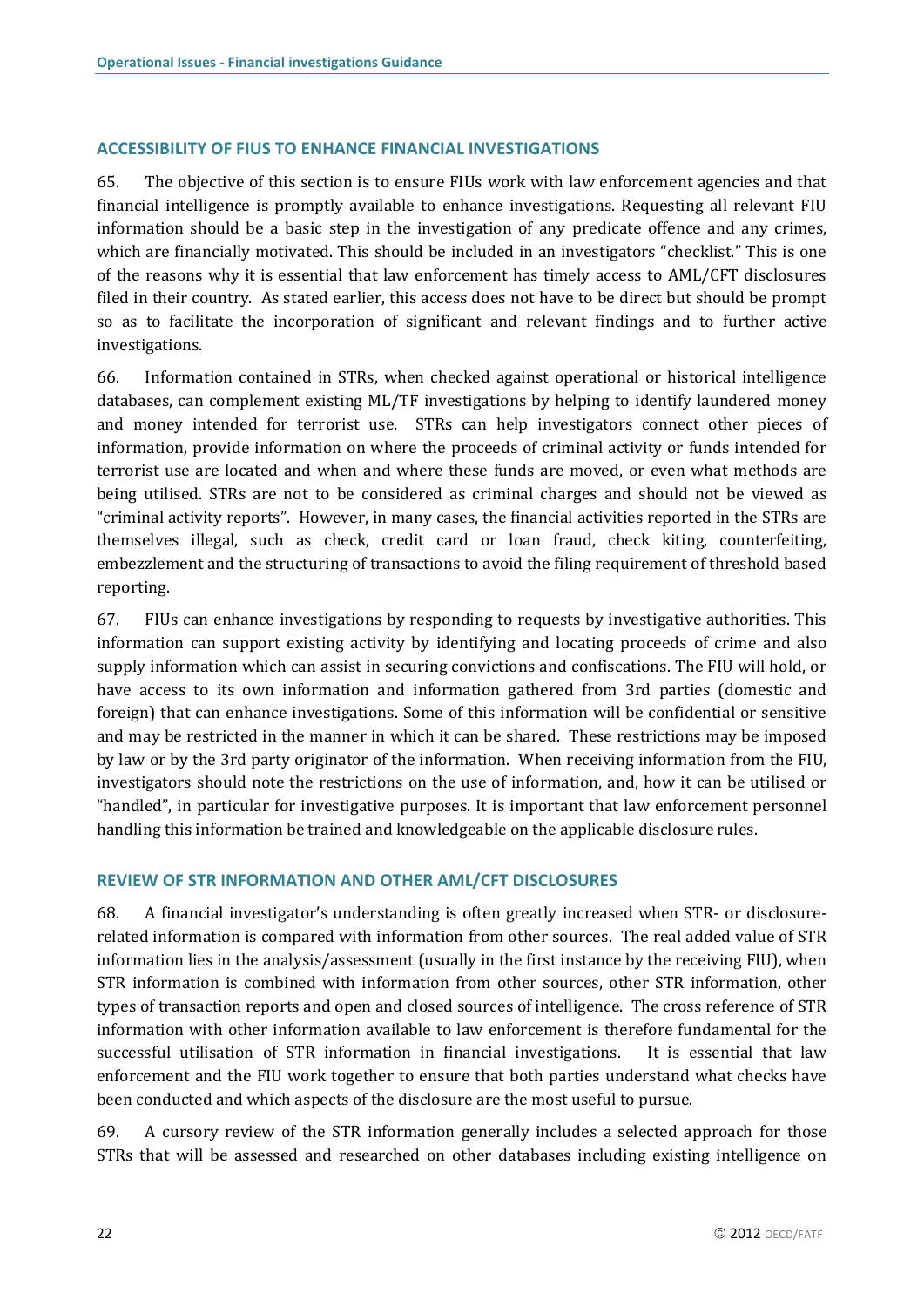illegal activities, criminal records, on-going investigations, historical investigative reports, and in some cases income tax records. These preliminary investigative steps are part of the process to identify those STRs that merit further investigation and de-confliction of STRs with on-going criminal investigations.

70. The need for efficient utilisation of limited resources is a challenge faced by most investigators. When necessary, STRs should be prioritised based on relative significance and general investigative priorities and strategies for the country. In some countries, where a large number of STRs are generated each month, experienced and sufficiently trained support personnel can be designated to conduct initial reviews. These reviews would identify those STRs of particular interest to law enforcement based on pre-established criteria, e.g., STRs that reflect structuring or illegal money transmitting activity. Such an approach narrows the field of STRs to be reviewed and eliminates from consideration those that investigators may have decided not to pursue. Providing an FIU with an information requirement – (such as) detailing information priorities – can assist the FIU in identifying useful information for spontaneous dissemination. This demonstrates the need for law enforcement and FIUs to share information upstream and downstream allowing for more effective allocation of resources.

71. Concerning other AML/CFT disclosures, such as those described above in the section on data sources and types of information, countries should ensure that such information is readily available to FIUs and the competent authorities conducting lawful financial investigations in accordance with confidentiality, human rights, privacy and data protection requirements.

### <span id="page-24-0"></span>**REVIEW OF CROSS – BORDER CASH DECLARATIONS FOR FINANCIAL INVESTIGATIONS**

72. Recommendation 32 calls on jurisdictions to implement measures to detect and prevent the physical cross-border transportation of currency and bearer negotiable instruments, which are one of the main methods used to move illicit funds, launder money and finance terrorism.<sup>15</sup> This collected information can be useful to financial investigations. As a result, such information should be accessed, verified and analysed by competent authorities in furtherance of financial investigations. This analysis can result in the identification of frequent travellers, links between travellers, and the discovery of other evidence or leads. Recommendation 32 requires jurisdictions to ensure that persons who make a false declaration/disclosure and persons who are carrying out a physical cross-border transportation of currency or bearer negotiable instruments (BNI) related to ML/TF are subject to effective, proportionate and dissuasive sanctions, whether criminal, civil or administrative. In practice, this means that jurisdictions need to be able to investigate and/or prosecute and sanction such conduct.<sup>16</sup>

73. Recommendation 32 calls for sharing of information with the FIU, other domestic partners and international counterparts, subject to strict safeguards to ensure proper use of the data. It is best practice to set out such safeguards in law and co-operation agreements such as MoUs. It should be noted that information sharing and feedback among the FIU, other domestic partners and international counterparts can considerably improve the targeting of illicit cash couriers. It is best

 $\overline{\phantom{a}}$ 

<sup>15</sup> See FATF (2005).

<sup>16</sup> *Ibid.*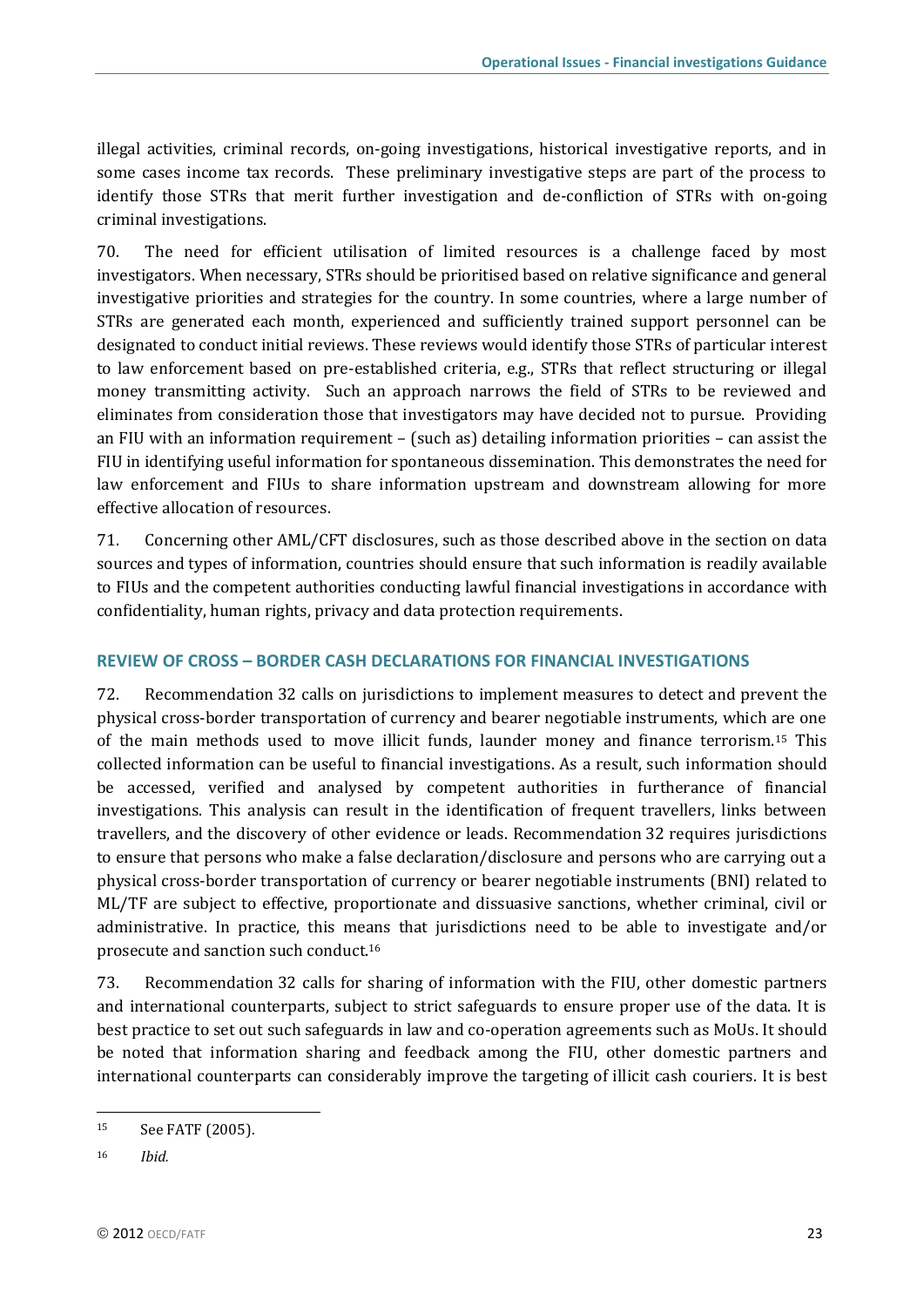practice to ensure that the information being shared is comprehensive, tailored to the needs of the FIU and law enforcement authorities and includes all recorded data. It is also best practice to ensure that the sharing is takes place in a timely fashion (preferably in real time). Recommendation 32 calls on countries to implement a system that informs the FIU of suspicious cross border transportations incidents or ensures that the FIU has access to information on all cross-border transportations of currency and BNI. The competent authorities conducting financial investigations should routinely access this information in furtherance of their investigations.

74. As mentioned in the FATF Best Practices Paper on detecting and preventing illicit crossborder transportation of cash<sup>17</sup>, investigating the reasons why a false or no declaration/disclosure was made may uncover information that may be useful for intelligence purposes, or to support an investigation, prosecution and/or sanction against the traveller.<sup>18</sup> This information could be important for an on-going financial investigation, thus access to such information by the competent authorities should be timely and efficient. Moreover, ML/TF cases can result equally from truthful declarations/disclosures or false declarations/disclosures, and such information can be useful to financial investigators by providing new investigative leads and perhaps evidence.

 $\overline{\phantom{a}}$ 

<sup>17</sup> *Ibid.*

<sup>18</sup> *Ibid*.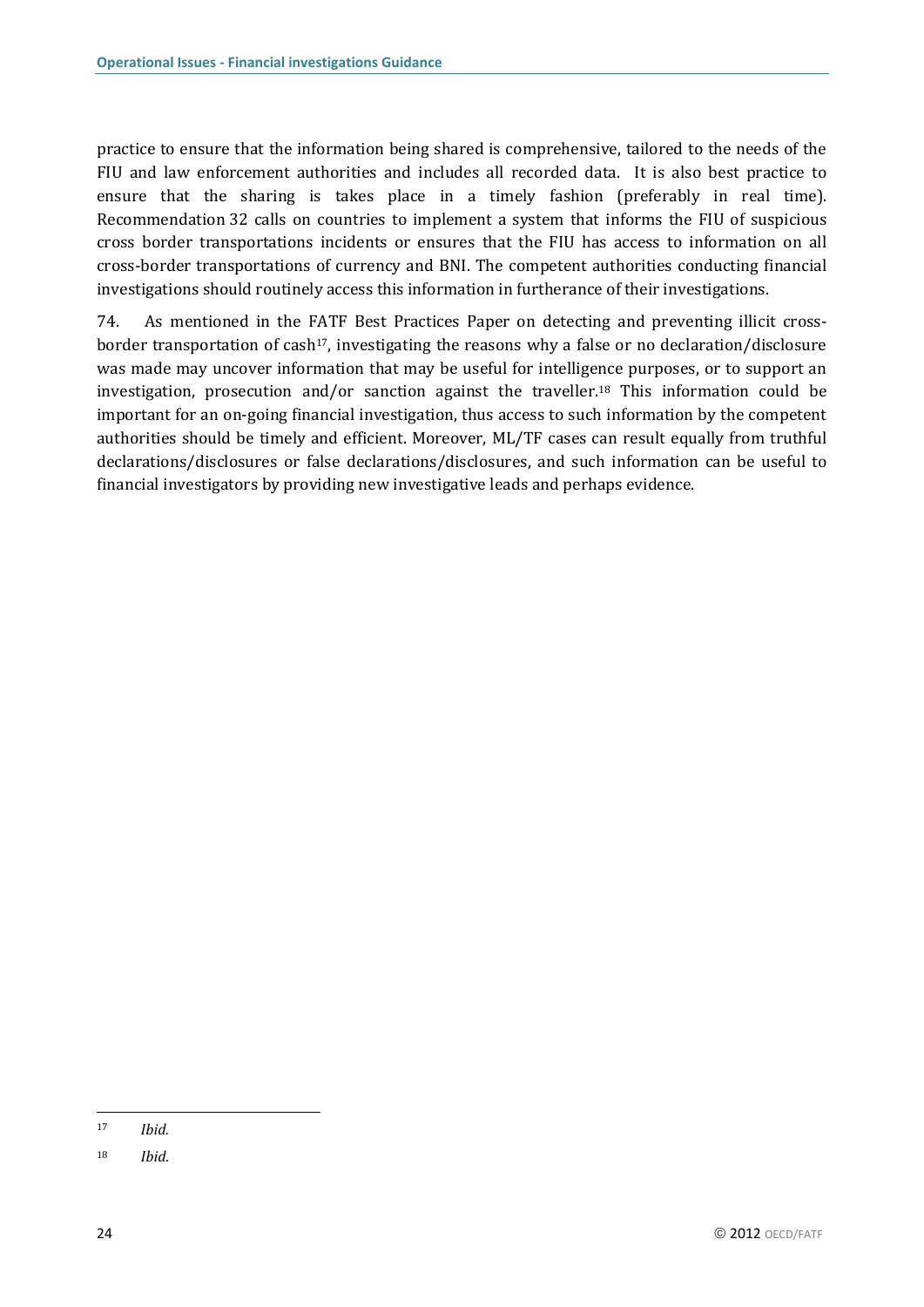### <span id="page-26-0"></span>**VI. INVESTIGATIVE TECHNIQUES**

75. This section describes various investigative techniques that can be used in financial investigations. It is not exhaustive in covering all techniques but only highlights techniques that have specific relevance in relation to financial investigations. Recommendation 31 states that countries should use a wide range of investigative techniques which include undercover operations, intercepting communications, accessing computer systems, and controlled delivery. Countries can implement these requirements within their legal systems. This guidance note recognises that countries may have differing mechanisms available to investigators for compelling records that are relevant to financial investigations. For example, some countries use production orders, subpoenas, orders issued by prosecutors, orders issued by investigative magistrates, etc. Regardless of the instrument or process used, it is important that the financial investigator has access to and effectively uses such powers so as to obtain necessary information.

76. **Physical Surveillance:** This is a useful technique to gain general background and intelligence and information on individuals/businesses, habits and relationships of suspects. Surveillance can be especially useful in financial investigations in cases involving the movement of bulk currency and by identifying "gatekeepers" involved in the development and implementation of ML or TF schemes. Surveillance of targets can often identify where financial and related records might be stored and lead to the discovery of assets. In addition, surveillance can help corroborate financial data and identify other targets and associates.

77. **Trash runs:** (*i.e.,* searching the suspect's discarded trash for evidence): This technique can be an effective way of obtaining leads where assets are maintained, as well as help develop probable cause for more coercive measures and evidence for use at trial. Suspects frequently discard evidence, including financial records and correspondence that may be valuable to a financial investigation.

78. **Compulsory measures to obtain evidence:** These measures, including the use of search warrants and other instruments, should be used to gather evidence of criminal activity that cannot be obtained by other means. The timely use of these powers to obtain evidence minimises the opportunity for suspects to purge records and/or destroy evidence. In addition to seizing paper documentation, investigators should seize and examine computer systems and other electronic data. The execution of these powers should be properly planned and be lawfully conducted in accordance with existing policies and procedures. Moreover, to protect the integrity of evidence, investigators should adhere to the established policies and procedures related to the handling of evidence to include chain-of-custody documentation. If such policies and procedures are not present, countries should develop appropriate policy and procedures that ensure the proper handling of evidence. Adherence to such policies and procedures protects the integrity of evidence as it is introduced into court proceedings. When financial investigators encounter computers or other digital media during the course of an investigation, they should consider the value of the evidence these may contain. In these instances, consulting with a trained computer evidence specialist or technical expert is appropriate. Attempts to access electronic data or transport and store electronic evidence by untrained investigative personnel, without the necessary equipment may result in unintentional tampering and/or permanent lost of valuable evidence. In all instances, original digital evidence should be deposited in an appropriate evidence container and a written chain of evidence should be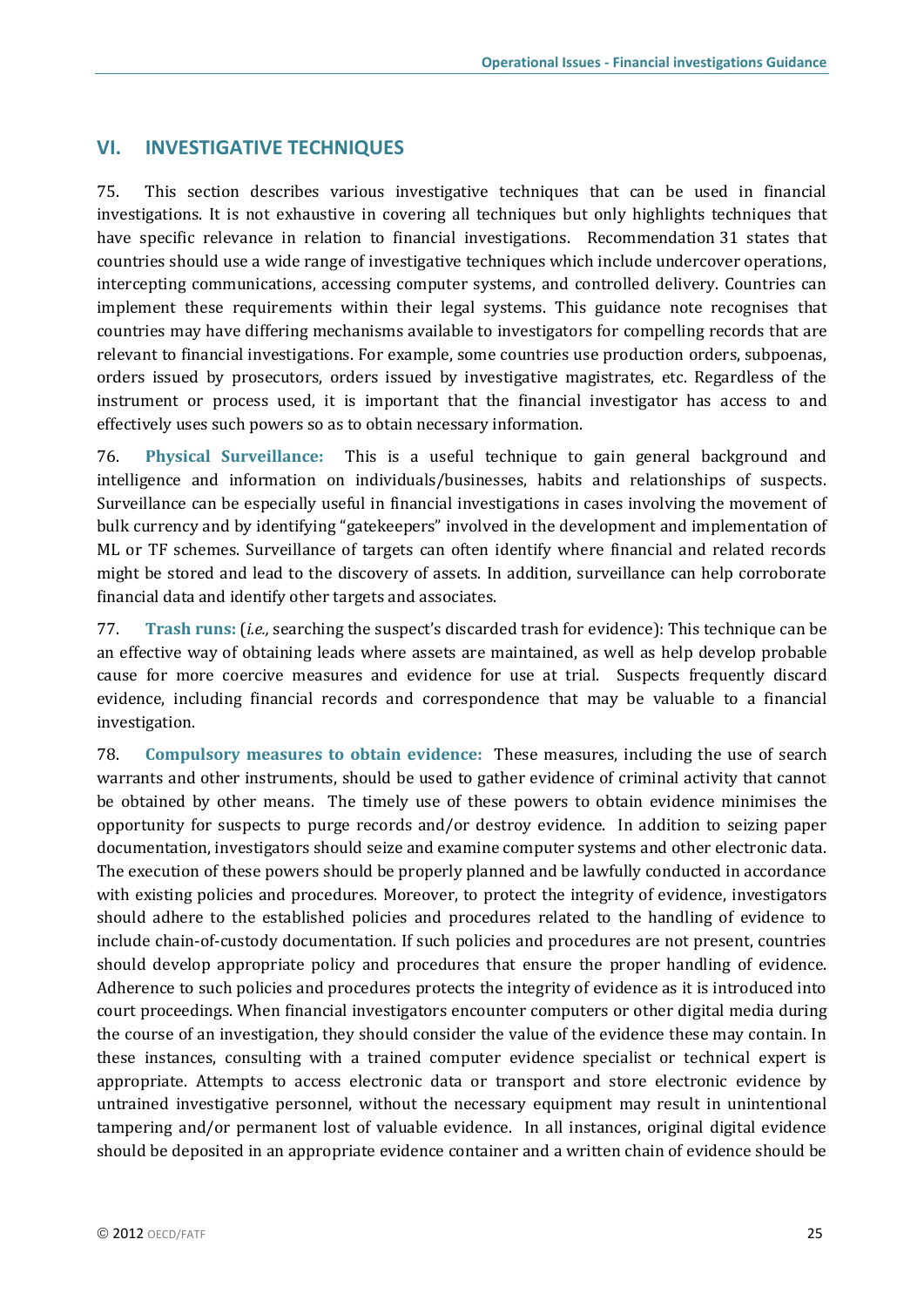prepared at the same time. Analysis of this evidence should be conducted by a computer forensic specialist.

79. **Interviews19:** Investigators should use this technique to gather evidence and information in furtherance of their financial investigation. Investigators should first attempt to obtain voluntary statements from suspects and witnesses. However, if suspects or witnesses will not voluntarily submit to an interview, their *testimony* may be compelled in accordance with a country's existing laws, policies and procedures. Such interviews should not commence before careful consideration of the potential negative impact on the investigation by soliciting the suspect's/witness's co-operation. Detailed reports of investigation should be completed to document interview results. Investigators should consider all other legal means of obtaining evidence to corroborate testimony and statements. Interview reports may be invaluable in refreshing investigators and witnesses' recollections of events during criminal or civil proceedings.

80. **Controlled delivery:** This is an effective investigative technique involving the transportation of contraband, currency, or monetary instruments to suspected violator(s) while it is under the direction or surveillance of law enforcement officers. The contraband, currency or monetary instruments may be discovered subsequent to a seizure at the ports of entry or through other investigative means such as undercover operations. Controlled deliveries are conducted to:

- Identify, arrest, and convict violators.
- Disrupt and dismantle criminal organisations engaged in smuggling contraband, currency, or monetary instruments across borders.
- **Broaden the scope of an investigation, identify additional and higher level** violators, and obtain further evidence.
- **Example 1** Establish evidentiary proof that the suspects were knowingly in possession of contraband or currency.
- Identify the violator's assets for consideration in asset forfeiture.

81. Although controlled delivery can be a successful technique, there are serious risks that should be adequately addressed. For example, there is a risk of losing the evidence during the course of the controlled delivery. Countries should ensure that their competent authorities are properly trained in using this technique, that clear policy and procedural guidelines are established and followed and that proper operational oversight is conducted at the managerial level.

82. **Intercepting communications:** Electronic surveillance techniques, such as electronic intercepts of wire, oral communications, electronic media and the use of tracking devices can be very useful in financial investigations. This technique can help identify co-conspirators, provides insight into the operations of the criminal organisation, provides real time information/evidence that can be acted upon using other investigative techniques and can lead to the discovery of assets, financial records and other evidence.

83. Countries should train their competent authorities to properly intercept communications in furtherance of financial investigations in accordance with the basic principles of their domestic

<sup>19</sup> See US Department of Homeland Security (n.d.).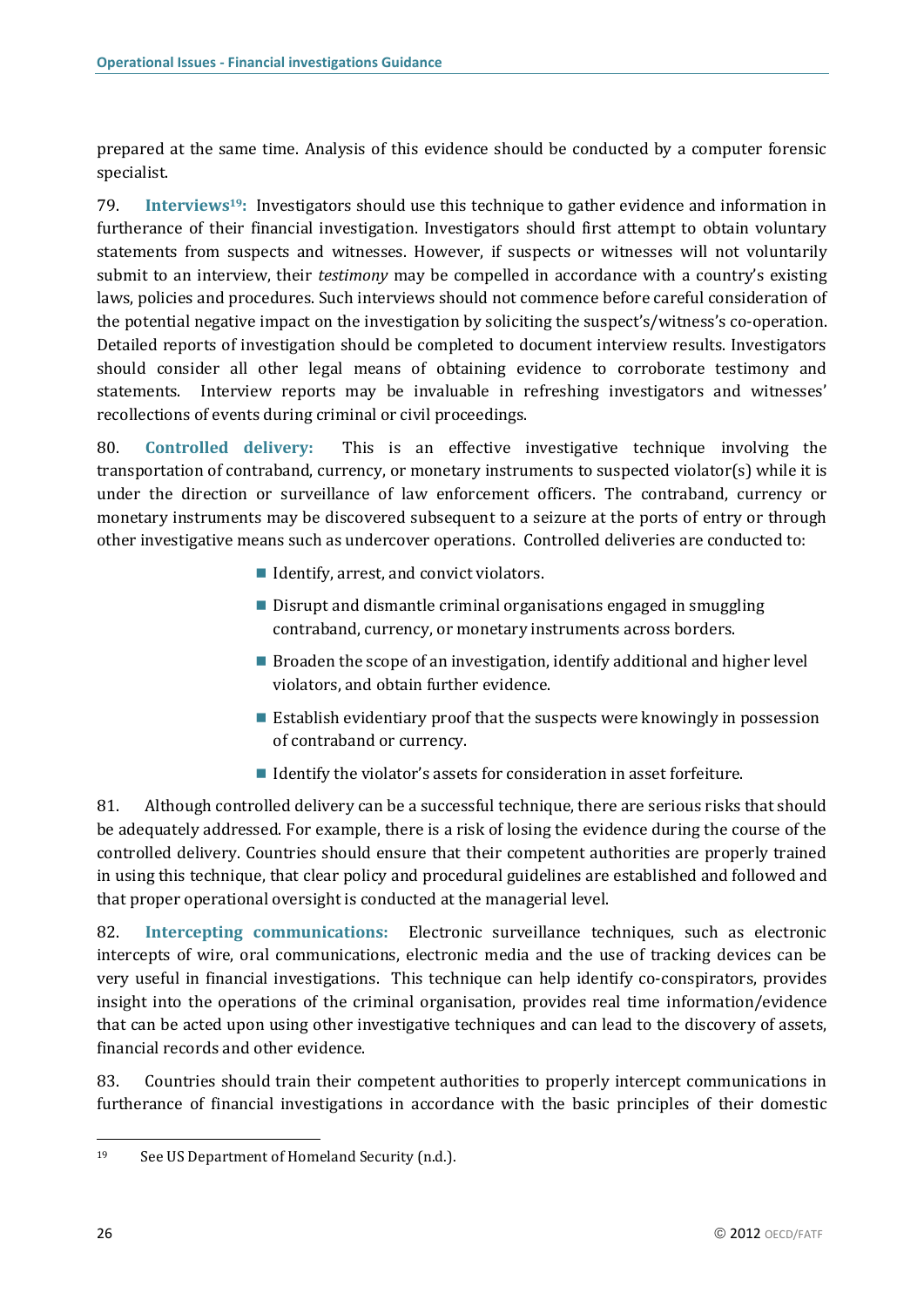laws, policies and procedures. Countries should ensure that their competent authorities are properly resourced so that such operations are available to the competent authorities as a viable investigative technique. However, intercepting communications is intrusive, coercive and resource intensive measure, thus countries should put in place mechanisms that ensure the usage of this technique is used lawfully, effectively and efficiently.

84. **Undercover operation:**This is an investigative technique that can be effective regarding financial investigations but also has inherent risks. Undercover operations typically allow investigators access to key evidence that cannot be obtained through other means. An undercover operation is an investigative technique in which a law enforcement officer or operative of a law enforcement authority, under the direction of a law enforcement authority, takes action to gain evidence or information. Properly conducting undercover operations often requires substantial resources, extensive training and significant preparatory work. The resources, the unique and diverse required skill sets and the inherent risks typically make utilising this technique a last resort – normally after more traditional investigative techniques have been unsuccessful. The actions performed by law enforcement during undercover operations should be in accordance with the basic principles of existing laws, policies and procedures, and all undercover officers should be highly trained before engaging in such operations.

85. There are various significant factors that should be considered when contemplating the use of an undercover operation. The investigators should determine motive/reliability of informant(s) (if applicable), research applicable laws and policies, conduct background investigation(s) of the potential subjects and determine that an undercover operation will likely yield positive results. The investigators should continuously re-evaluate the need for an undercover operation and be prepared to terminate the operation when appropriate. Resources that are to be employed must also be considered such as the person(s) to be used in undercover capacity, other staff needed to support the operation, equipment needs and plans for locations and estimated expenses. Investigators should also establish termination criteria, secure advice from a prosecutor and obtain the necessary approvals required by the country's laws, regulations and policies.

86. Given the inherent risk with this technique, undercover operations proposals should be *reviewed and authorised* by designated officials from the competent law enforcement authorities. These officials should be knowledgeable on all aspects of undercover operations. Moreover, the proposal should indicate that traditional investigative techniques have been utilised and have been largely unsuccessful and that the undercover operation is likely the only technique available to gather evidence of the suspected criminal activity. Only highly trained undercover agents should be used in undercover operations<sup>20</sup>.

87. **Methods of Proving Income:** A key component of financial investigations is the determination of the financial gain or profit derived from the predicate offence. Establishing the amount of the illegal proceeds often supports the motive for the crime and provides circumstantial evidence of the predicate offence. For this reason, it is essential that financial investigators be proficient in the various methods of proving income and determining which method is applicable, based on the facts and circumstances of a particular investigation.

<sup>&</sup>lt;sup>20</sup> See US Department of Homeland Security (n.d.), for more information about undercover operations.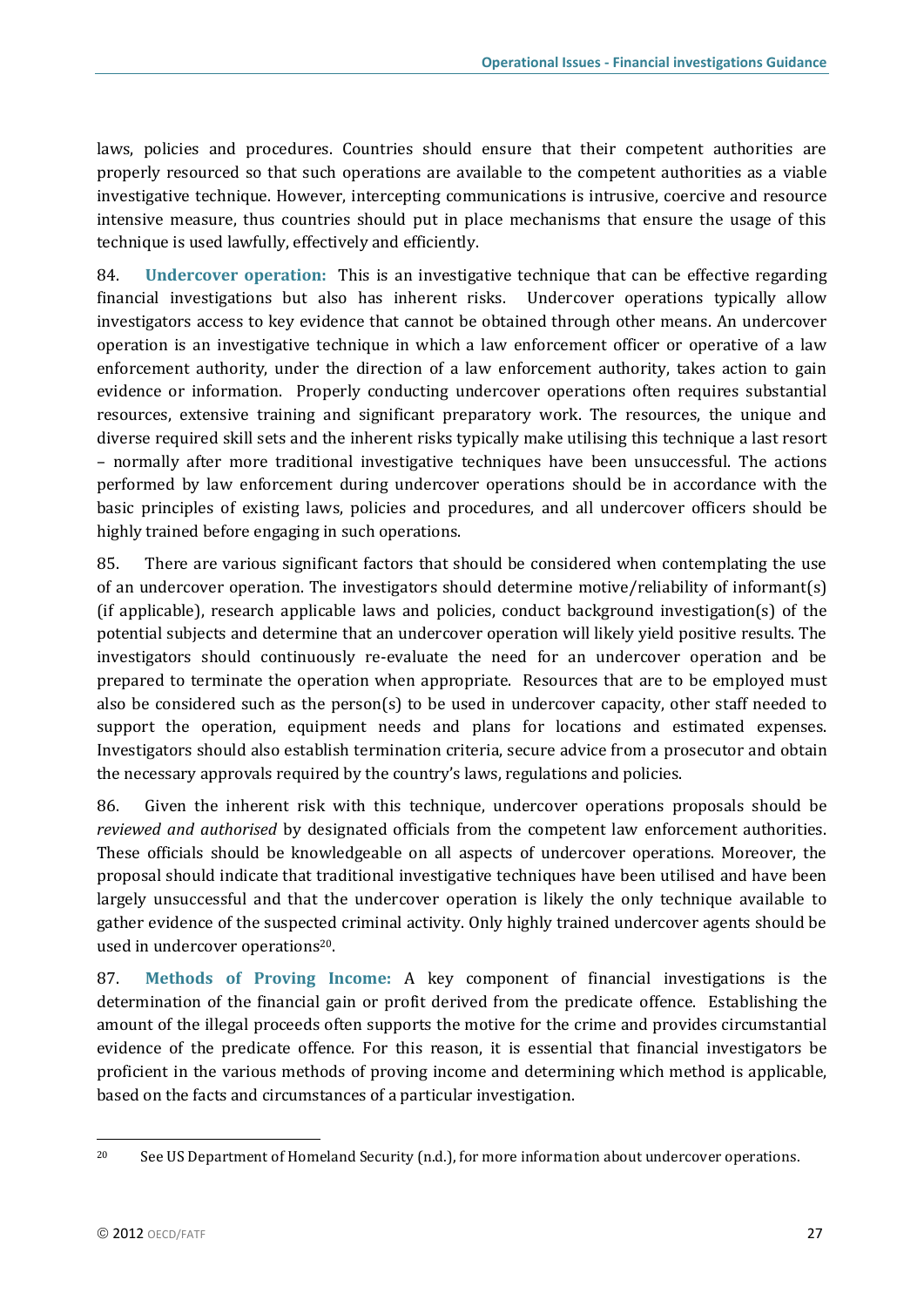88. This guidance encompasses two general evidentiary ways of proving income. These include using direct evidence, as in the *specific items method*, or circumstantially, as in the three indirect methods of proof: (1) *net worth and expenditures*, (2) *sources and applications* and (3) *bank deposits*. These methods are discussed in more detail in the Annex to this report.

89. While financial investigators are conducting financial criminal analysis using the indirect method of proof, they should be cognizant that all *indirect method* investigations are subject to evidentiary difficulties, which can be addressed by properly completing the following investigative steps:

- Account for all sources of funds such as inheritances, loans and transfers between accounts. Non-income sources need to be identified in order to accurately compute unreported income for serious income tax evasion cases or illicit source income for other predicate offences.
- Address defences raised by the suspect. Indirect methods of proof are based on circumstantial evidence. Any reasonable defence raised by the suspect needs to be investigated in order to determine whether or not it has merit.
- Establish a likely source of income for the understated income in a tax evasion investigation or the predicate offence as a source of the unexplained income.
- The investigator must identify all cheques payable to cash and determine whether or not there are any missing checks, particularly when using the *bank deposit method* of proof. This is because cheques payable to cash and missing cheques should be considered a source of currency deposited, hoarded or spent, unless there is compelling evidence to refute it.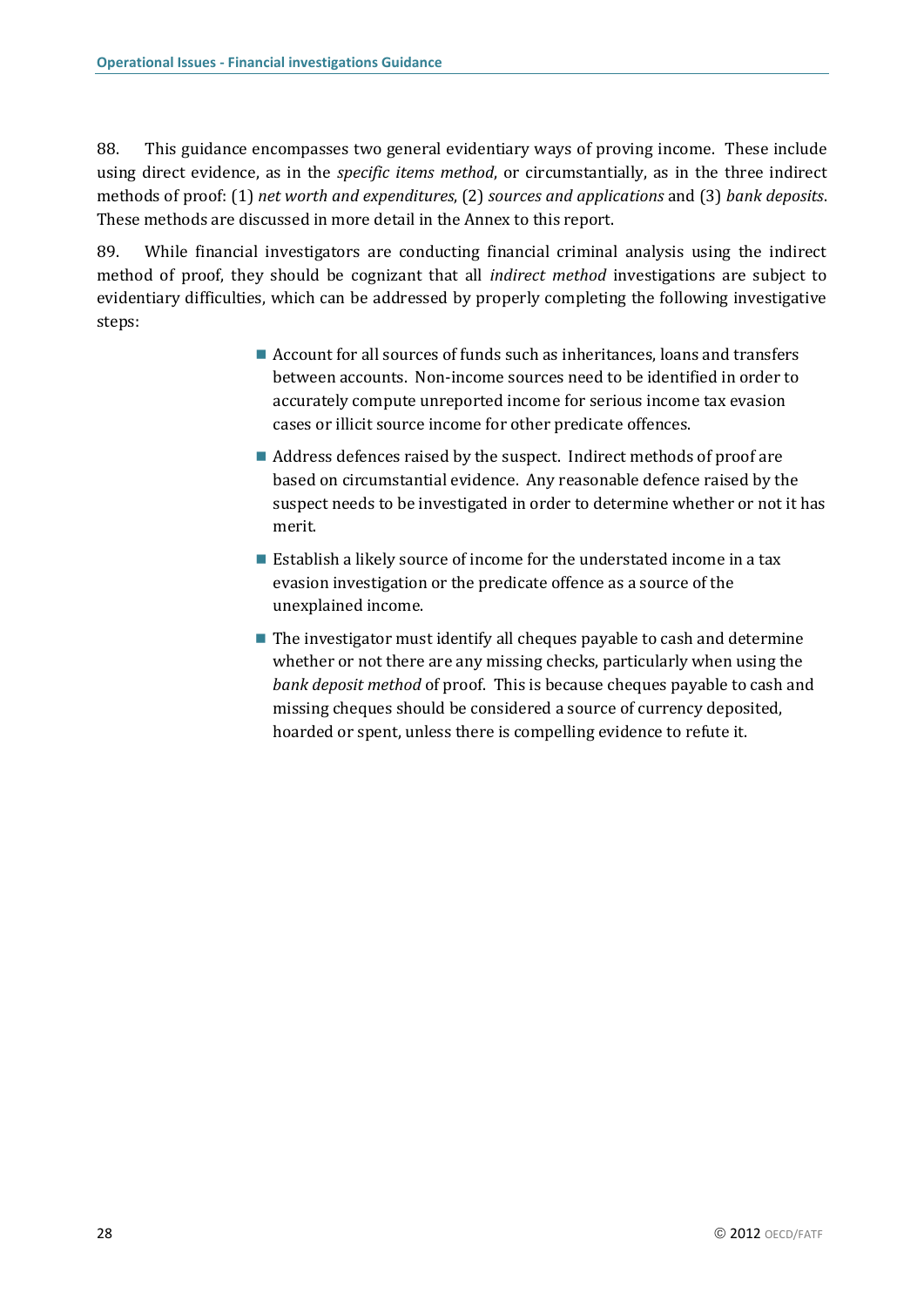### <span id="page-30-0"></span>**VII. TRAINING**

90. Training and education programmes should be standardised within the competent authorities, basic training should be envisaged at entry level, and specialised training on select officers should be conducted at both entry level and throughout the investigator's career. However, such specialisation would differ between the tasks of a financial investigator and those of a financial analyst. Officers on such specialised career paths should be provided career and pay incentives. Basic financial investigative skills should be routinely included in training for entry level police officers and other competent investigators.

91. The training structure should follow operational needs. Formal selection of staff should be followed by formal instruction in the three primary disciplines: financial intelligence, evidence gathering, and asset tracing/freezing. Further training should be given on money laundering investigation, enhanced financial intelligence, criminal confiscation and non-conviction based confiscation. Where possible, the training should be aligned with training for line managers and specialist prosecutors. Moreover, the judiciary should be trained on appropriate laws and how to properly adjudicate on financial investigative matters.

92. Training should not be exclusive to law enforcement but should include those sectors that are required to report suspicious activity and others that may pose a risk. The FATF and FATF-style regional bodies have developed typologies reports describing various ML/TF methods and techniques. This material may also be a useful to include in training on financial investigation.

93. Training may also include multiple jurisdictions in order to share best practices, learn differences in legal procedures and enhance co-operation. Moreover, staff should be vigilant in staying current to new trends and typologies. Countries should encourage their financial investigators to attend regional and international training workshops with their foreign counterparts.

94. Reports are an integral part of financial investigations, thus report writing should be part of the training curriculum for financial investigators and intelligence analysts. The ability to convey concepts, findings and conclusions in a clear, concise and informative manner is essential to the success of complex financial investigations. Countries should dedicate the necessary resources to train their competent authorities properly in the skill of report writing. In financial investigations, report writing takes on an even greater importance because the investigations can be lengthy, complex and multi-jurisdictional. Accurate, timely and concise reports will assist, for example, in drafting the necessary background information to meet evidentiary requirements in domestic court proceedings as well as MLA requests for evidence. It is imperative that practitioners document their findings periodically throughout the entire investigation, as well as after significant events. Reports should be written in a clear and concise manner, preferably on the same day as the event being described, and should include all relevant information and events. They should be reviewed and approved by a supervisor as soon as possible.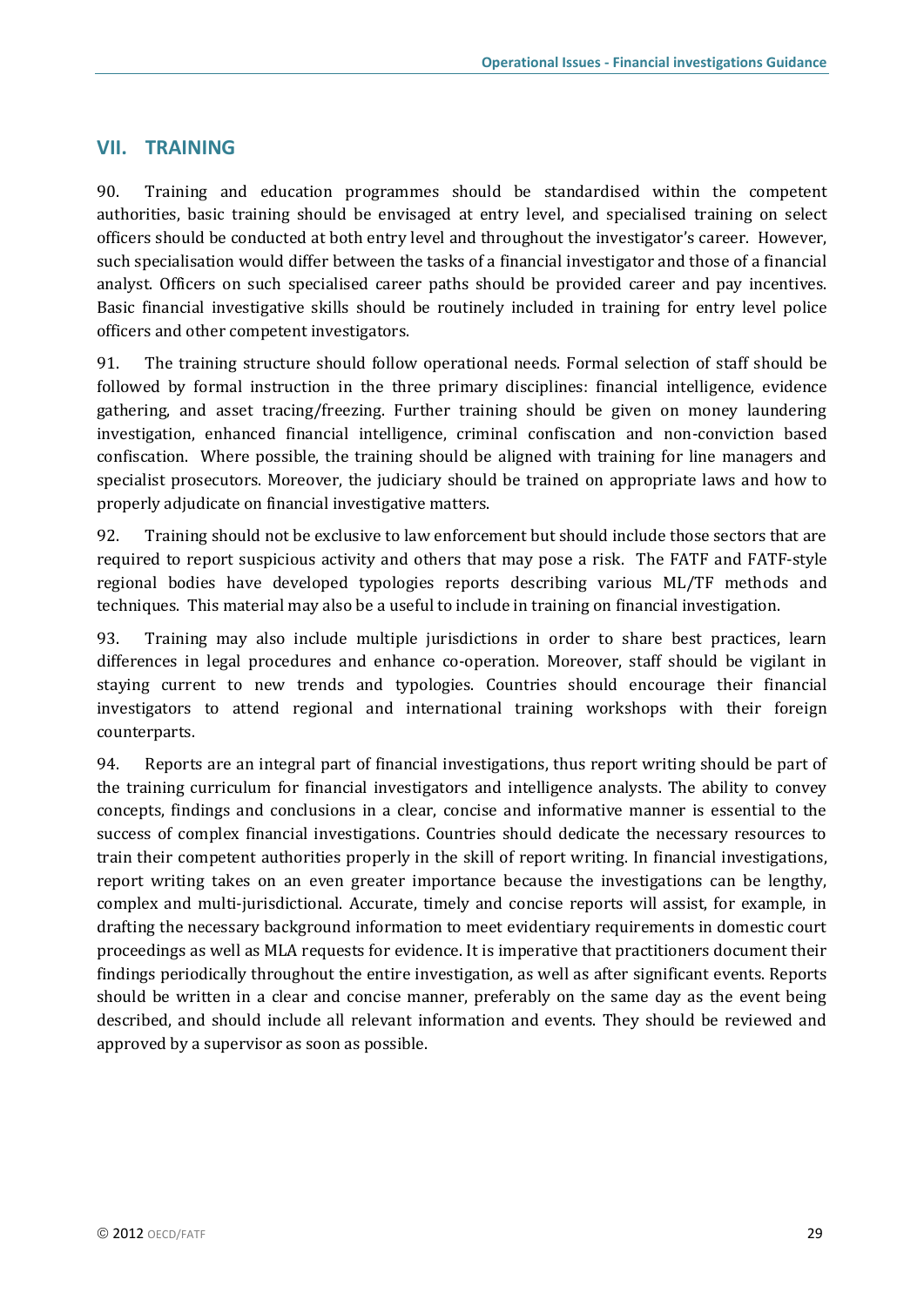95. A sample curriculum of training courses for financial investigators is available<sup>21</sup>. This list and types are not exhaustive but cover many skills required to be a high-quality financial investigator.

<sup>21</sup> See (NPIA (National Policing Improvement Agency), n.d. a-g; Golobinek, R., 2006).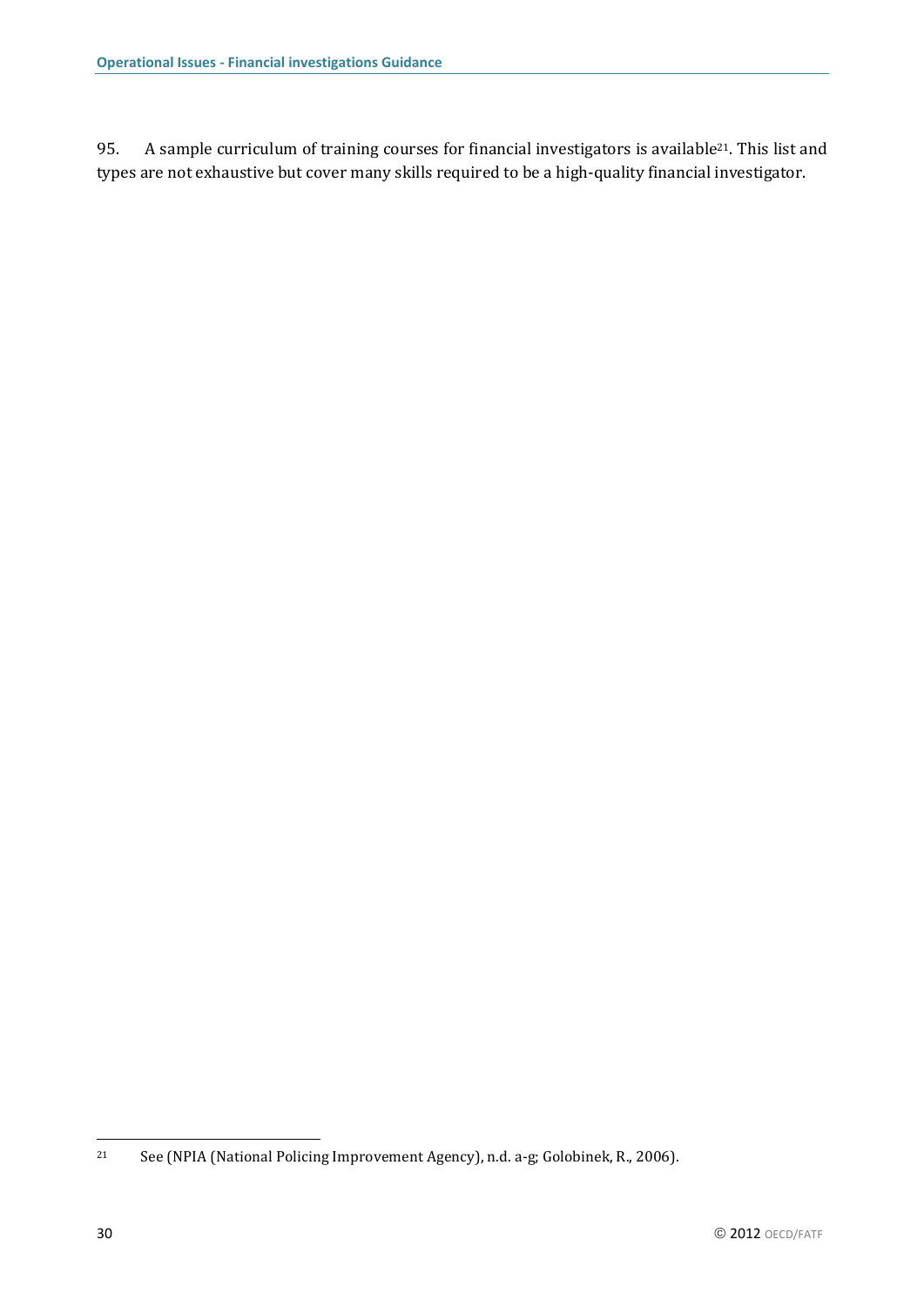## <span id="page-32-0"></span>**VIII. INTERNATIONAL CO-OPERATION**

96. Recommendation 40 states that countries should ensure that their competent authorities can rapidly, constructively and effectively provide the widest range of international co-operation in relation to money laundering, associated predicate offences and terrorist financing. This guidance note recognises the importance of international co-operation for successful financial investigations. Financial investigations often reach beyond domestic borders; therefore, it is important that competent authorities immediately focus on both formal and informal international co-operation efforts and ensure they are maintained for the duration of the case. Establishing early contact aids practitioners in understanding the foreign legal system and potential challenges, in obtaining additional leads and in forming a common strategy. It also gives the foreign jurisdiction the opportunity to prepare for its role in providing co-operation.

97. There are particular channels for international co-operation which can be used by financial investigators:

- Contact existing liaison officers<sup>22</sup> in or of the foreign jurisdiction.
- Exchange information between national (or regional) police units using channels such as INTERPOL, Europol and other regional law enforcement bodies.
- Inform the national FIU which has a possibility to contact its foreign counterparts and collect further intelligence through the Egmont Secure Web or by other means.
- $\blacksquare$  Through the central authority for transmitting MLA requests to foreign countries.

98. In order to legally obtain evidence that is admissible in court, investigators and/or prosecuting authorities must make use of the applicable international arrangements which may be based on reciprocity, MoUs, bilateral or multilateral arrangements. Once a decision has been taken as to which country has responsibility for prosecuting and/or investigating which part of the case, mechanisms should be agreed ensuring that all relevant evidence can be made available in the competent country in a form that will allow production in a criminal court and which respects due process of law.

99. Forming personal connections with foreign counterparts is also important to successful financial investigations. A telephone call, an e-mail, a videoconference or a face-to-face meeting with foreign counterparts will go a long way to moving the case towards a successful conclusion. Communication is important in all phases: obtaining information and intelligence, making strategic decisions, understanding the foreign jurisdiction's requirements for assistance, drafting MLA requests or following up requests for assistance. It helps reduce delays, particularly where differences in terminology and legal systems may lead to misunderstandings.

l <sup>22</sup> This should include multinational bodies such as EUROJUST (a European agency with some non EU liaison officers) or multinational judicial or police networks that may exist in some regions of the world (in the European Union for instance the European Judicial Network).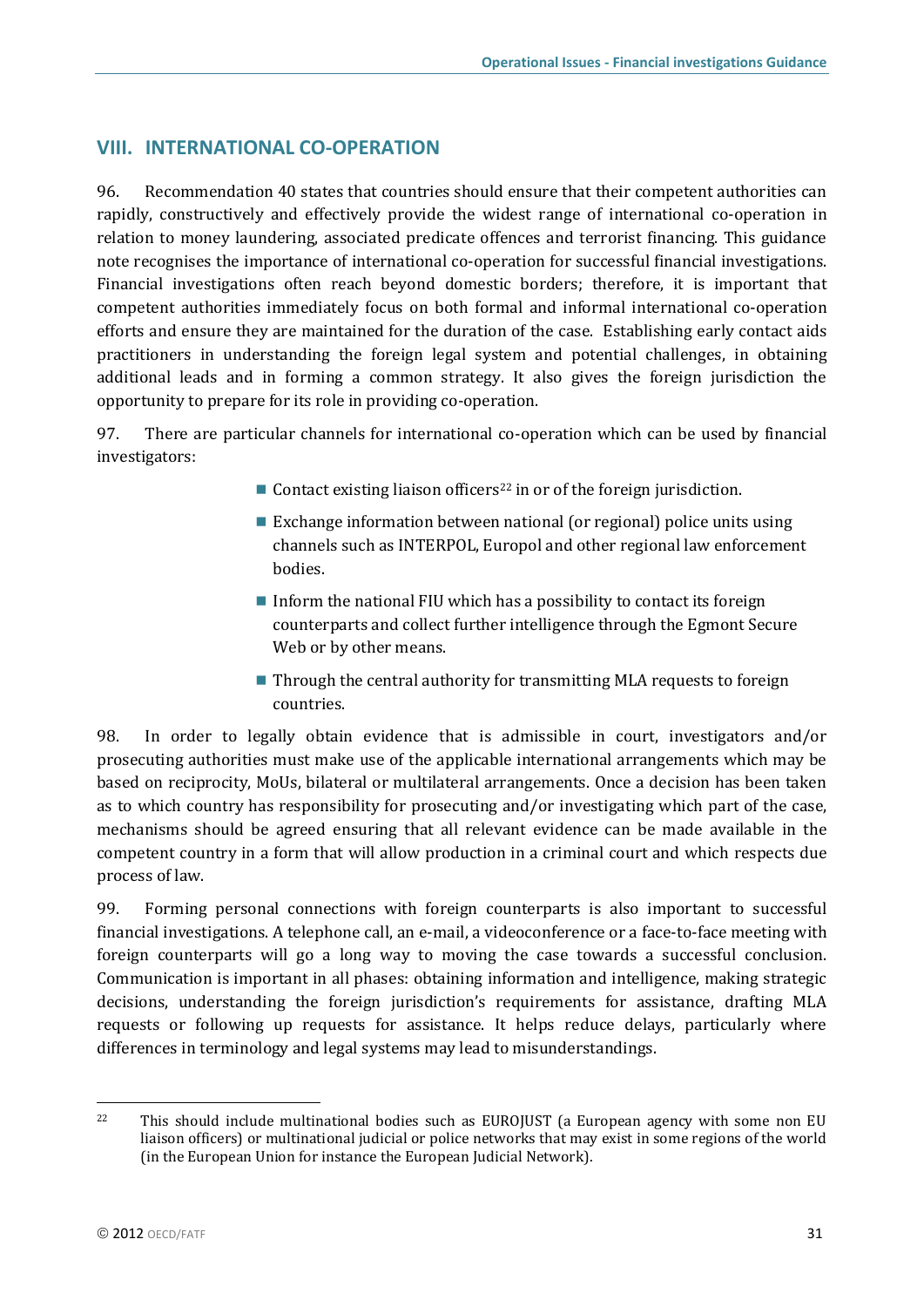100. Some important information can be obtained more quickly and with fewer formalities through direct contact with counterpart law enforcement agencies and financial intelligence units or from liaison magistrates or law enforcement attachés posted locally or regionally (agency-to-agency assistance). Such assistance may lead to a more rapid identification of evidence and assets, confirm the assistance needed and even more importantly provide the proper foundation for a formal MLA request (government-to-government assistance). Such contacts also offer an opportunity to learn about the procedures and systems of the foreign jurisdiction and to assess various options for conducting investigations, prosecutions and proceeds of crime actions.

101. In order to constructively and effectively provide the widest range of international cooperation, it is essential for financial investigators to discuss issues and strategy with foreign counterparts. Such discussions should involve consideration of conducting a joint investigation or providing information to the foreign authorities so that they can conduct their own investigation. If the financial investigation is in the early stages and investigators are concerned about the integrity of the investigation, they can still engage with their foreign counterparts and discuss issues from a "hypothetical" perspective. Such discussions allow all involved parties to get a better understanding of the parameters and requirements of an investigation without having to discuss too many specific details. Such details can be shared at a later stage as necessary.

102. To address the transnational nature of MLAs requests, all countries should be able to investigate, prosecute and bring to judgment cases of ML, associated predicate offences and TF regardless of whether the predicate offence occurred within its jurisdiction or abroad. If the predicate offence was committed in a foreign country, the prosecution of the money laundering offence generally requires some knowledge of the associated predicate offence in the foreign jurisdiction, and such information should be made readily available.

103. In the FATF best practices paper on confiscation<sup>23</sup>, mention is made of best practices for countries to help strengthen legal frameworks and ensure that asset tracing and financial investigations can be conducted effectively. These best practices include having appropriate procedures and the legal framework to allow the informal exchange of information, the use of appropriate regional and international bodies to facilitate co-operation, the spontaneous sharing of information with proper safeguards and the entering into of asset sharing agreements.

 $\overline{\phantom{a}}$ <sup>23</sup> FATF (2010).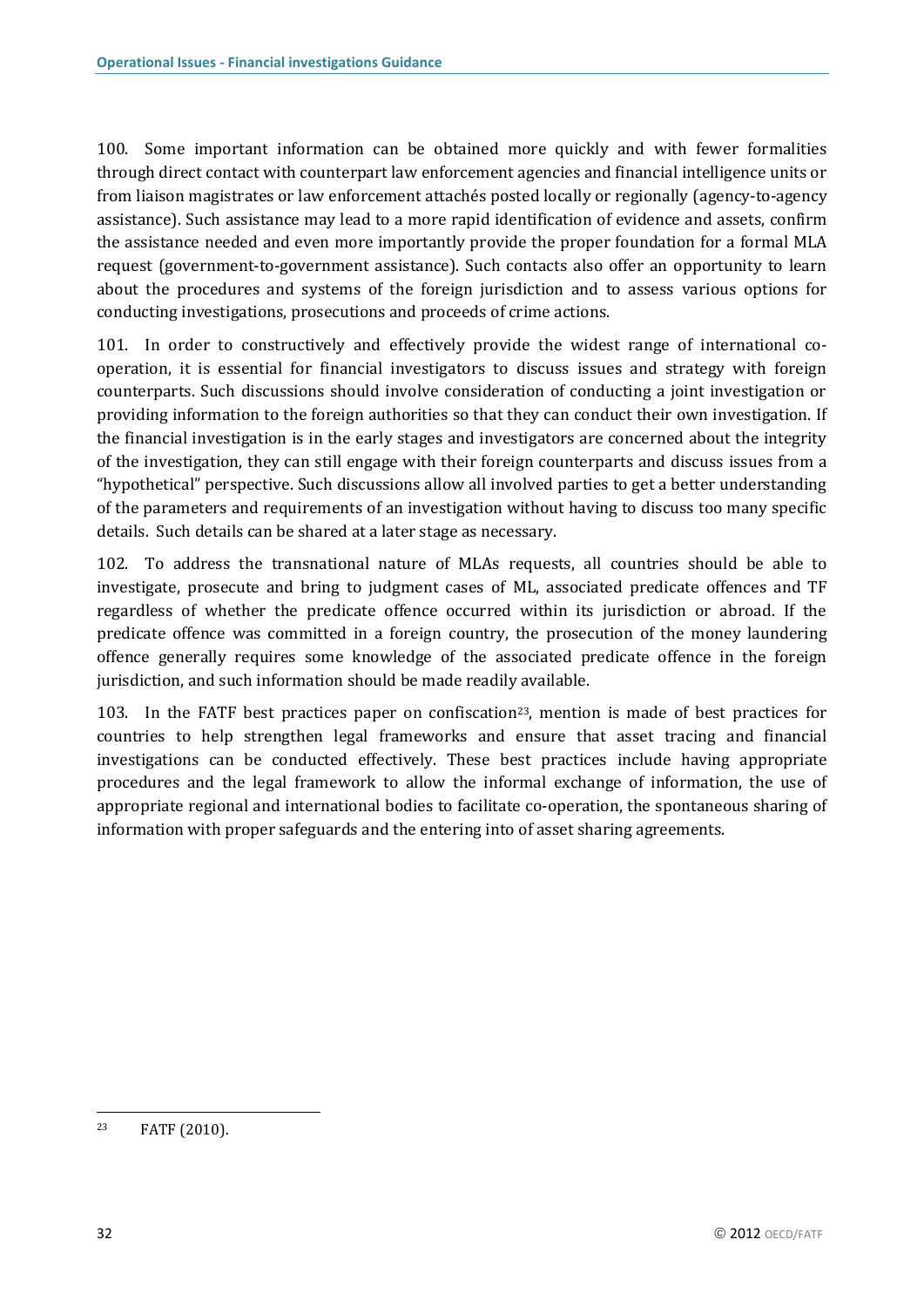## **ANNEX**

## *ADDITIONAL INFORMATION*

## <span id="page-34-0"></span>BASIC INFORMATION THAT SHOULD BE MAINTAINED IN A CORPORATE REGISTRY

- Entity name (including governmentally unique identifier and alternative names)
- Date of incorporation, formation, or registration
- Entity type (for example, LLC, sociedad anónima)
- Entity status (for example, active, inactive, dissolved—if inactive or dissolved, date of dissolution and historical records of the company)
- Address of the principal office or place of business
- Address of the registered office (if different from principal office) or the name and address of the registered agent
- Particulars of formal positions of control, that is, directors or managers and officers (for example, president, secretary)
	- o If a natural person—their full name, any former name, residential address, nationality, and birth date
	- $\circ$  If a corporation—the entity name, address of the principal office, address of the registered office, and (if applicable) for foreign corporations, the registered office in its country of origin
- History of filings (for example, formation documents, annual returns, financial filings, change of registered office, change of registered agent, and so on)
- Required annual returns that verify the correctness of each particular required to be filed in the system, even if it has not changed since the last filing date
- To the extent feasible and appropriate, electronic copies of filings and documents associated with the legal entity (for example, formation documents, annual returns, financial filings, change of registered office, change of registered agent, and so on).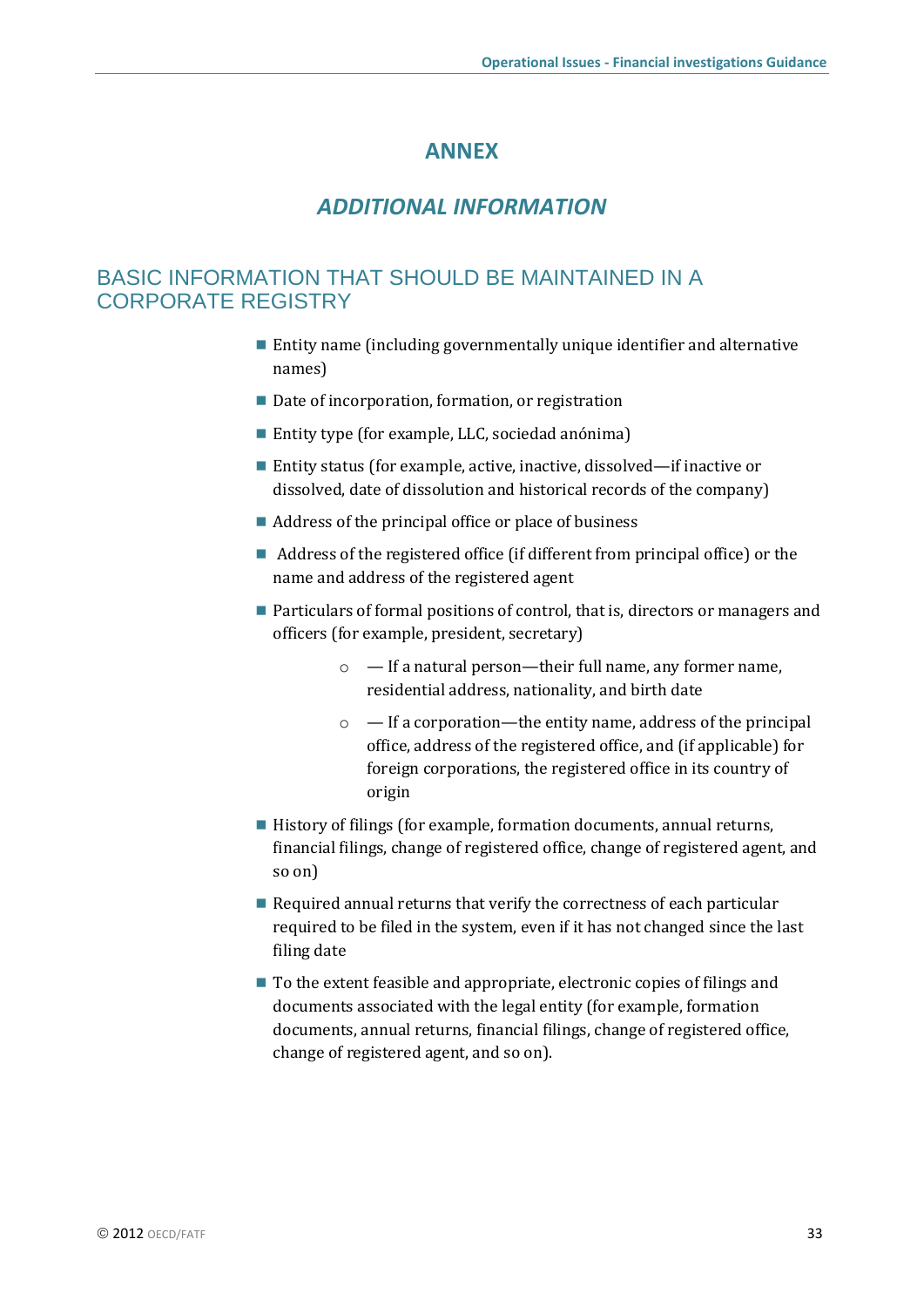# ADDITIONAL INFORMATION ON UNDERCOVER OPERATIONS

## **OPERATION STAFFING AND TRAINING**

1. Article 29 (1)(g) of the Palermo convention calls on countries to initiate, develop or improve specific training programs for its law enforcement personnel, including prosecutors, investigating magistrates and customs personnel regarding the use of undercover operations. The number of employees involved with an undercover operation will naturally be dictated by the nature of the operation.

### **INDIVIDUALS PROPERLY TRAINED IN VARIOUS ROLES ARE NORMALLY INVOLVED IN EVERY UNDERCOVER OPERATION.**

2. For example: The *supervisor's* responsibilities include overall management control of the operation and will ensure that the daily activities of the other participants are directed towards the objectives of the operation. A *cover agent* should be assigned at location of the undercover operation to perform on-site liaison with the undercover agent and be primarily responsible for the safety and security of the undercover agent. The *undercover agent* must be trained and is generally brought from another location into the area where the undercover operation will be conducted. They may develop multiple cover identities so that at any given occasion they can work on undercover assignments under each identity. A *tech agent* is a trained technician who is knowledgeable in the installation and operation of audio and video monitoring equipment. The *tech agent* is a regular member of the undercover operation team and should participate in all the periodic review, preoperational and post operational meetings. The *case agent* will manage the day to day activities of the undercover operation. Other duties of the case agent involve timely reviewing, analyzing, and determining the value of all information or evidence obtained. Typically, the *case agent* is responsible for report writing, documenting evidence, duplicating and storing recordings and other record keeping functions.

#### **CONFIDENTIAL INFORMANTS**

3. Undercover operations may be supported by cooperating private individuals (confidential informants) who can play an effective role in the success of an undercover operation. A well-placed cooperating private individual can assist the undercover agent in making contacts with the subject(s) of the operation, and lend credibility to the undercover agent. While the confidential informant is not a member of the investigative team, he or she is often in a fiduciary/controlled status to the law enforcement agency conducting the undercover operation. The confidential informant role is often critical to the undercover operation. However, the appropriate law enforcement personnel should closely monitor all the confidential informant's activities in any undercover operation.

### **DEVELOPING INFORMATION GATHERED BY AN UNDERCOVER OPERATION**

4. In an undercover operation, evidence and information gathered is transmitted to the cover agent by reports of activity prepared by the undercover agent. These reports detail the undercover agent's activities as it relates to the operation. They should contain the names of all people with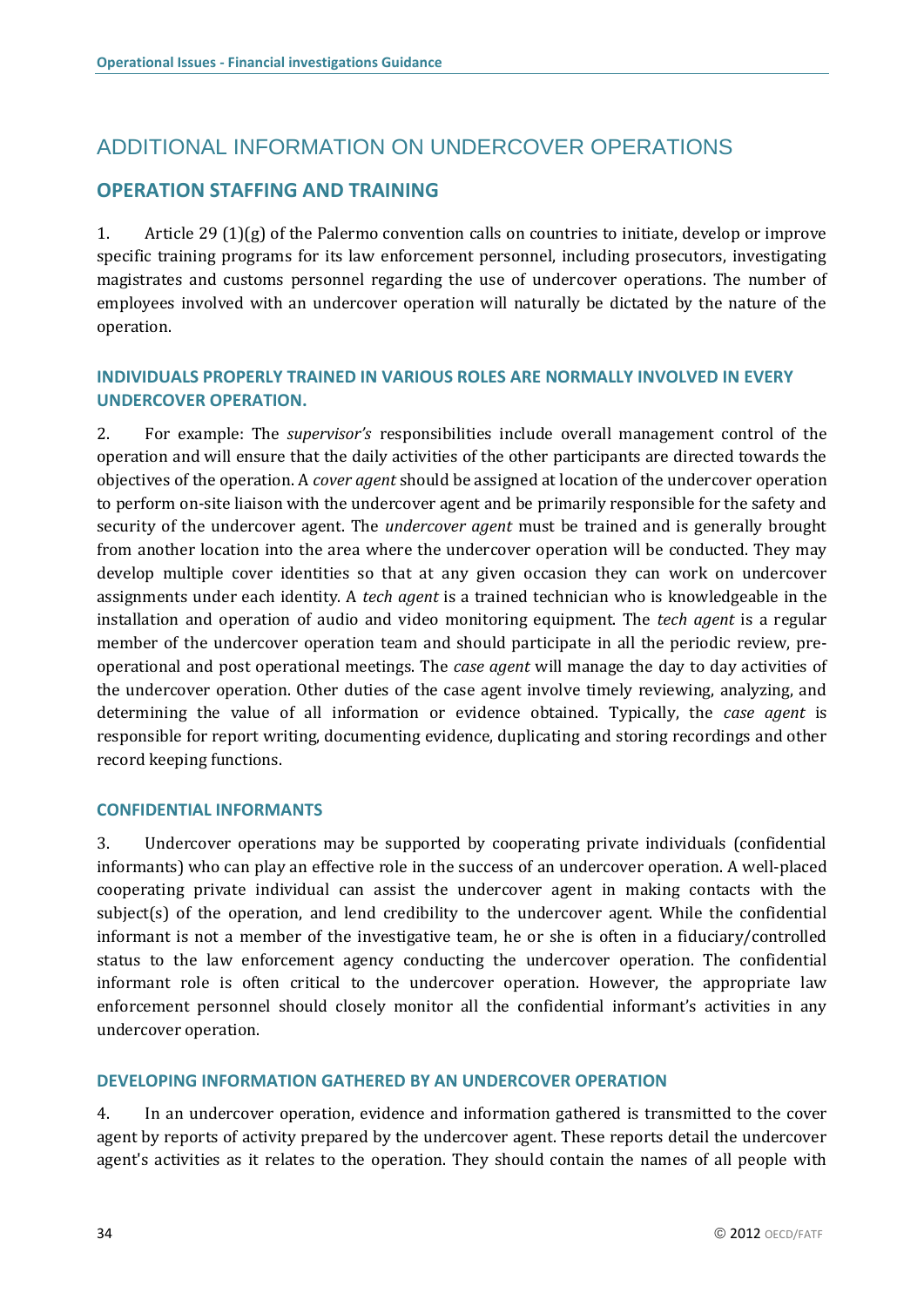whom the undercover agent had contact; and should include a comprehensive summary of the day's events.

5. Another source of information or evidence gathering may come from electronically monitored conversations between the undercover agent and the subject(s). The content of these monitored conversations will not be included in the undercover agent's daily activity reports except for a reference to with whom and at what time the conversation took place.

6. Additional information and evidence can also be obtained by other members of the investigative team and support personnel by such investigative activities as surveillance, public record checks, law enforcement contacts, financial information analyses, etc.

### **REVIEW AND CONCLUDING THE UNDERCOVER OPERATION**

7. It is a good practice to have periodic reviews (*i.e.,* 90 day intervals) of ongoing undercover operations. The participants in this review should include the supervisor, case agent, cover agent and if possible, the undercover agent. This review should address and memorialize the progress of the operation within the stated objectives and any changes in strategy and/or actions needed to realize the goals.

8. The termination of an undercover operation should generally be decided based on facts and circumstances. These include whether the stated objectives have been accomplished, cannot be accomplished or would require expending an unreasonable amount of resources. An undercover operation should also be terminated when the allegations are proven false.

### **ADDITIONAL INFORMATION ON NET WORTH METHOD COMPUTATION**

9. The purpose of a net worth computation is to arrive at taxable or illegal income. The basic computation of net worth is assets less liabilities. The change in net worth is the difference in net worth from period to period, for example one calendar year to the next. Changes in net worth can be the result of purchasing assets, selling assets, reducing liabilities or increasing liabilities. Expenditures are then added to any change in net worth to determine the total amount of funds used by the subject in any given period.

10. A net worth statement (Assets - Liabilities = Net Worth) is similar to a balance sheet in its presentation (Assets - Liabilities = Owner's Equity).

11. The net worth indirect method of proof is a very effective method of determining income amounts derived from illegal activities. There are three basics steps in calculating the illegal income as follows:

12. **Calculate the change in a subject's net worth (assets less liabilities).** Determine the net worth at the beginning and end of a period (a taxable year or years), subtract the beginning period's net worth from the ending period's net worth. This computation yields the change in net worth, either an increase or decrease in net worth.

13. **Make adjustments to the net worth computation**. These include personal living expenses (expenditures), certain losses and legal income sources.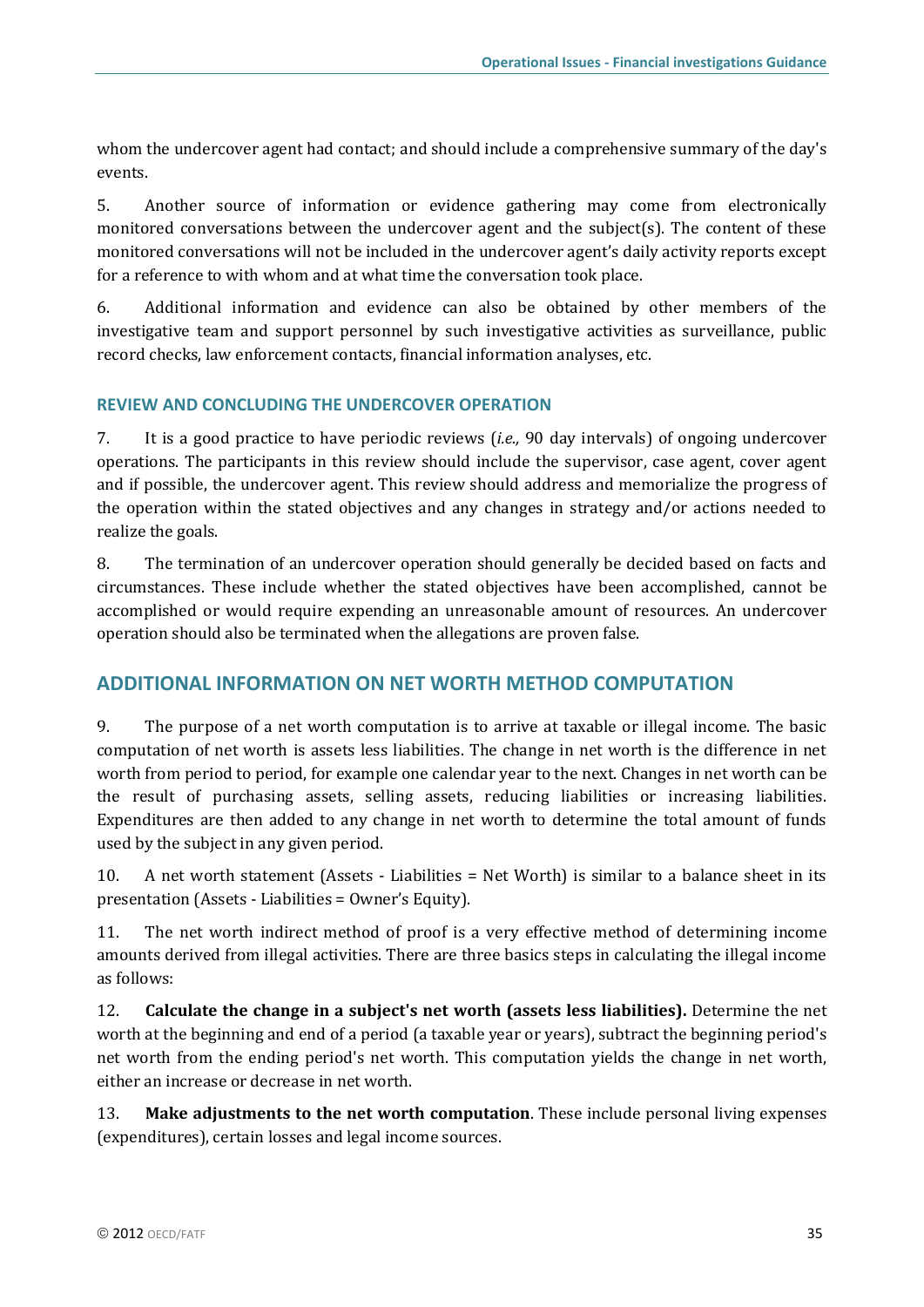14. Illegal or unexplained income is determined through the **comparison of total income to known sources**; any unexplained income is attributed to the illegal sources.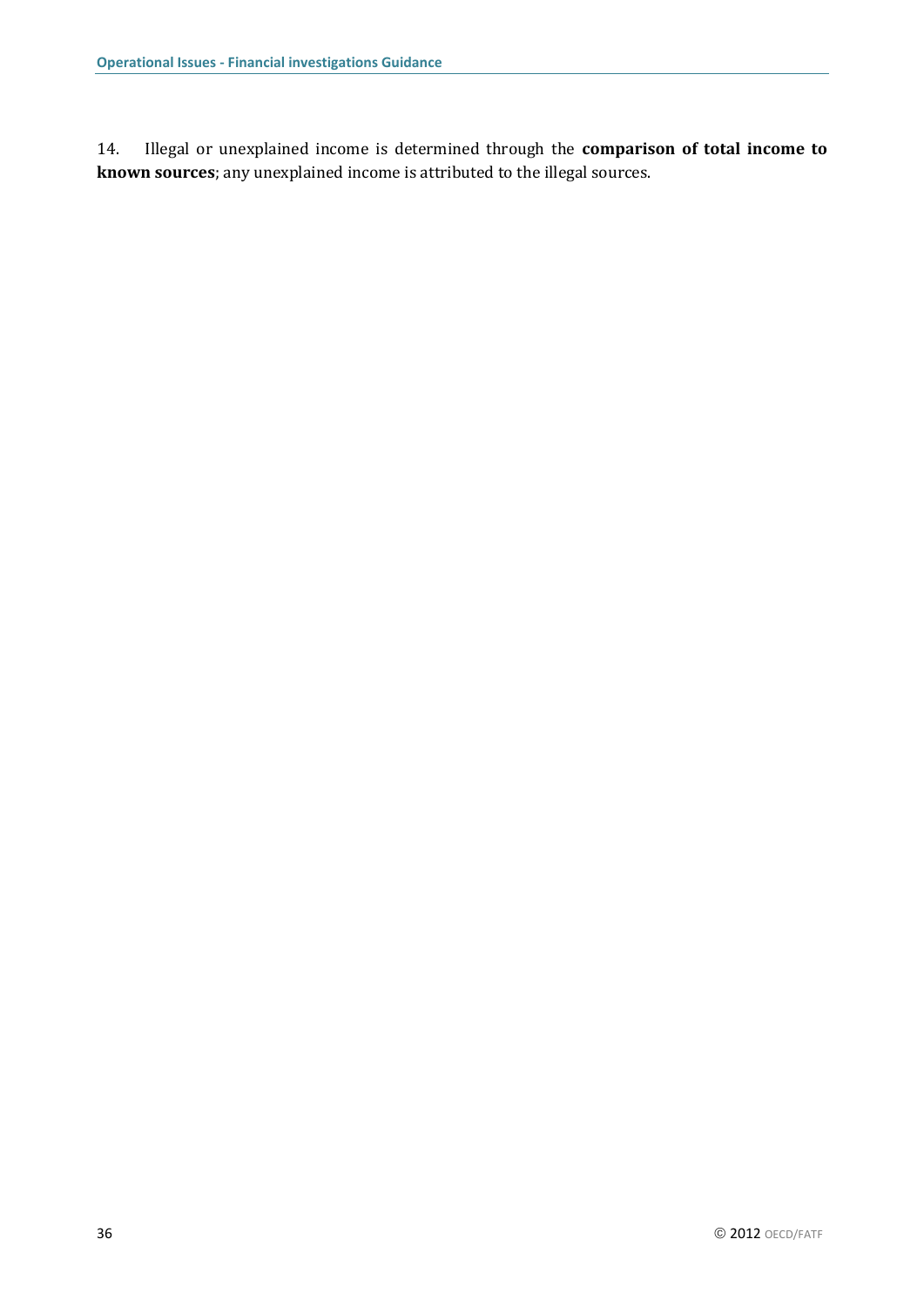# <span id="page-38-0"></span>**SELECTED SOURCES OF INFORMATION FOR FINANCIAL INVESTIGATION**

## **FATF**

- FATF (2005), *International Best Practices: Detecting and preventing the illicit cross-border transportation of cash and bearer negotiable instruments (SR IX)*, FATF, Paris, France. [www.fatf](http://www.fatf-gafi.org/topics/fatfrecommendations/documents/bestpracticescashcourierssrix.html)[gafi.org/topics/fatfrecommendations/documents/bestpracticescashcourierssrix.html](http://www.fatf-gafi.org/topics/fatfrecommendations/documents/bestpracticescashcourierssrix.html)
- FATF (2008), *Terrorist Financing*, FATF, Paris, France [www.fatf-gafi.org/topics/methodsandtrends/documents/name,1599,en.html](http://www.fatf-gafi.org/topics/methodsandtrends/documents/name,1599,en.html)
- FATF (2010), *Best Practices Confiscation (Recommendations 3 and 38),* FATF, Paris, France [www.fatf](http://www.fatf-gafi.org/topics/fatfrecommendations/documents/bestpracticesconfiscationrecommendations3and38.html)[gafi.org/topics/fatfrecommendations/documents/bestpracticesconfiscationrecommendations3](http://www.fatf-gafi.org/topics/fatfrecommendations/documents/bestpracticesconfiscationrecommendations3and38.html) [and38.html](http://www.fatf-gafi.org/topics/fatfrecommendations/documents/bestpracticesconfiscationrecommendations3and38.html)
- FATF (2012), *International Standards on Combating Money Laundering and the Financing of Terrorism & Proliferation - the FATF Recommendations*, FATF Paris, France [www.fatf-gafi.org/topics/fatfrecommendations/documents/fatfrecommendations2012.html](http://www.fatf-gafi.org/topics/fatfrecommendations/documents/fatfrecommendations2012.html)

## **COUNCIL OF EUROPE**

Golobinek, R. (2006), *Financial Investigations and Confiscation of Proceeds of Crime: Training Manual for Law Enforcement and Judiciary*, Council of Europe, Strasbourg, France [www.coe.int/t/dghl/cooperation/economiccrime/SpecialFiles/CARPO-ManualFinInv\\_eng.pdf](http://www.coe.int/t/dghl/cooperation/economiccrime/SpecialFiles/CARPO-ManualFinInv_eng.pdf)

## **OECD**

- OECD (2009), *The Money Laundering Awareness Handbook for Tax Examiners and Tax Auditors*, OECD, Paris, France, [www.oecd.org/dataoecd/61/17/43841099.pdf](http://www.oecd.org/dataoecd/61/17/43841099.pdf)
- OECD (2009), *The Bribery Awareness Handbook for Tax Examiners and Tax Auditors*, OECD, Paris, France[, www.oecd.org/dataoecd/20/20/37131825.pdf](http://www.oecd.org/dataoecd/20/20/37131825.pdf)

## **UNITED KINGDOM**

- ACPO (Association of Chief Police Officers ) Centrex (2006), *Practice Advice on Financial Investigation,* [www.surreycc.gov.uk/\\_\\_data/assets/pdf\\_file/0007/171970/Advice-on-financial](http://www.surreycc.gov.uk/__data/assets/pdf_file/0007/171970/Advice-on-financial-investigation.pdf)[investigation.pdf](http://www.surreycc.gov.uk/__data/assets/pdf_file/0007/171970/Advice-on-financial-investigation.pdf)
- NPIA (National Policing Improvement Agency) (n.d.)a, *Enhanced Financial Investigation Skills Course*, NPIA, London, United Kingdom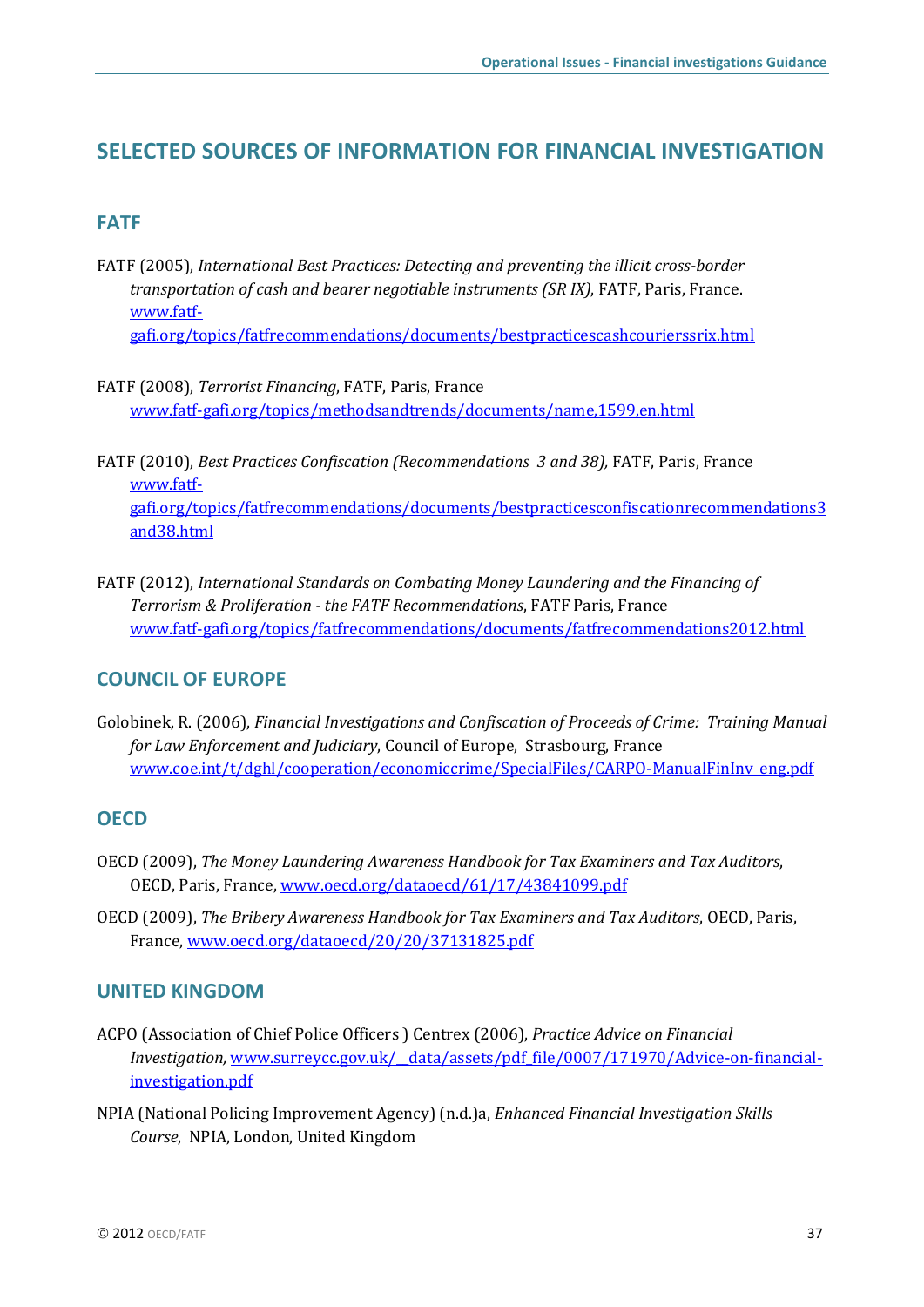- NPIA (National Policing Improvement Agency) (n.d.)b, *Financial Intelligence Officer course*, NPIA, London, United Kingdom
- NPIA (National Policing Improvement Agency) (n.d.)c, *Cash Seizure Course,* NPIA, London, United Kingdom
- NPIA (National Policing Improvement Agency) (n.d.)d, *Financial Investigation Course,* NPIA, London, United Kingdom
- NPIA (National Policing Improvement Agency) (n.d.)e, *Internet Research Skills for Financial Investigators,* NPIA, London, United Kingdom
- NPIA (National Policing Improvement Agency) (n.d.)f, *Proceeds of Crime Management Course,* NPIA, London, United Kingdom
- NPIA (National Policing Improvement Agency) (n.d.)g, *Confiscation Course,* NPIA, London, United Kingdom
- NPIA (National Policing Improvement Agency) (n.d.)h, *'Making Sure Crime Doesn't Pay' - Delivering excellence in Proceeds of Crime Training,* NPIA, London, United Kingdom

## **UNODC**

UNODC (United Nations Office on Drugs and Crime) (2004), *Practical Anti-Corruption Measures for Prosecutors and Investigators,* Vienna, Austria, [www.unodc.org/pdf/crime/corruption/Handbook.pdf](http://www.unodc.org/pdf/crime/corruption/Handbook.pdf)

## **UNITED NATIONS**

United Nations (2000), *United Nations Convention against Transnational Organised Crime*, United Nations, New York, US, [www.unodc.org/unodc/en/treaties/CTOC/index.html](http://www.unodc.org/unodc/en/treaties/CTOC/index.html)

## **UNITED STATES**

- US Department of Homeland Security (n.d.), *Cornerstone Outreach Initiative,*  [www.ice.gov/cornerstone,](http://www.ice.gov/cornerstone) accessed 29 June 2012
- US Department of Justice (n.d.)a, *Financial Investigations Guide* [www.justice.gov/criminal/afmls/pubs/pdf/fininvguide.pdf](http://www.justice.gov/criminal/afmls/pubs/pdf/fininvguide.pdf), accessed 29 June 2012
- US Department of Justice (n.d.)b, *Financial Investigation Checklist* [www.justice.gov/criminal/afmls/pubs/pdf/fininvcheck.pdf,](http://www.justice.gov/criminal/afmls/pubs/pdf/fininvcheck.pdf) accessed 29 June 2012
- US Government Accountibility Office (1997), *Investigators' Guide to Sources of Information*, General Accounting Office, Washington, US[, www.gao.gov/special.pubs/soi/os97002.pdf](http://www.gao.gov/special.pubs/soi/os97002.pdf)
- USAID (United States Agency for International Development) (2005), *Anti-Corruption Investigation and Trial Guide*, ARD, Burlington, Vermont, US [http://pdf.usaid.gov/pdf\\_docs/PNADE146.pdf](http://pdf.usaid.gov/pdf_docs/PNADE146.pdf)